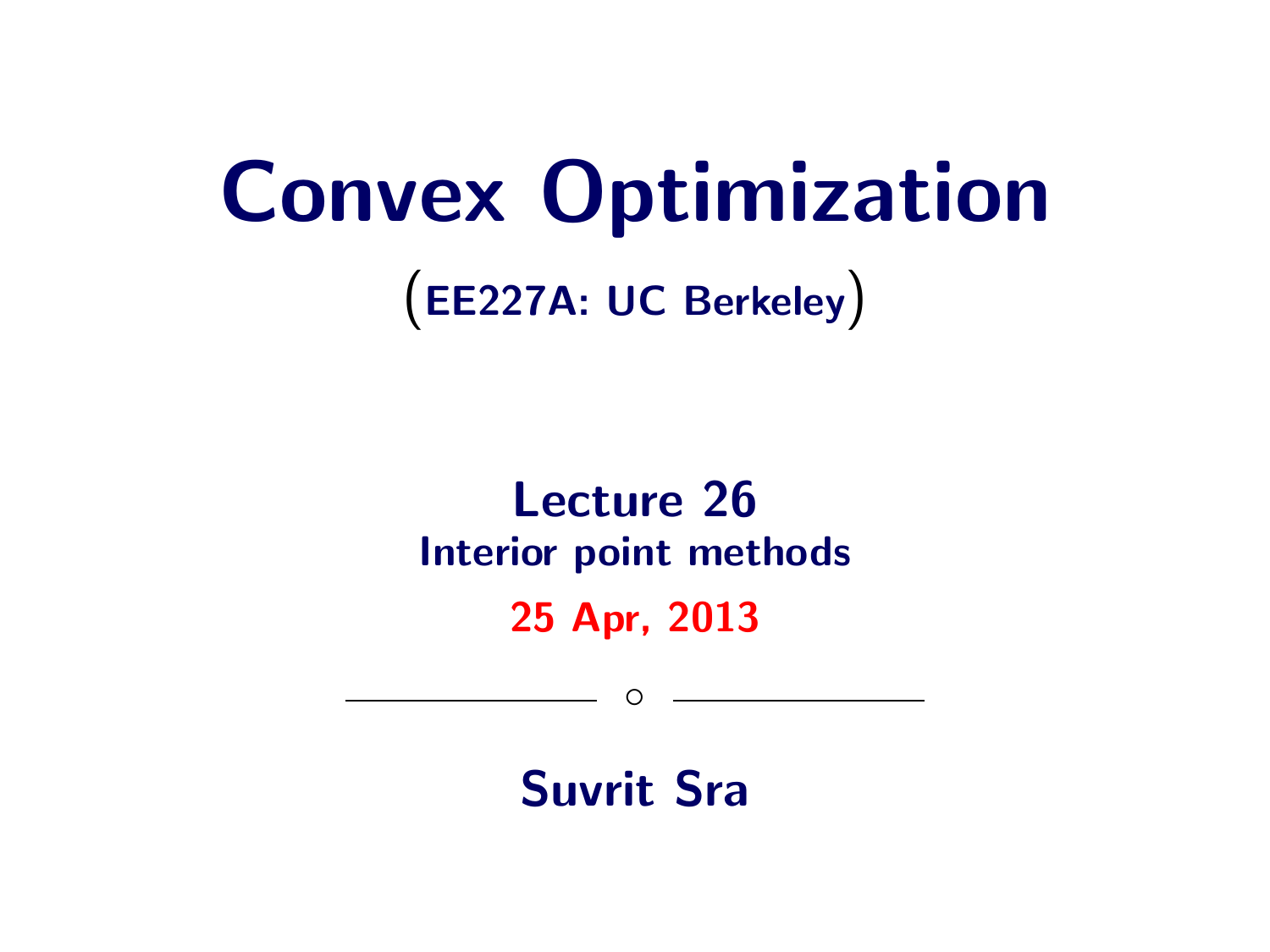- $\blacktriangleright$  Let  $f : \mathbb{R}^n \to \mathbb{R}$  be twice continuously differentiable
- ► Newton method:  $x_{k+1} \leftarrow x_k [f''(x_k)]^{-1} f'(x_k)$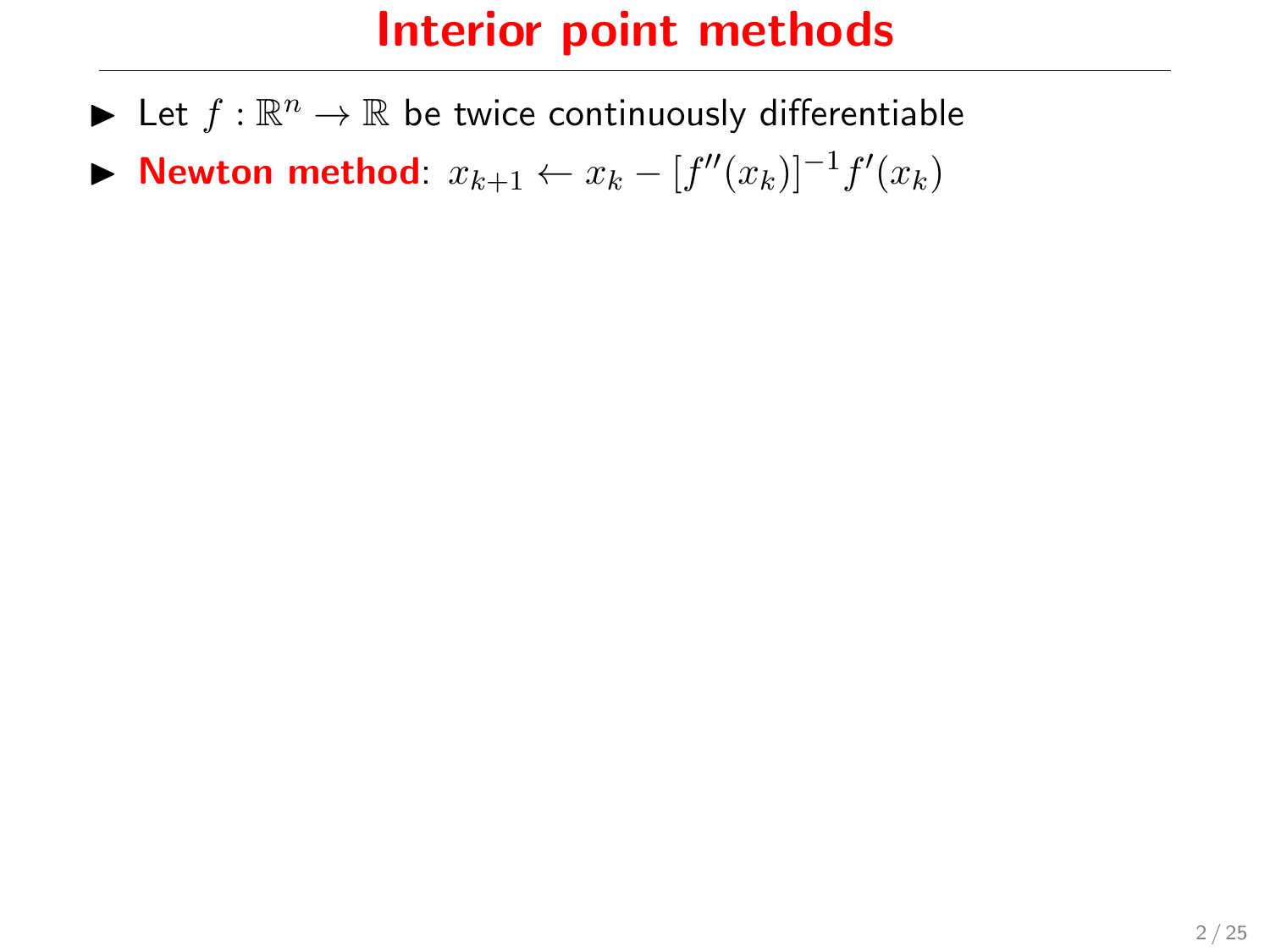- $\blacktriangleright$  Let  $f : \mathbb{R}^n \to \mathbb{R}$  be twice continuously differentiable
- ► Newton method:  $x_{k+1} \leftarrow x_k [f''(x_k)]^{-1} f'(x_k)$
- $\blacktriangleright$  How to solve general convex problem

$$
\min f(x)
$$
  
s.t.  $f_i(x) \le 0$ ,  $Ax = b$ .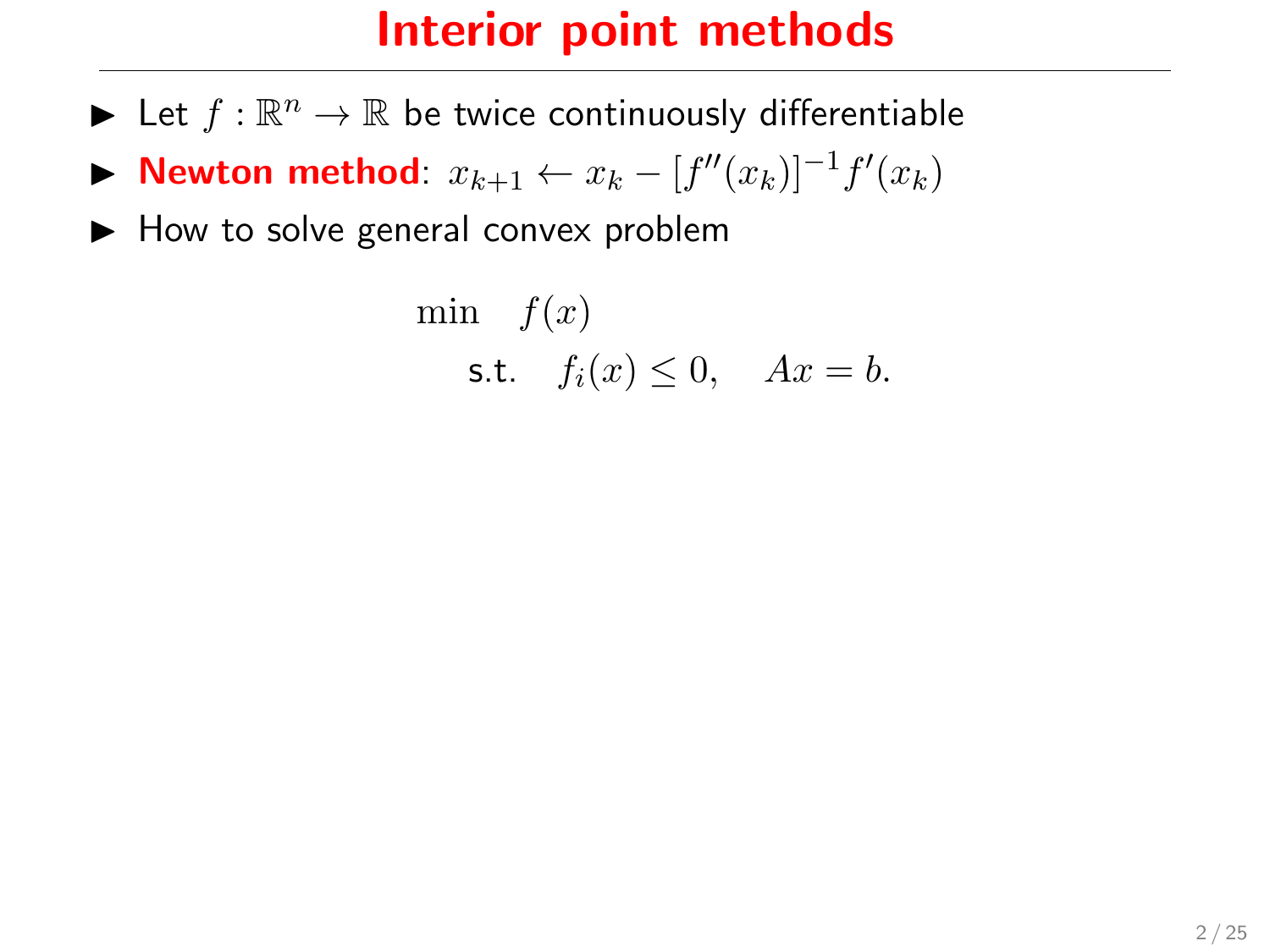- $\blacktriangleright$  Let  $f : \mathbb{R}^n \to \mathbb{R}$  be twice continuously differentiable
- ► Newton method:  $x_{k+1} \leftarrow x_k [f''(x_k)]^{-1} f'(x_k)$
- $\blacktriangleright$  How to solve general convex problem

$$
\min f(x)
$$
  
s.t.  $f_i(x) \le 0$ ,  $Ax = b$ .

▶ Assume finite  $p^*$  attained; strict feasibility (  $\Longrightarrow$  strong duality)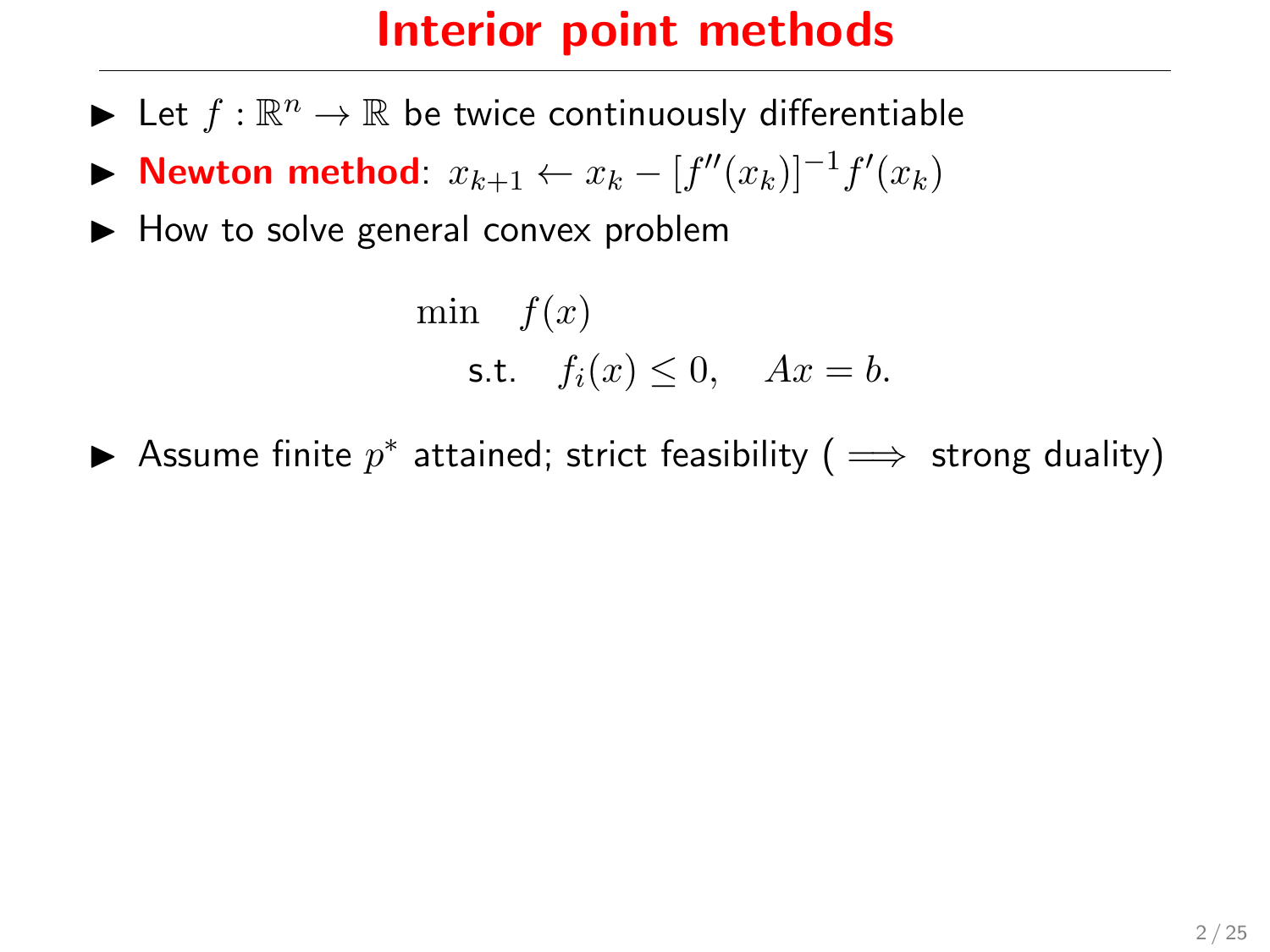- $\blacktriangleright$  Let  $f : \mathbb{R}^n \to \mathbb{R}$  be twice continuously differentiable
- ► Newton method:  $x_{k+1} \leftarrow x_k [f''(x_k)]^{-1} f'(x_k)$
- $\blacktriangleright$  How to solve general convex problem

$$
\min f(x)
$$
  
s.t.  $f_i(x) \le 0$ ,  $Ax = b$ .

- ▶ Assume finite  $p^*$  attained; strict feasibility (  $\Longrightarrow$  strong duality)
- $\blacktriangleright$  Interior Point Methods build on the Newton method to ultimately tackle the above convex optimization problem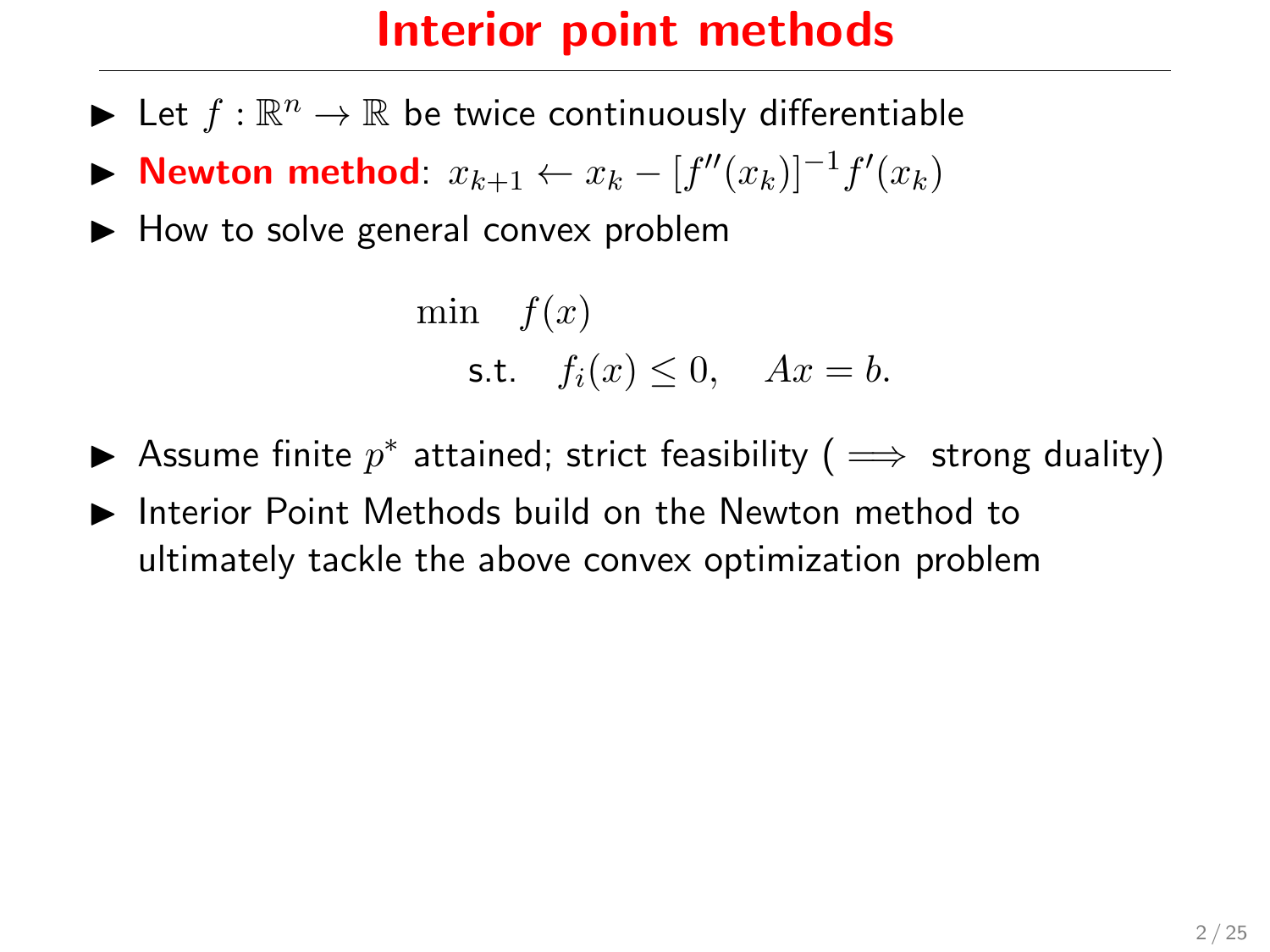# **Preliminaries**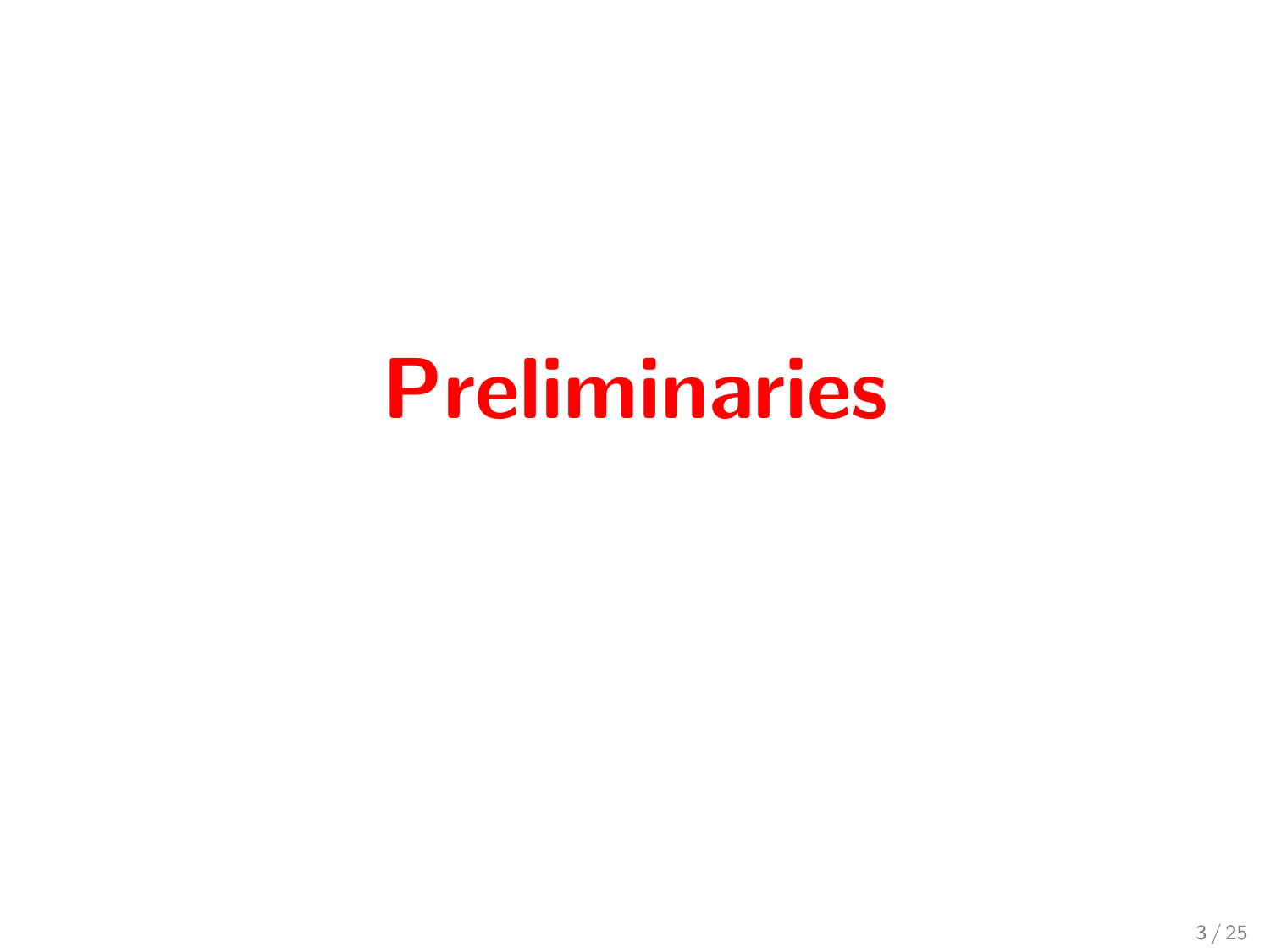$$
\min\{f(x) \mid x \in \mathcal{X}\}\
$$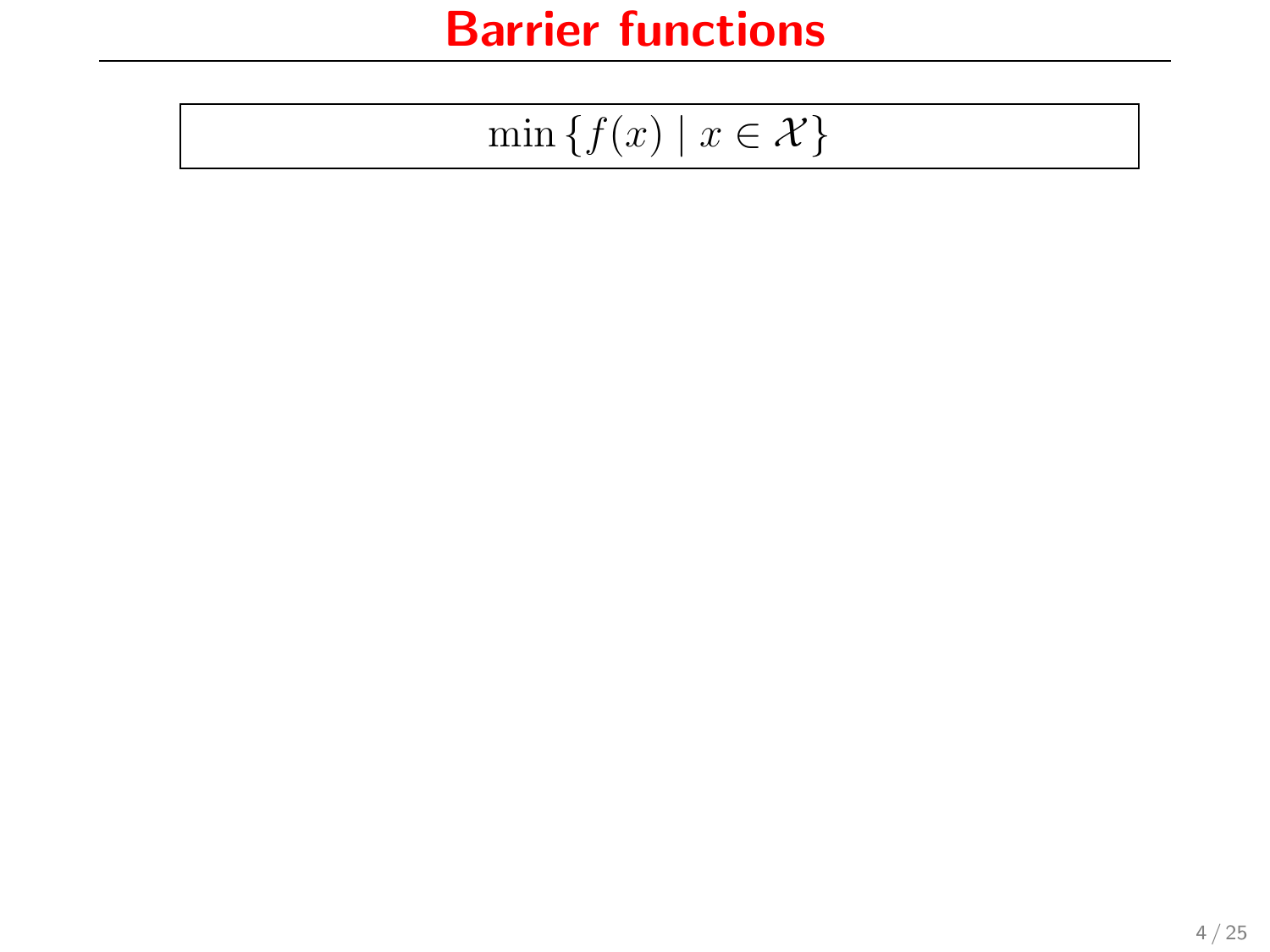$$
\min\left\{f(x) \mid x \in \mathcal{X}\right\}
$$

 $\blacktriangleright$   $\mathcal{X} \subset \mathbb{R}^n$ , closed, convex set with nonempty interior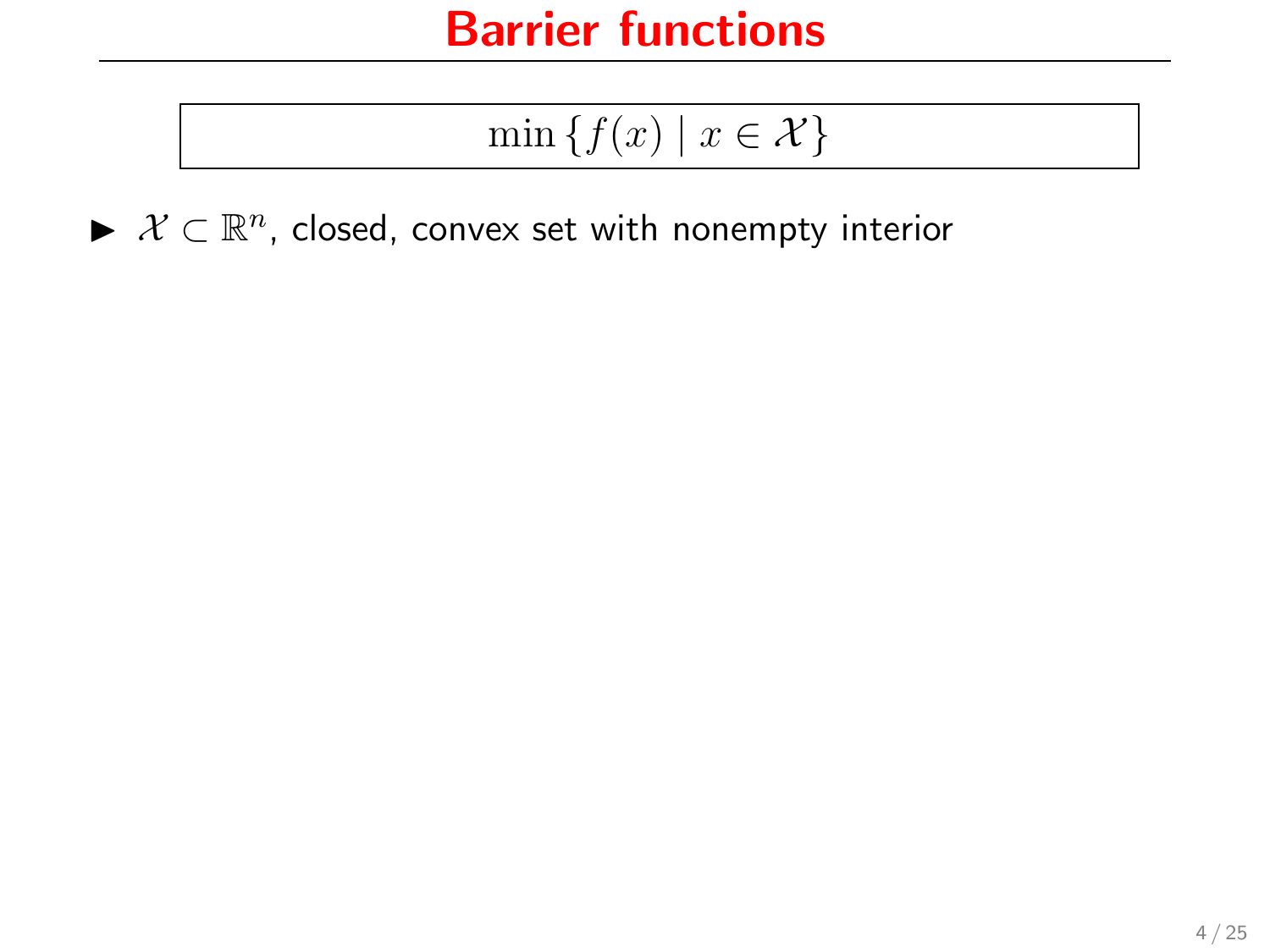$$
\min\left\{f(x) \mid x \in \mathcal{X}\right\}
$$

- $\blacktriangleright$   $\mathcal{X} \subset \mathbb{R}^n$ , closed, convex set with nonempty interior
- $\blacktriangleright$  Equip X with an internal penalty or barrier function F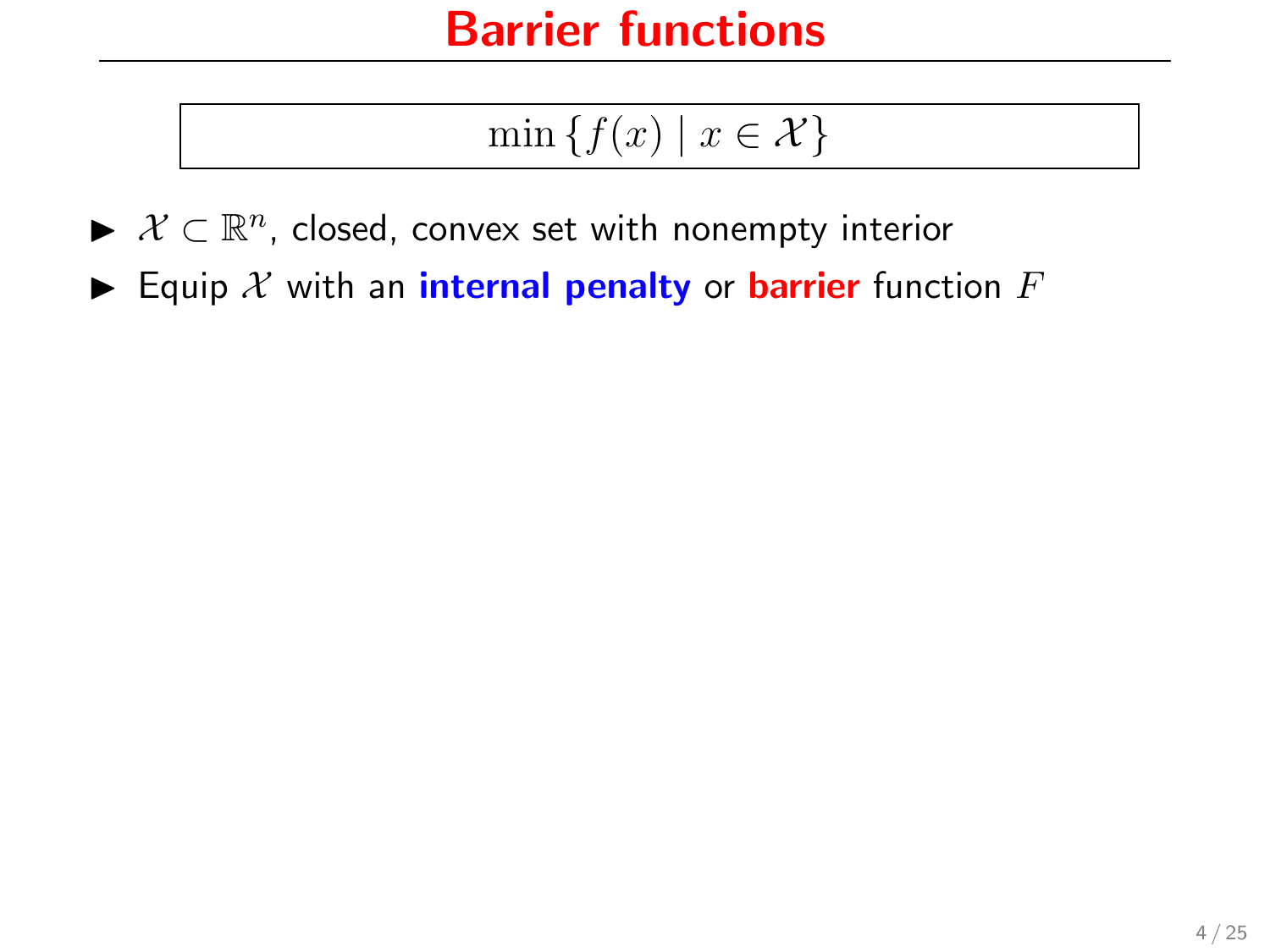# $\min \{f(x) \mid x \in \mathcal{X}\}\$

- $\blacktriangleright$   $\mathcal{X} \subset \mathbb{R}^n$ , closed, convex set with nonempty interior
- $\blacktriangleright$  Equip X with an internal penalty or barrier function F
- $\blacktriangleright$  F is smooth, strictly convex on  $int(\mathcal{X})$ ;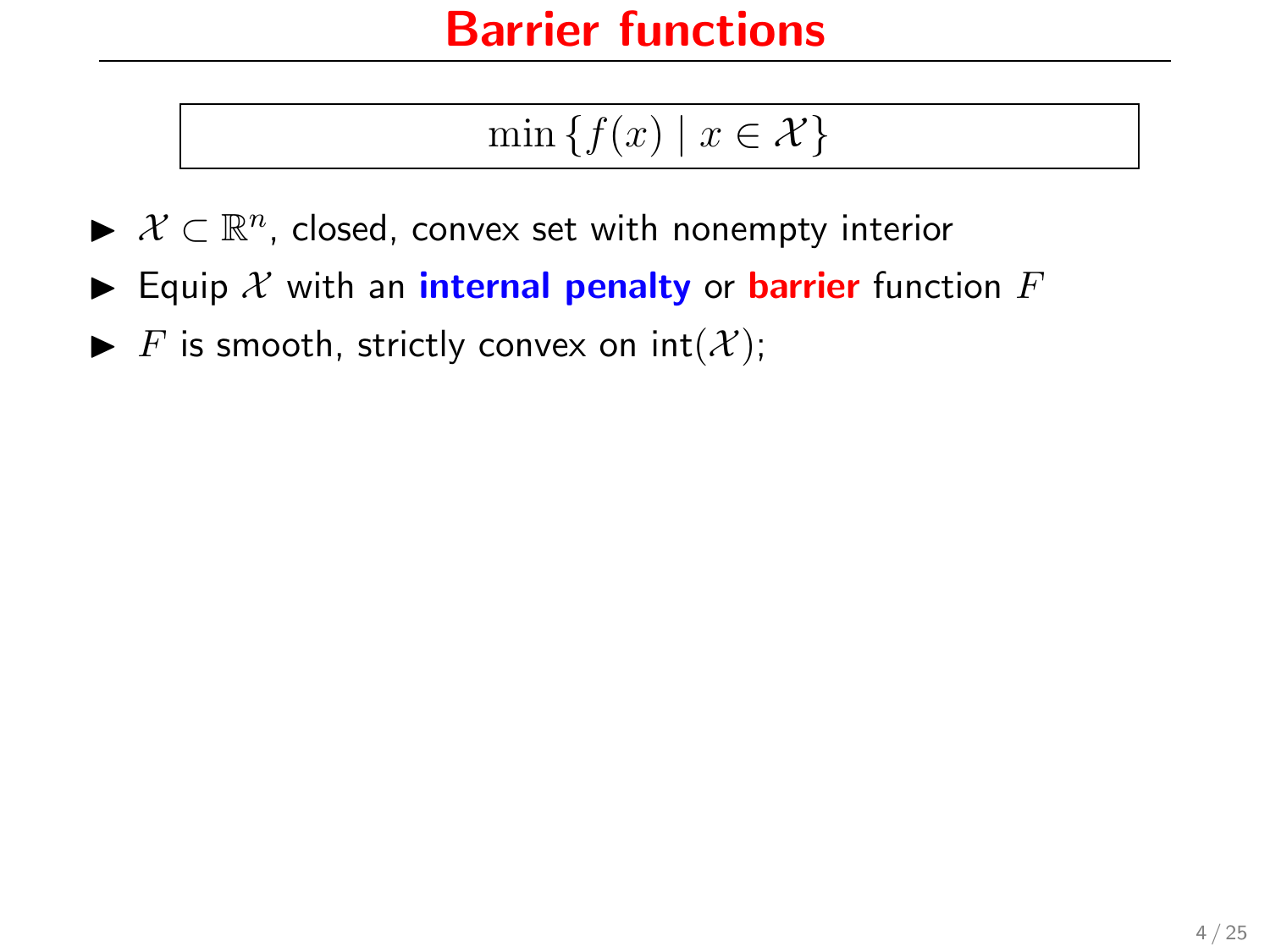$$
\min\left\{f(x) \mid x \in \mathcal{X}\right\}
$$

- $\blacktriangleright$   $\mathcal{X} \subset \mathbb{R}^n$ , closed, convex set with nonempty interior
- $\blacktriangleright$  Equip X with an internal penalty or barrier function F
- ▶ F is smooth, strictly convex on  $int(\mathcal{X})$ ;  $F(x_k) \rightarrow +\infty$  for every sequence  $\{x_k\} \subset \text{int}(\mathcal{X})$  that converges to a point  $\bar{x} \in \partial X$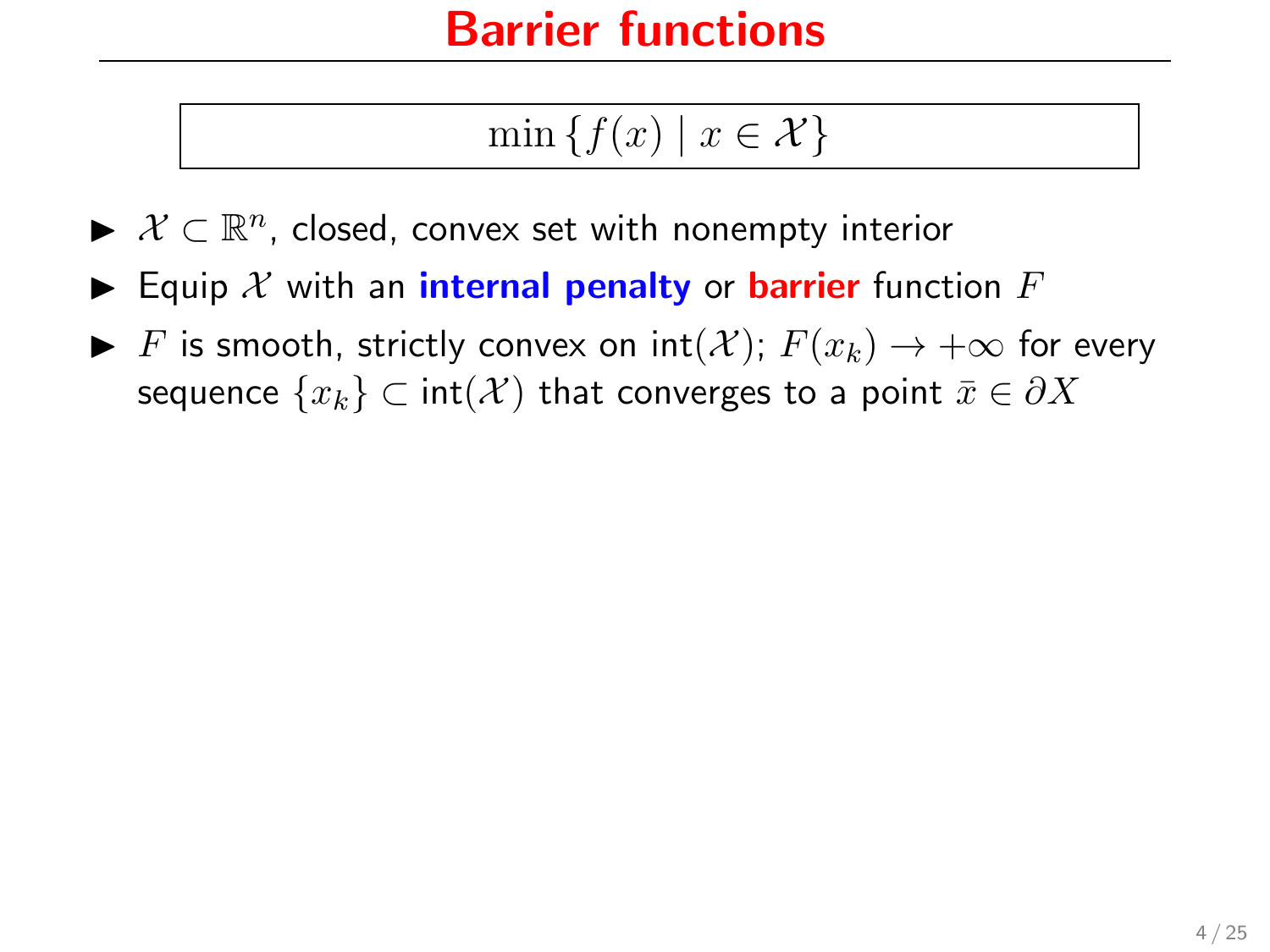$$
\min\left\{f(x) \mid x \in \mathcal{X}\right\}
$$

- $\blacktriangleright$   $\mathcal{X} \subset \mathbb{R}^n$ , closed, convex set with nonempty interior
- $\blacktriangleright$  Equip X with an internal penalty or barrier function F
- $\blacktriangleright$  F is smooth, strictly convex on  $\text{int}(\mathcal{X})$ ;  $F(x_k) \to +\infty$  for every sequence  $\{x_k\} \subset \text{int}(\mathcal{X})$  that converges to a point  $\bar{x} \in \partial X$
- $\triangleright$  **Barrier family** of objective functions

 $F_t(x) := t f_0(x) + F(x),$ 

where  $t > 0$  is the **penalty** parameter.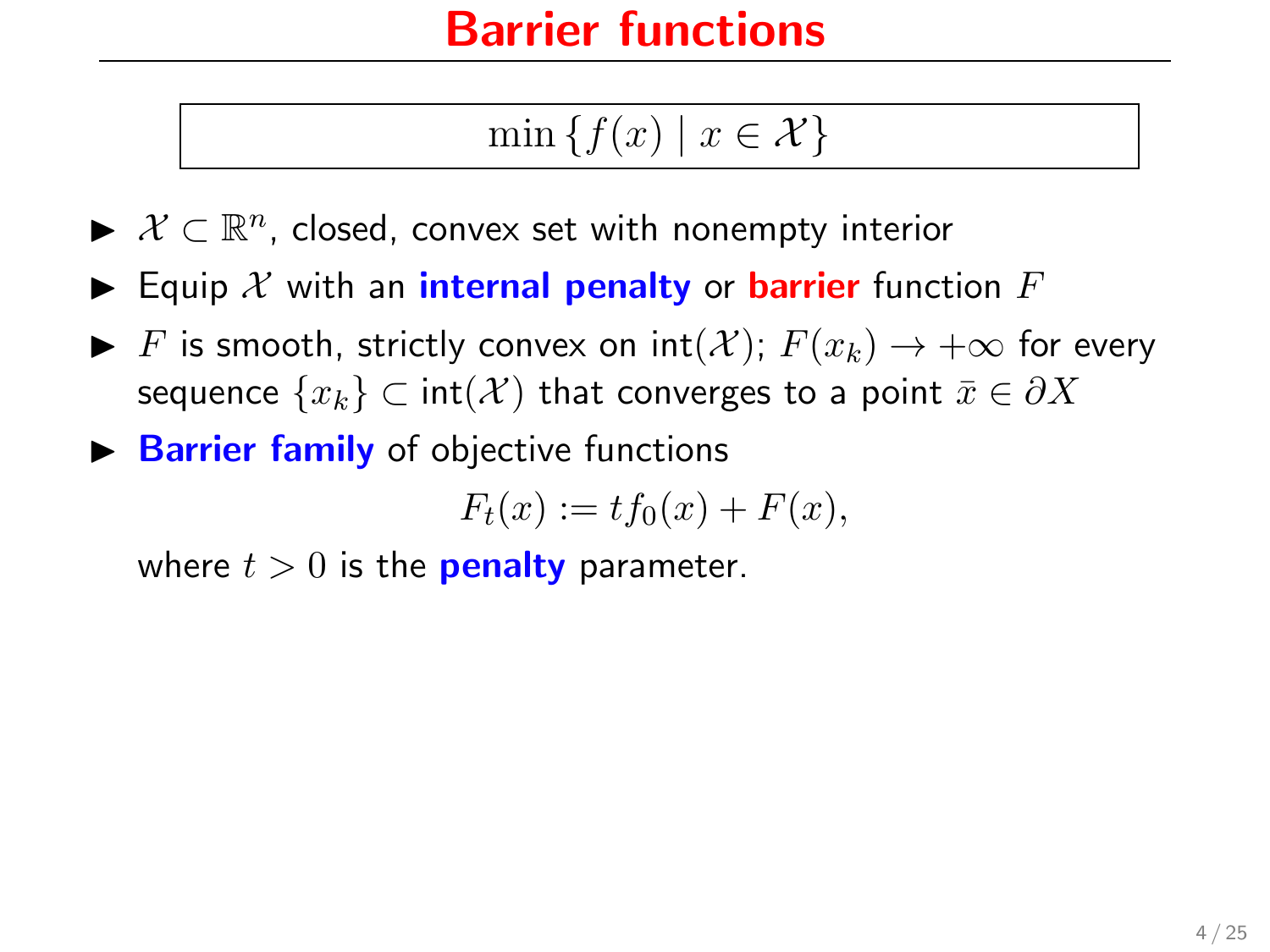$$
\min\left\{f(x) \mid x \in \mathcal{X}\right\}
$$

- $\blacktriangleright$   $\mathcal{X} \subset \mathbb{R}^n$ , closed, convex set with nonempty interior
- $\blacktriangleright$  Equip X with an internal penalty or barrier function F
- $\blacktriangleright$  F is smooth, strictly convex on  $\text{int}(\mathcal{X})$ ;  $F(x_k) \to +\infty$  for every sequence  $\{x_k\} \subset \text{int}(\mathcal{X})$  that converges to a point  $\bar{x} \in \partial X$
- $\triangleright$  **Barrier family** of objective functions

$$
F_t(x) := tf_0(x) + F(x),
$$

where  $t > 0$  is the **penalty** parameter.

 $\blacktriangleright$  Say X is bounded, then every  $F_t(x)$  attains its minimum in  $int(X)$ ; call this  $x^*(t)$  (unique since  $F(x)$  is strictly convex)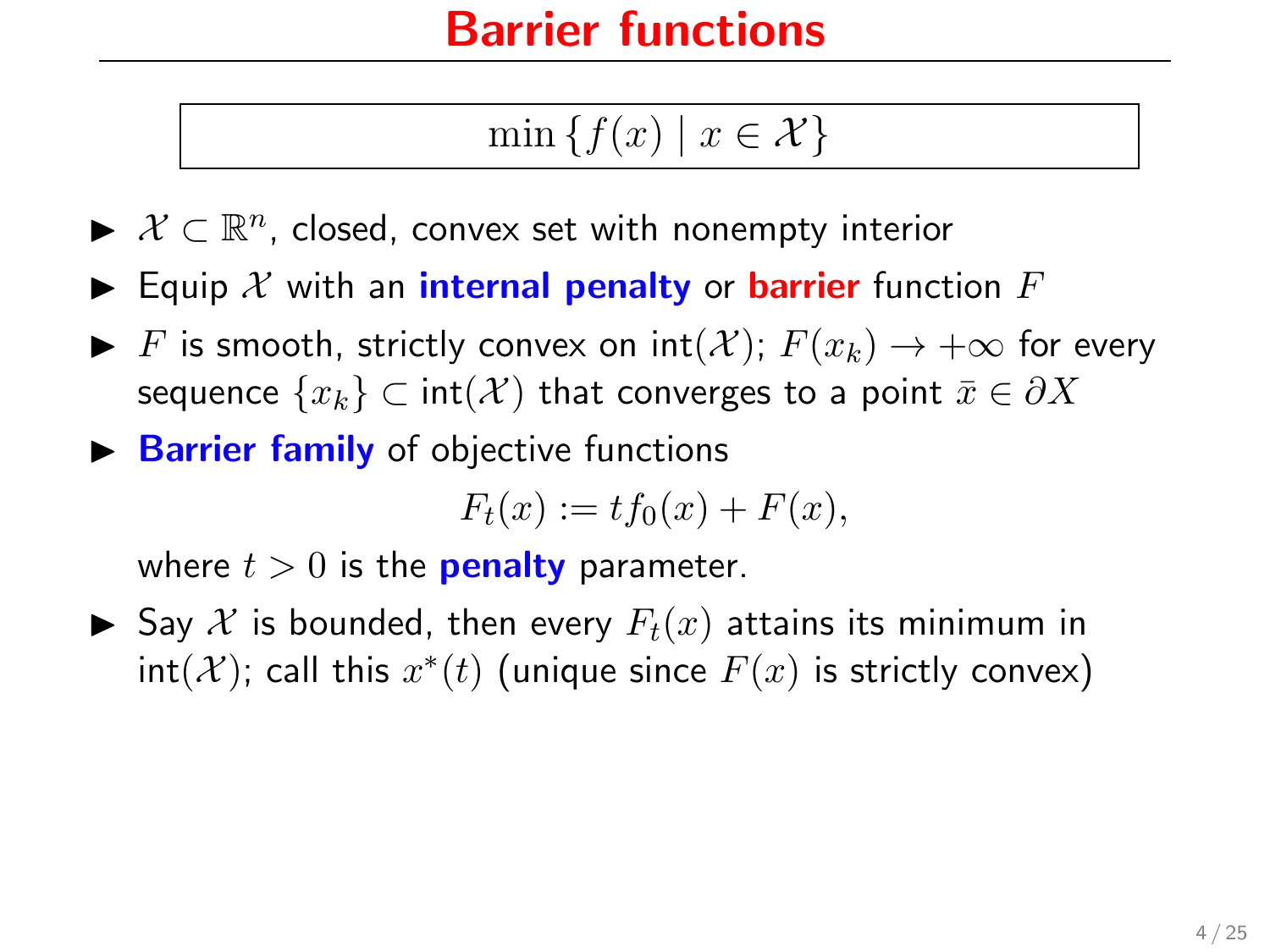$$
\min\left\{f(x) \mid x \in \mathcal{X}\right\}
$$

- $\blacktriangleright$   $\mathcal{X} \subset \mathbb{R}^n$ , closed, convex set with nonempty interior
- $\blacktriangleright$  Equip X with an internal penalty or barrier function F
- $\blacktriangleright$  F is smooth, strictly convex on  $\text{int}(\mathcal{X})$ ;  $F(x_k) \to +\infty$  for every sequence  $\{x_k\} \subset \text{int}(\mathcal{X})$  that converges to a point  $\bar{x} \in \partial X$
- $\triangleright$  **Barrier family** of objective functions

$$
F_t(x) := tf_0(x) + F(x),
$$

where  $t > 0$  is the **penalty** parameter.

- $\triangleright$  Say X is bounded, then every  $F_t(x)$  attains its minimum in  $int(X)$ ; call this  $x^*(t)$  (unique since  $F(x)$  is strictly convex)
- ► Let central path be  $\{x^*(t) | t \geq 0\}$ ;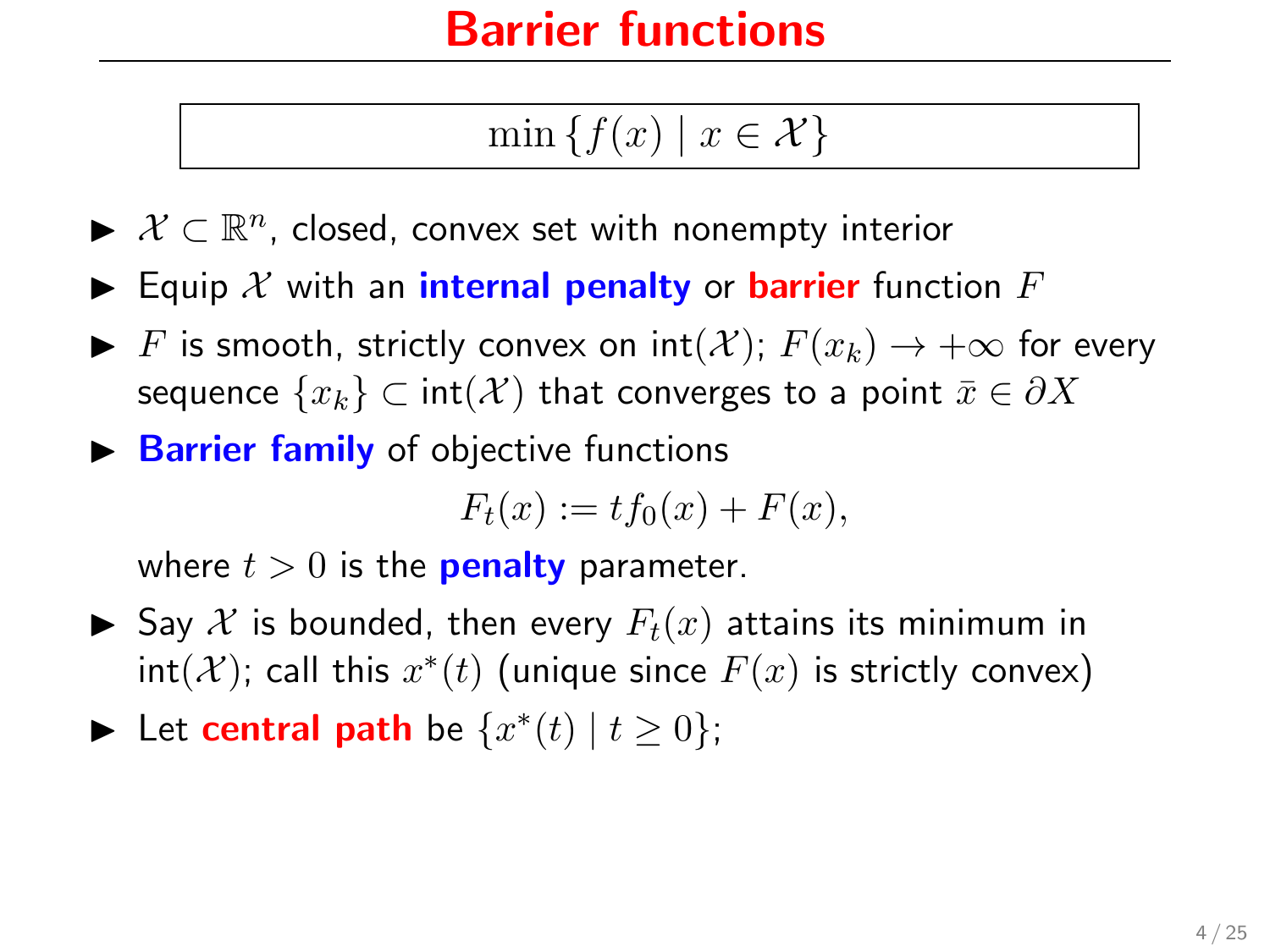$$
\min\left\{f(x) \mid x \in \mathcal{X}\right\}
$$

- $\blacktriangleright$   $\mathcal{X} \subset \mathbb{R}^n$ , closed, convex set with nonempty interior
- $\blacktriangleright$  Equip X with an internal penalty or barrier function F
- $\blacktriangleright$  F is smooth, strictly convex on  $\text{int}(\mathcal{X})$ ;  $F(x_k) \to +\infty$  for every sequence  $\{x_k\} \subset \text{int}(\mathcal{X})$  that converges to a point  $\bar{x} \in \partial X$
- $\triangleright$  **Barrier family** of objective functions

$$
F_t(x) := tf_0(x) + F(x),
$$

where  $t > 0$  is the **penalty** parameter.

- $\triangleright$  Say X is bounded, then every  $F_t(x)$  attains its minimum in  $int(X)$ ; call this  $x^*(t)$  (unique since  $F(x)$  is strictly convex)
- ► Let central path be  $\{x^*(t) | t \geq 0\}$ ; as  $t \to \infty$ , central path converges to solution of original problem.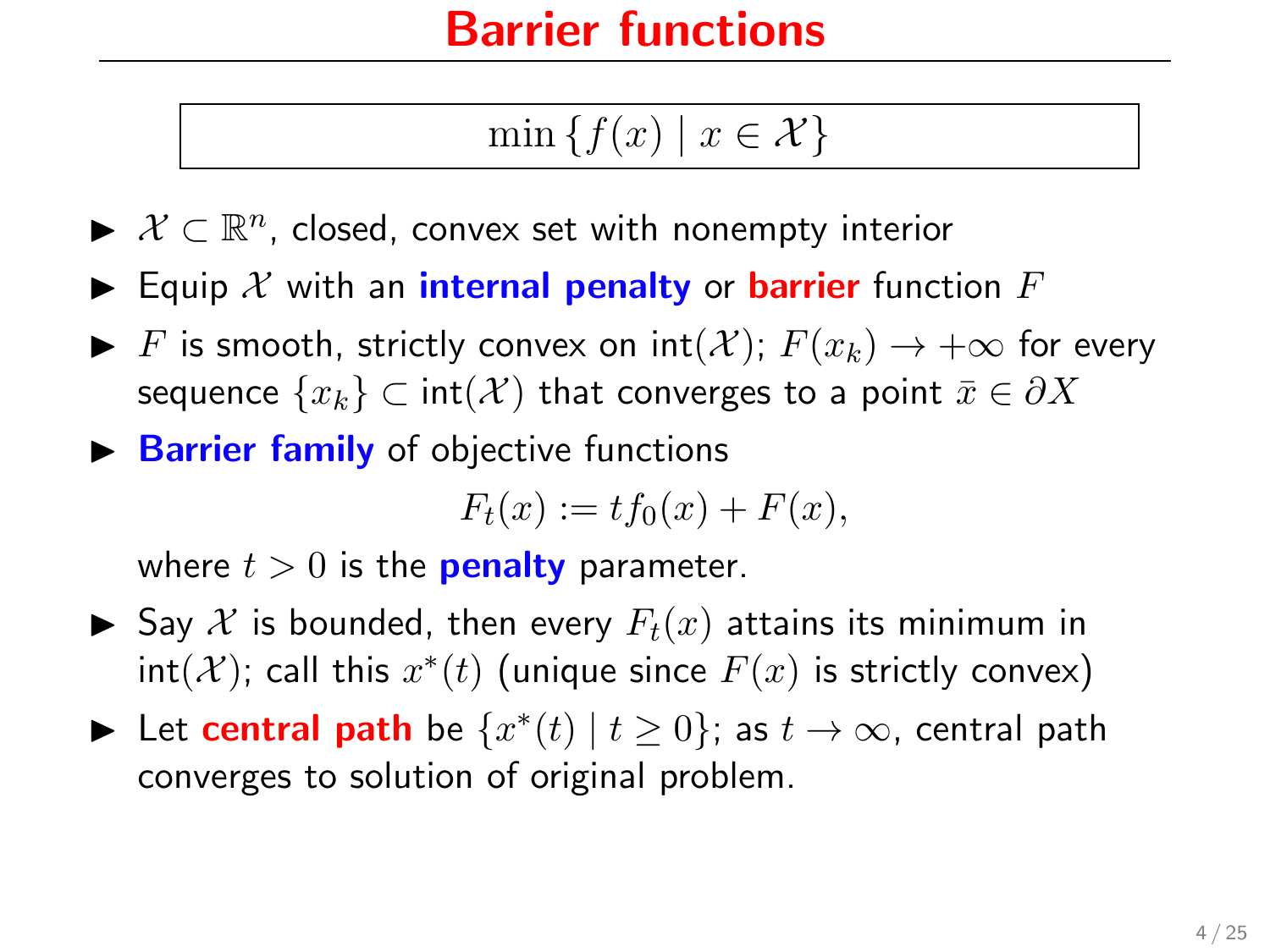1 Suppose we have  $t_k > 0$  and some  $x_k \in \text{int}(\mathcal{X})$  such that  $x_k$ is "close" to  $x^*(t_k)$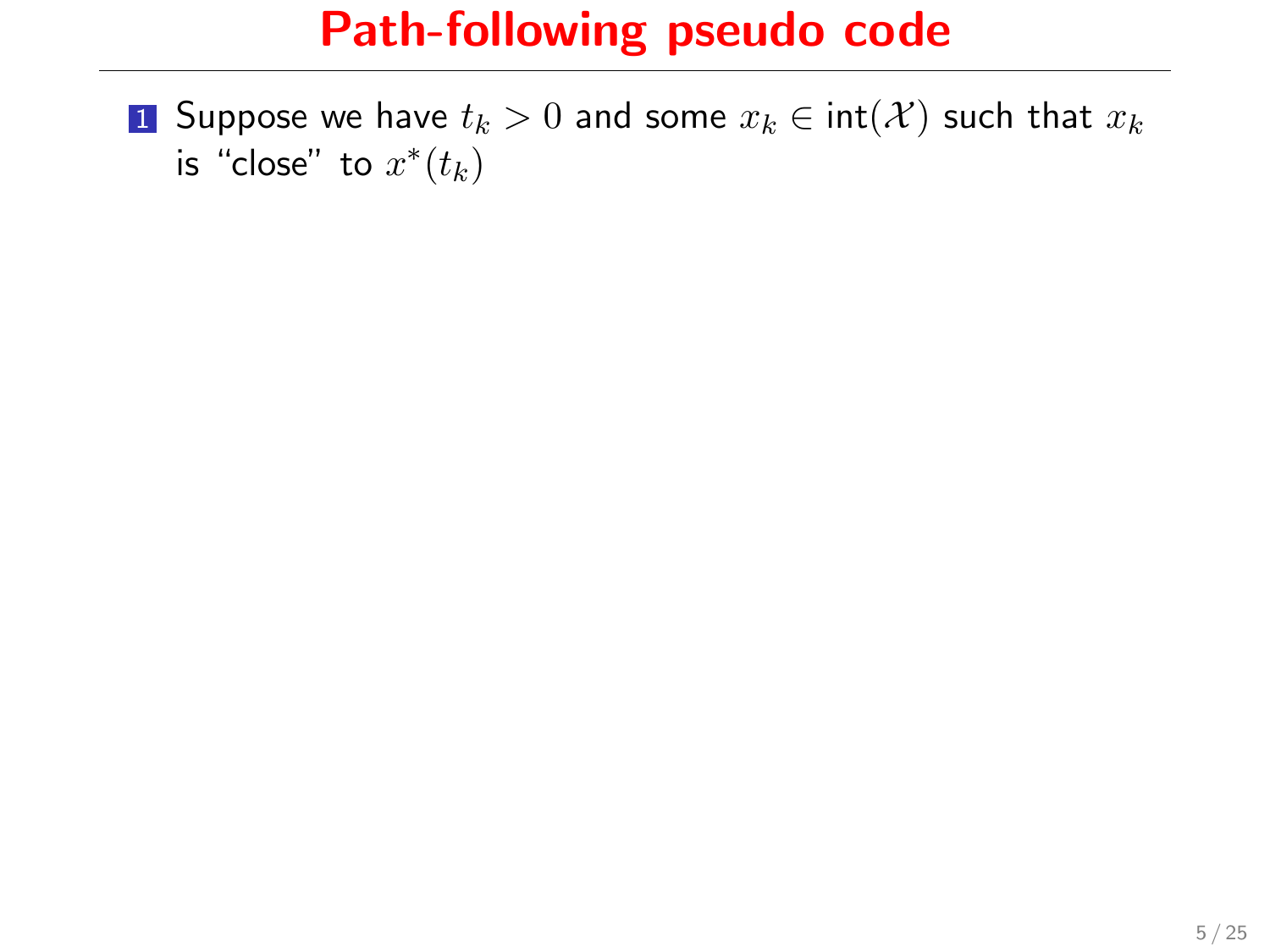- 1 Suppose we have  $t_k > 0$  and some  $x_k \in \text{int}(\mathcal{X})$  such that  $x_k$ is "close" to  $x^*(t_k)$
- 2 Repeat the following updates until needed:
	- 1 Replace penalty  $t_k$  by a larger value  $t_{k+1}$
	- 2 Run some method to minimize  $F_{t_{k+1}}$  "warm-starting" at  $x_k$ until a point  $x_{k+1}$  "close" to  $x^*(t_{k+1})$  is found
	- 3 New pair  $(t_{k+1}, x_{k+1})$  is close to the "path"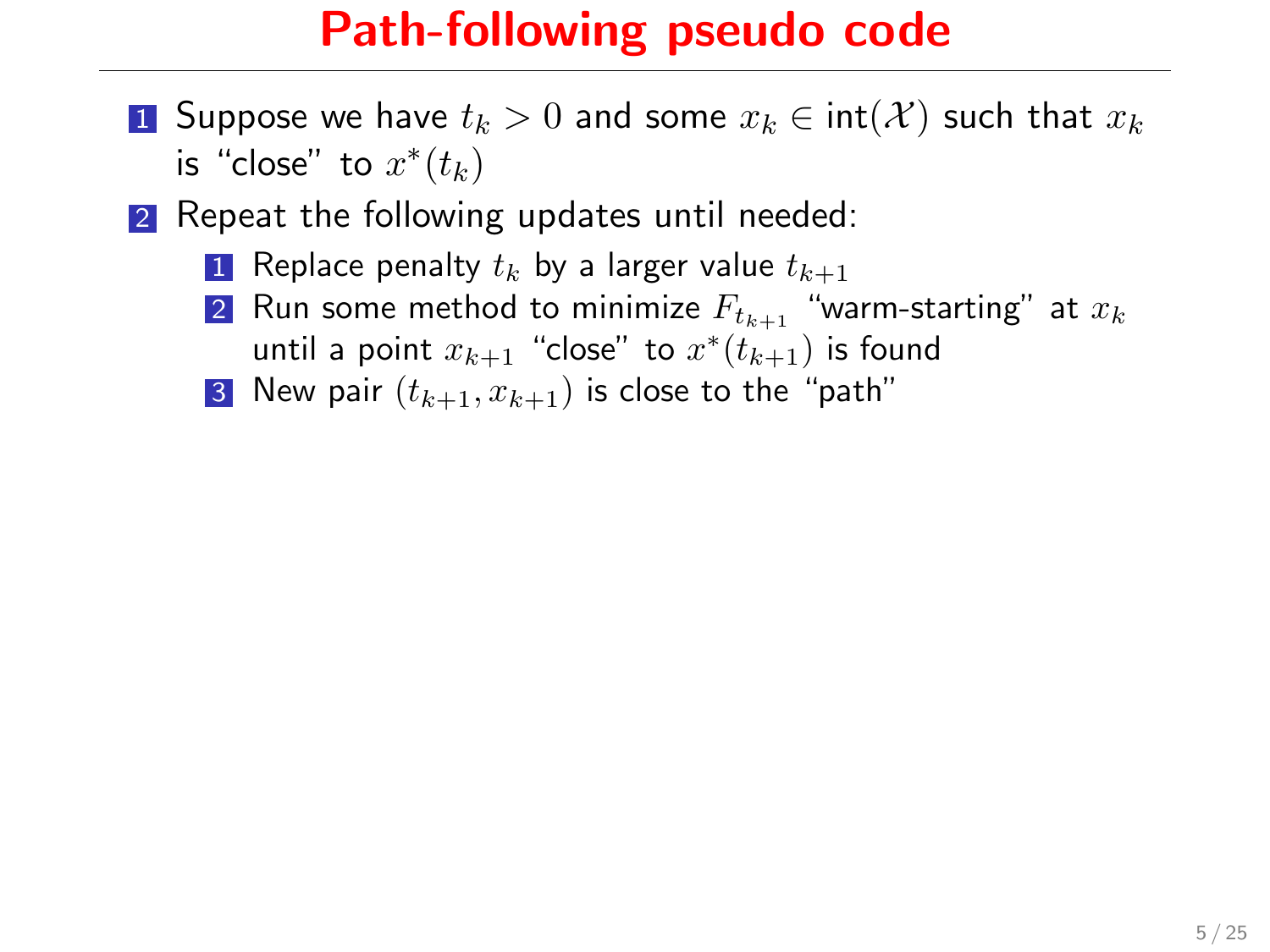- 1 Suppose we have  $t_k > 0$  and some  $x_k \in \text{int}(\mathcal{X})$  such that  $x_k$ is "close" to  $x^*(t_k)$
- 2 Repeat the following updates until needed:
	- 1 Replace penalty  $t_k$  by a larger value  $t_{k+1}$
	- 2 Run some method to minimize  $F_{t_{k+1}}$  "warm-starting" at  $x_k$ until a point  $x_{k+1}$  "close" to  $x^*(t_{k+1})$  is found
	- **3** New pair  $(t_{k+1}, x_{k+1})$  is close to the "path"

Fairly old idea, 60s or even earlier!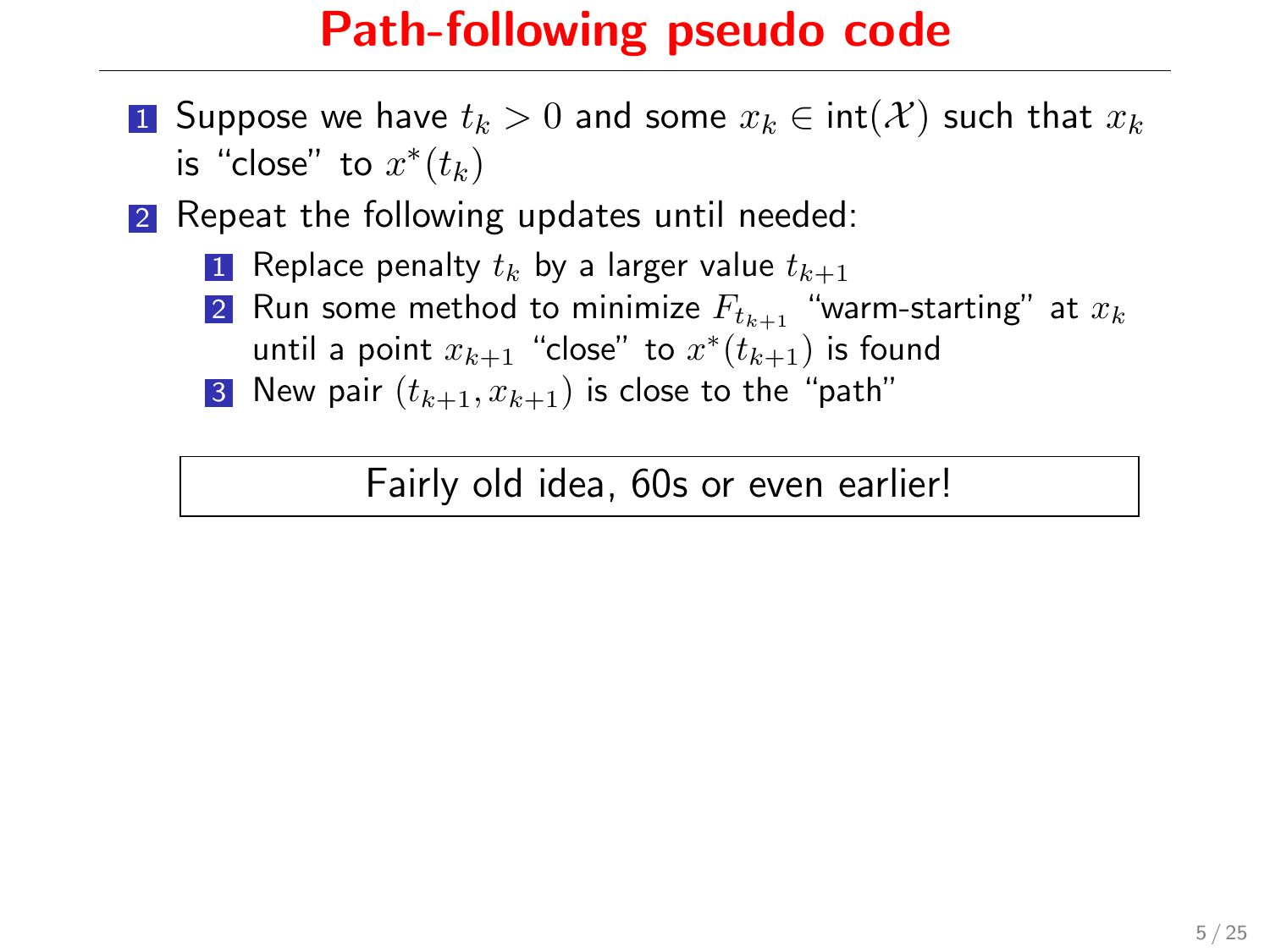- 1 Suppose we have  $t_k > 0$  and some  $x_k \in \text{int}(\mathcal{X})$  such that  $x_k$ is "close" to  $x^*(t_k)$
- 2 Repeat the following updates until needed:
	- 1 Replace penalty  $t_k$  by a larger value  $t_{k+1}$
	- 2 Run some method to minimize  $F_{t_{k+1}}$  "warm-starting" at  $x_k$ until a point  $x_{k+1}$  "close" to  $x^*(t_{k+1})$  is found
	- **3** New pair  $(t_{k+1}, x_{k+1})$  is close to the "path"

Fairly old idea, 60s or even earlier!

Any unconstrained method to solve for  $x_{k+1}$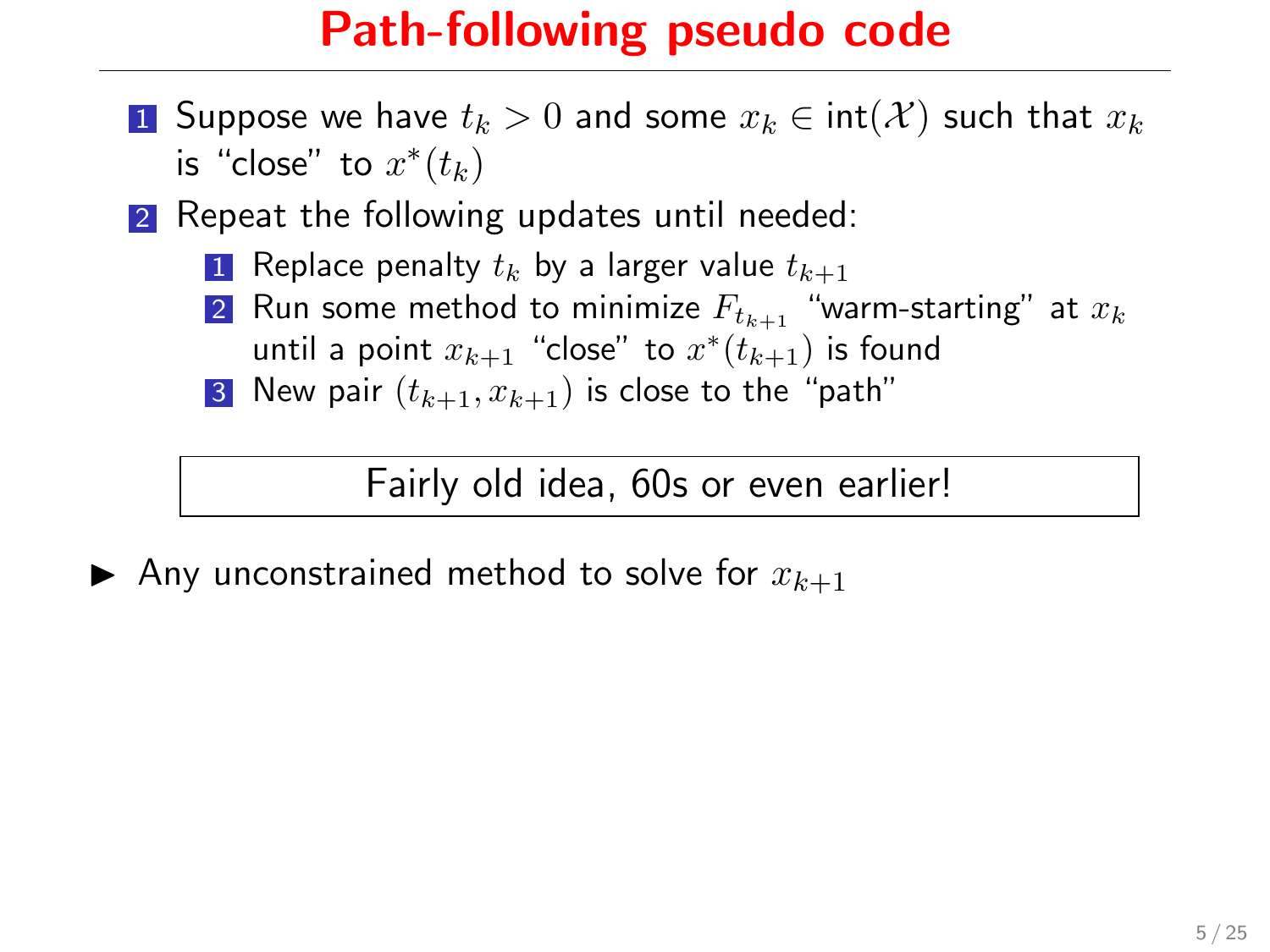- 1 Suppose we have  $t_k > 0$  and some  $x_k \in \text{int}(\mathcal{X})$  such that  $x_k$ is "close" to  $x^*(t_k)$
- 2 Repeat the following updates until needed:
	- 1 Replace penalty  $t_k$  by a larger value  $t_{k+1}$
	- 2 Run some method to minimize  $F_{t_{k+1}}$  "warm-starting" at  $x_k$ until a point  $x_{k+1}$  "close" to  $x^*(t_{k+1})$  is found
	- **3** New pair  $(t_{k+1}, x_{k+1})$  is close to the "path"

#### Fairly old idea, 60s or even earlier!

- Any unconstrained method to solve for  $x_{k+1}$
- $\triangleright$  What is complexity of such a scheme?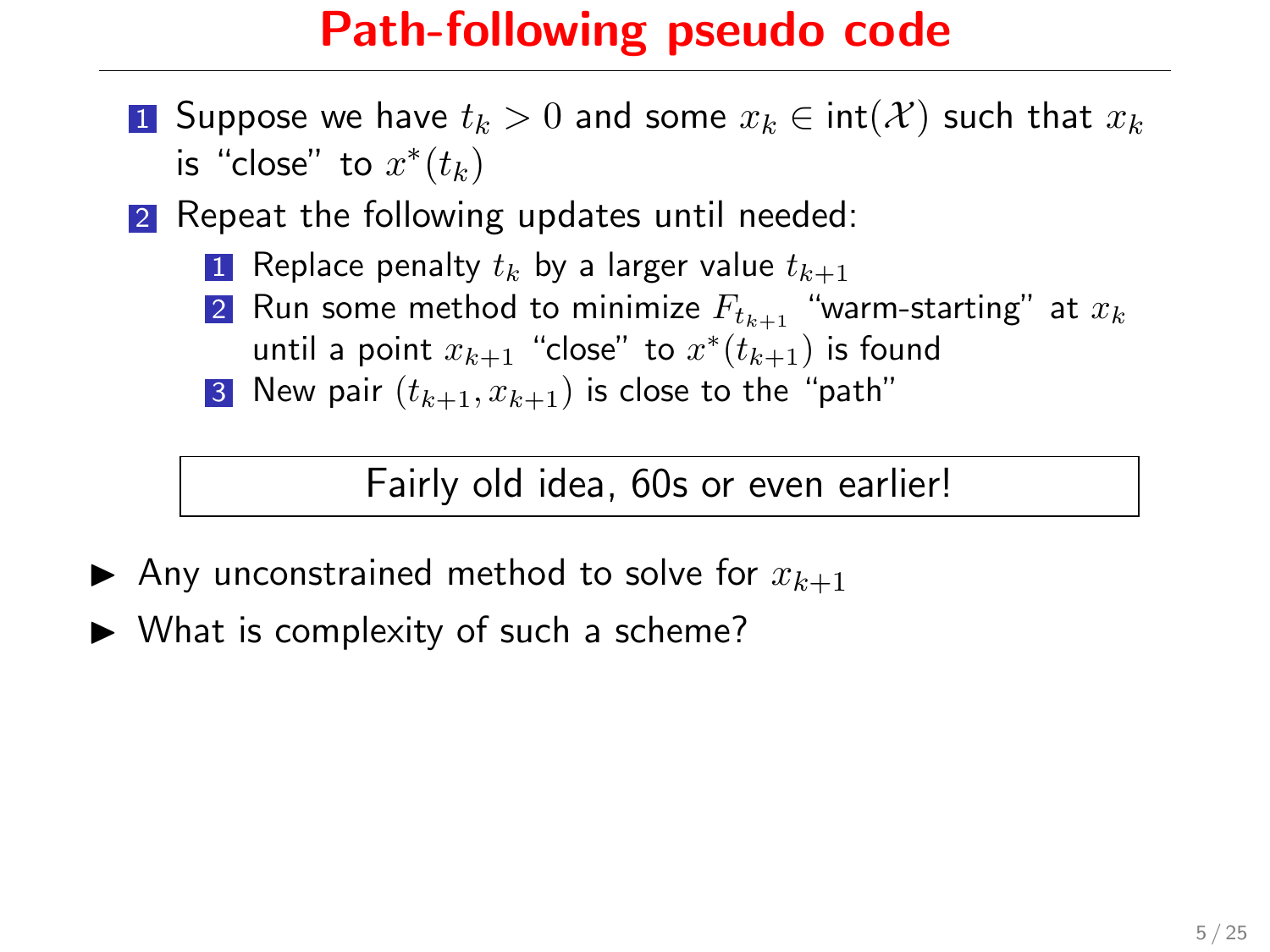- 1 Suppose we have  $t_k > 0$  and some  $x_k \in \text{int}(\mathcal{X})$  such that  $x_k$ is "close" to  $x^*(t_k)$
- 2 Repeat the following updates until needed:
	- 1 Replace penalty  $t_k$  by a larger value  $t_{k+1}$
	- 2 Run some method to minimize  $F_{t_{k+1}}$  "warm-starting" at  $x_k$ until a point  $x_{k+1}$  "close" to  $x^*(t_{k+1})$  is found
	- **3** New pair  $(t_{k+1}, x_{k+1})$  is close to the "path"

#### Fairly old idea, 60s or even earlier!

- Any unconstrained method to solve for  $x_{k+1}$
- $\triangleright$  What is complexity of such a scheme?
- $\blacktriangleright$  Numerical problems when  $t_k$  becomes large; breakdown?
- $\triangleright$  Standard theory of unconstrained minimization predicts slowdown as  $t_k$  becomes larger ...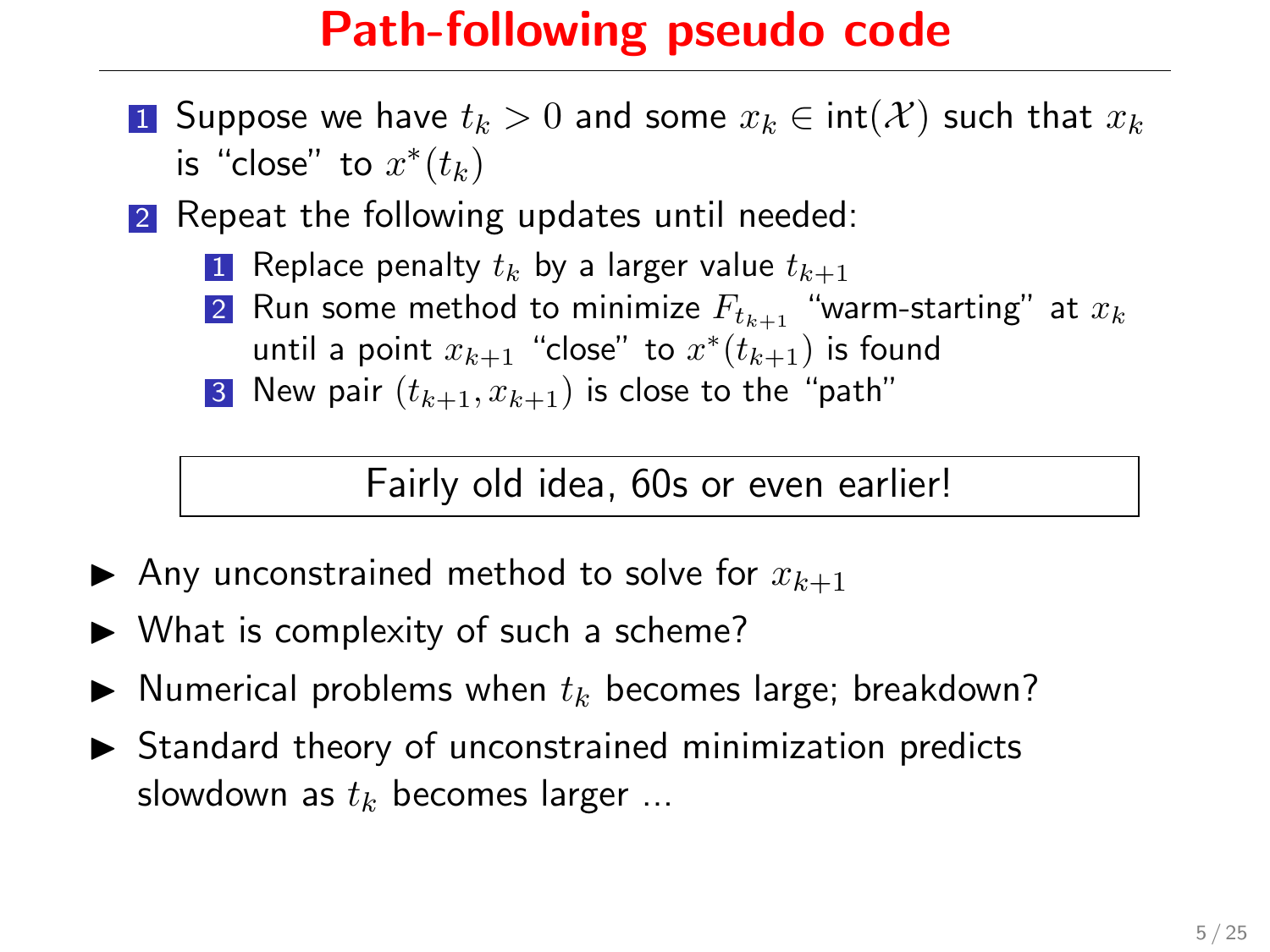♠ Renegar (1988) and Gonzaga (1989) introduced improved path-following methods for linear programming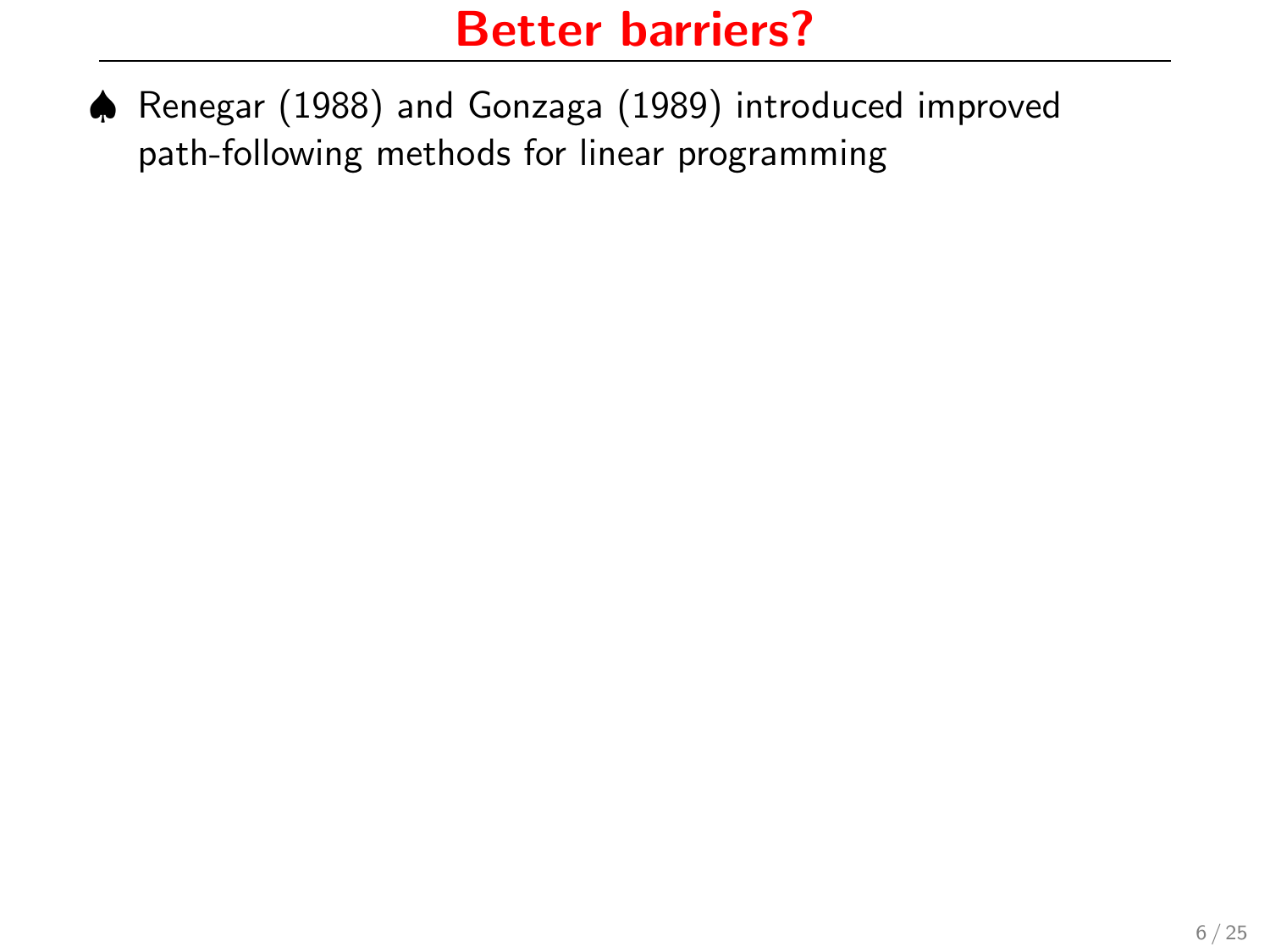- ♠ Renegar (1988) and Gonzaga (1989) introduced improved path-following methods for linear programming
- ♠ In particular, for linear-programming with feasible set

$$
\mathcal{X} = \left\{ x \mid a_i^T x \le b_i, 1 \le i \le m \right\},\
$$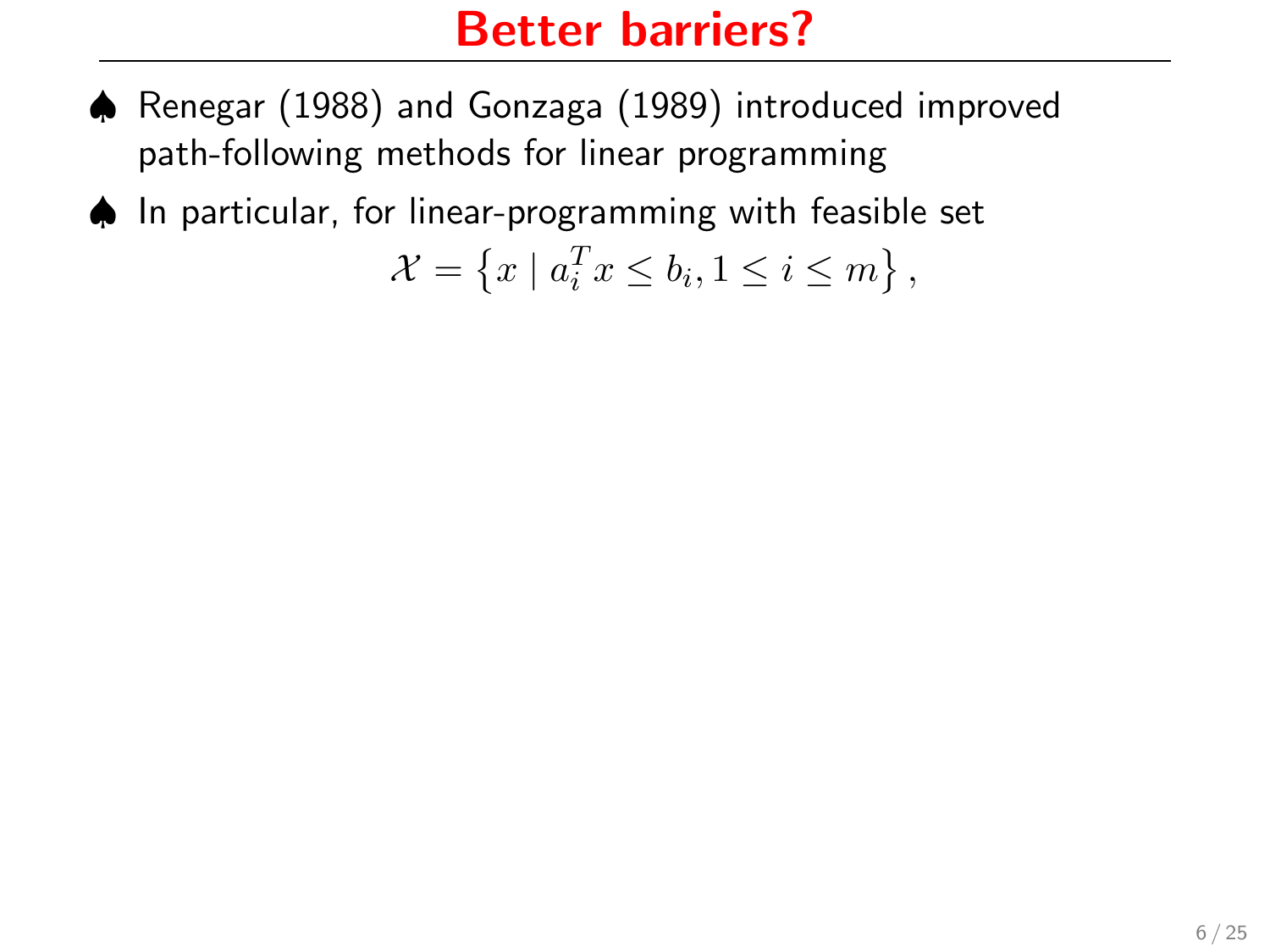- ♠ Renegar (1988) and Gonzaga (1989) introduced improved path-following methods for linear programming
- ♠ In particular, for linear-programming with feasible set

$$
\mathcal{X} = \left\{ x \mid a_i^T x \le b_i, 1 \le i \le m \right\},\
$$

they used the **logarithmic barrier** 

$$
F(x) := -\sum_{i} \log(b_i - a_i^T x).
$$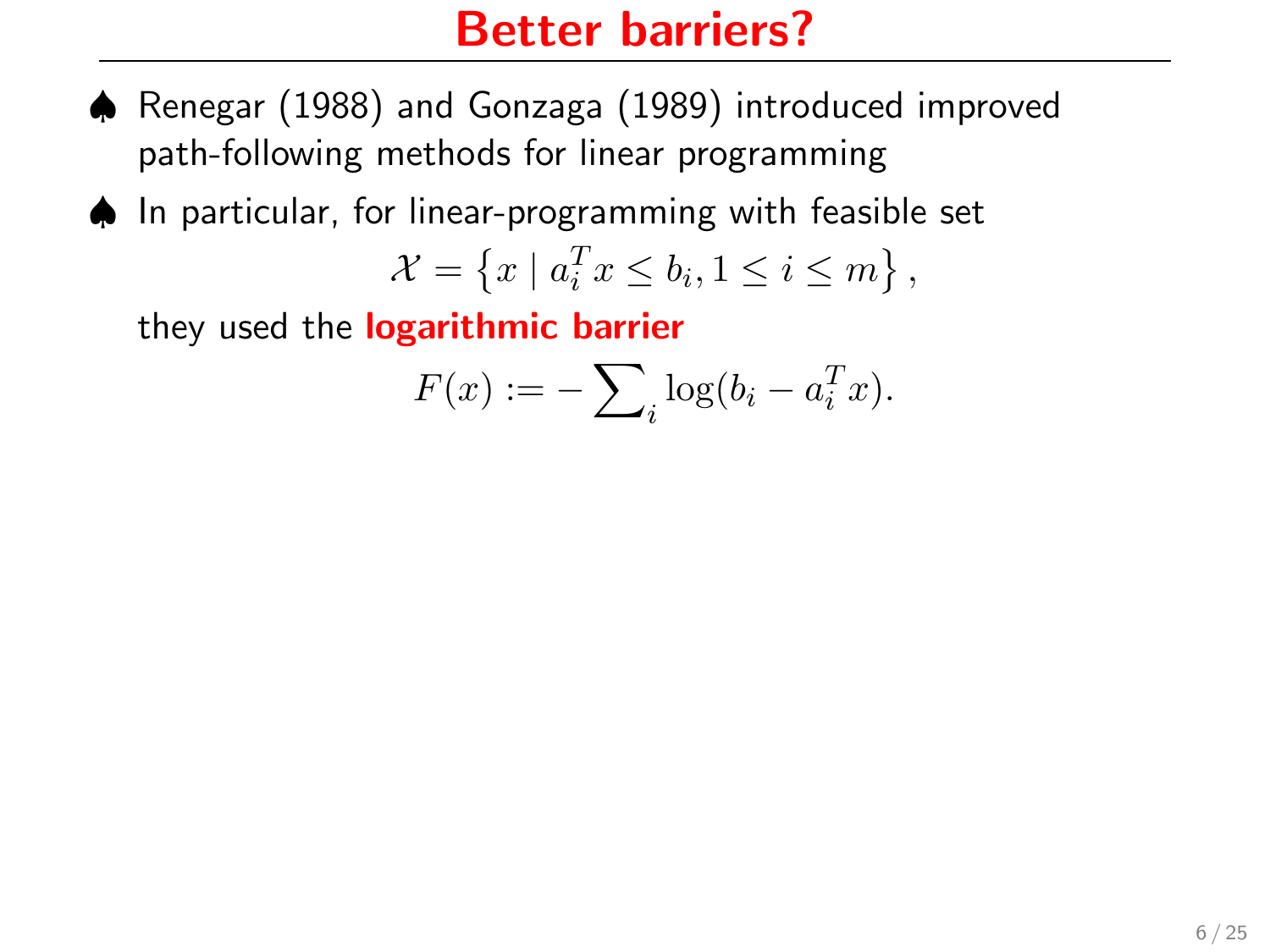- ♠ Renegar (1988) and Gonzaga (1989) introduced improved path-following methods for linear programming
- ♠ In particular, for linear-programming with feasible set

$$
\mathcal{X} = \left\{ x \mid a_i^T x \le b_i, 1 \le i \le m \right\},\
$$

they used the **logarithmic barrier** 

$$
F(x) := -\sum_{i} \log(b_i - a_i^T x).
$$

♦ And with this  $F(x)$ , they showed a Newton-method based path-following can be made **polynomial time**.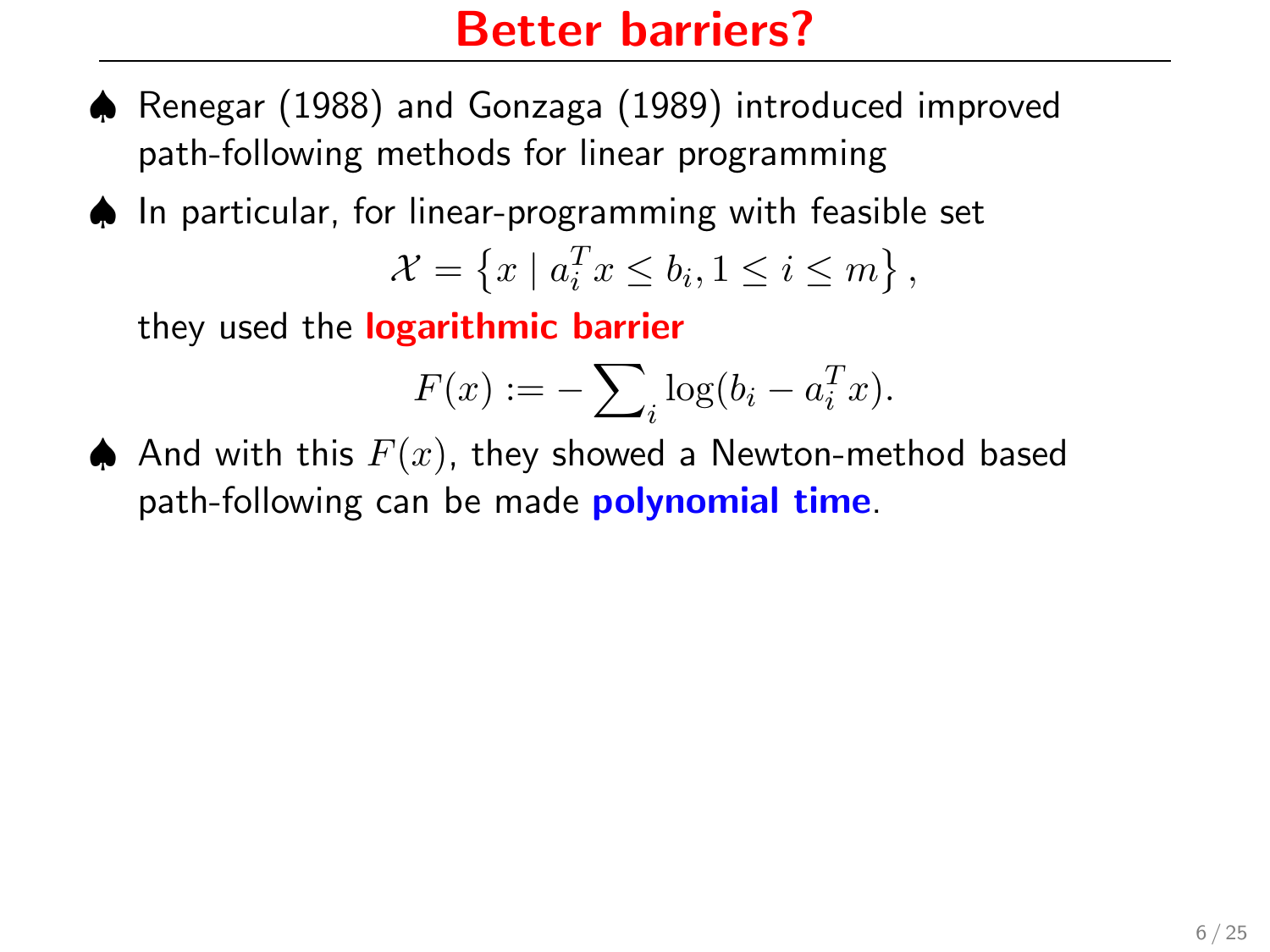- ♠ Renegar (1988) and Gonzaga (1989) introduced improved path-following methods for linear programming
- ♠ In particular, for linear-programming with feasible set

$$
\mathcal{X} = \left\{ x \mid a_i^T x \le b_i, 1 \le i \le m \right\},\
$$

they used the **logarithmic barrier** 

$$
F(x) := -\sum_{i} \log(b_i - a_i^T x).
$$

- ♦ And with this  $F(x)$ , they showed a Newton-method based path-following can be made **polynomial time**.
- ♦ Breakthrough result, though ad-hoc analysis of NM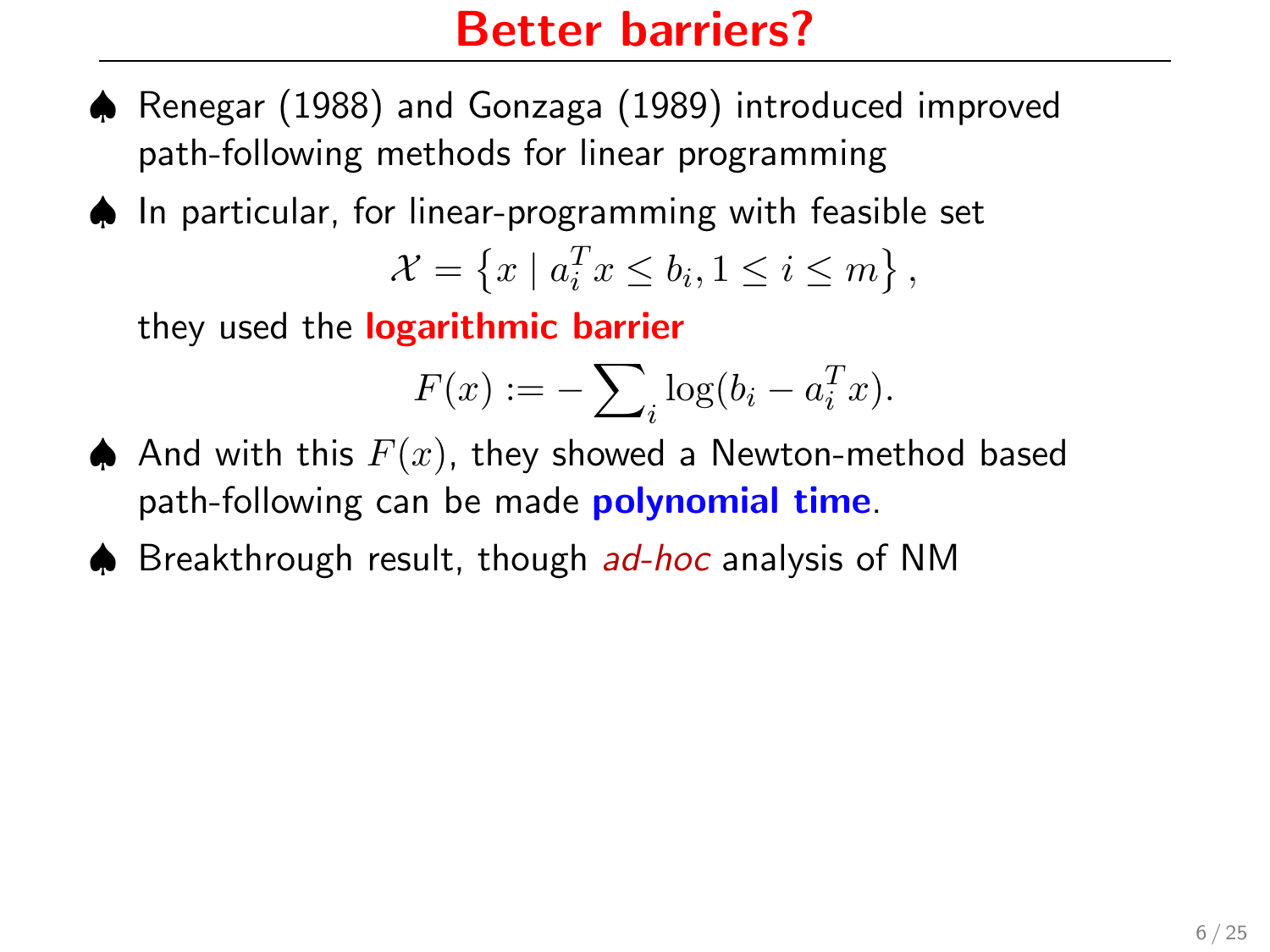- ♠ Renegar (1988) and Gonzaga (1989) introduced improved path-following methods for linear programming
- ♠ In particular, for linear-programming with feasible set

$$
\mathcal{X} = \left\{ x \mid a_i^T x \le b_i, 1 \le i \le m \right\},\
$$

they used the **logarithmic barrier** 

$$
F(x) := -\sum_{i} \log(b_i - a_i^T x).
$$

- ♦ And with this  $F(x)$ , they showed a Newton-method based path-following can be made **polynomial time**.
- ♦ Breakthrough result, though ad-hoc analysis of NM

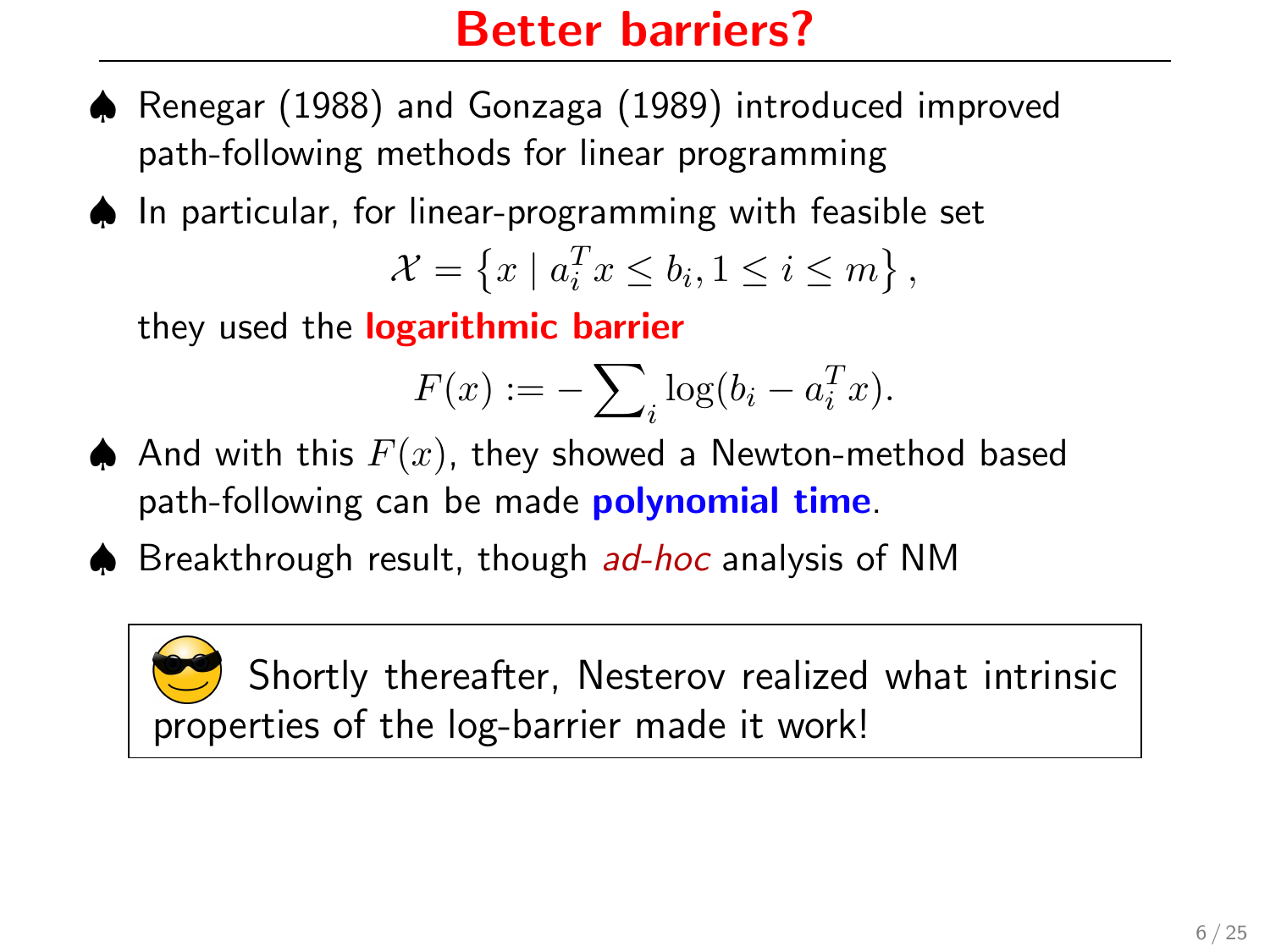## Newton method – affine invariance

Consider  $f(x)$  and  $\phi(y) = f(Ay)$ , where A is invertible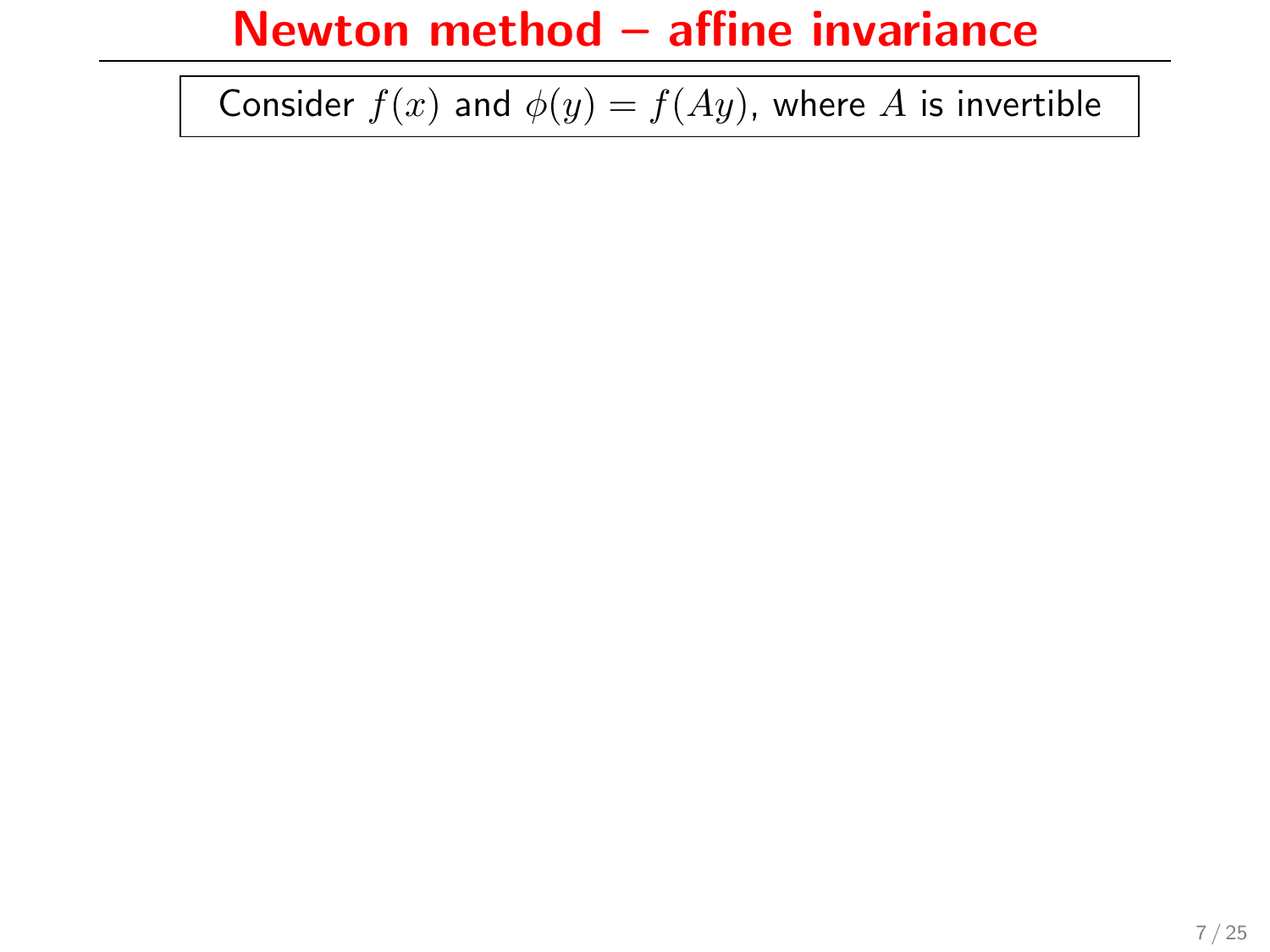#### Newton method – affine invariance

Consider  $f(x)$  and  $\phi(y) = f(Ay)$ , where A is invertible

**Lemma** Let  $\{x_k\}$  be generated by Newton method for f:  $x_{k+1} = x_k - [f''(x_k)]^{-1} f'(x_k) \quad k \ge 0.$ Let  $\{y_k\}$  be seq. generated by NM for  $\phi$ :  $y_{k+1} = y_k - [\phi''(y_k)]^{-1} \phi'(y_k),$ with  $Ay_0 = x_0$ . Then,  $Ay_k = x_k$  for all  $k \geq 0$ .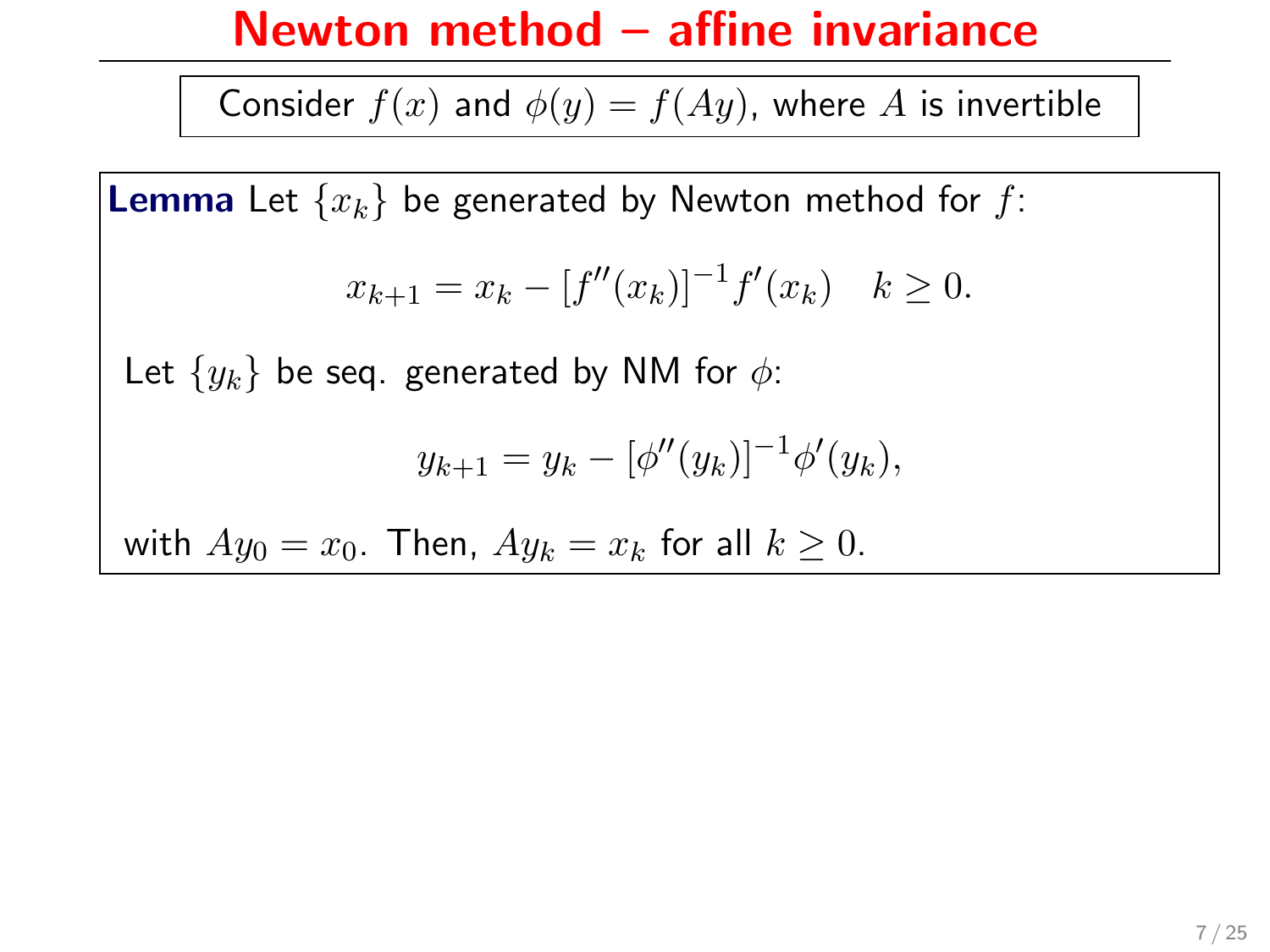## Newton method – affine invariance

Consider  $f(x)$  and  $\phi(y) = f(Ay)$ , where A is invertible

**Lemma** Let  $\{x_k\}$  be generated by Newton method for  $f$ :

$$
x_{k+1} = x_k - [f''(x_k)]^{-1} f'(x_k) \quad k \ge 0.
$$

Let  $\{y_k\}$  be seq. generated by NM for  $\phi$ :

$$
y_{k+1} = y_k - [\phi''(y_k)]^{-1} \phi'(y_k),
$$

with 
$$
Ay_0 = x_0
$$
. Then,  $Ay_k = x_k$  for all  $k \ge 0$ .

Newton method remains same—strong contrast to gradient method! Stopping condition:

$$
\langle [f''(x_k)]^{-1} f'(x_k), f'(x_k) \rangle < \epsilon
$$

independent of choice of basis A!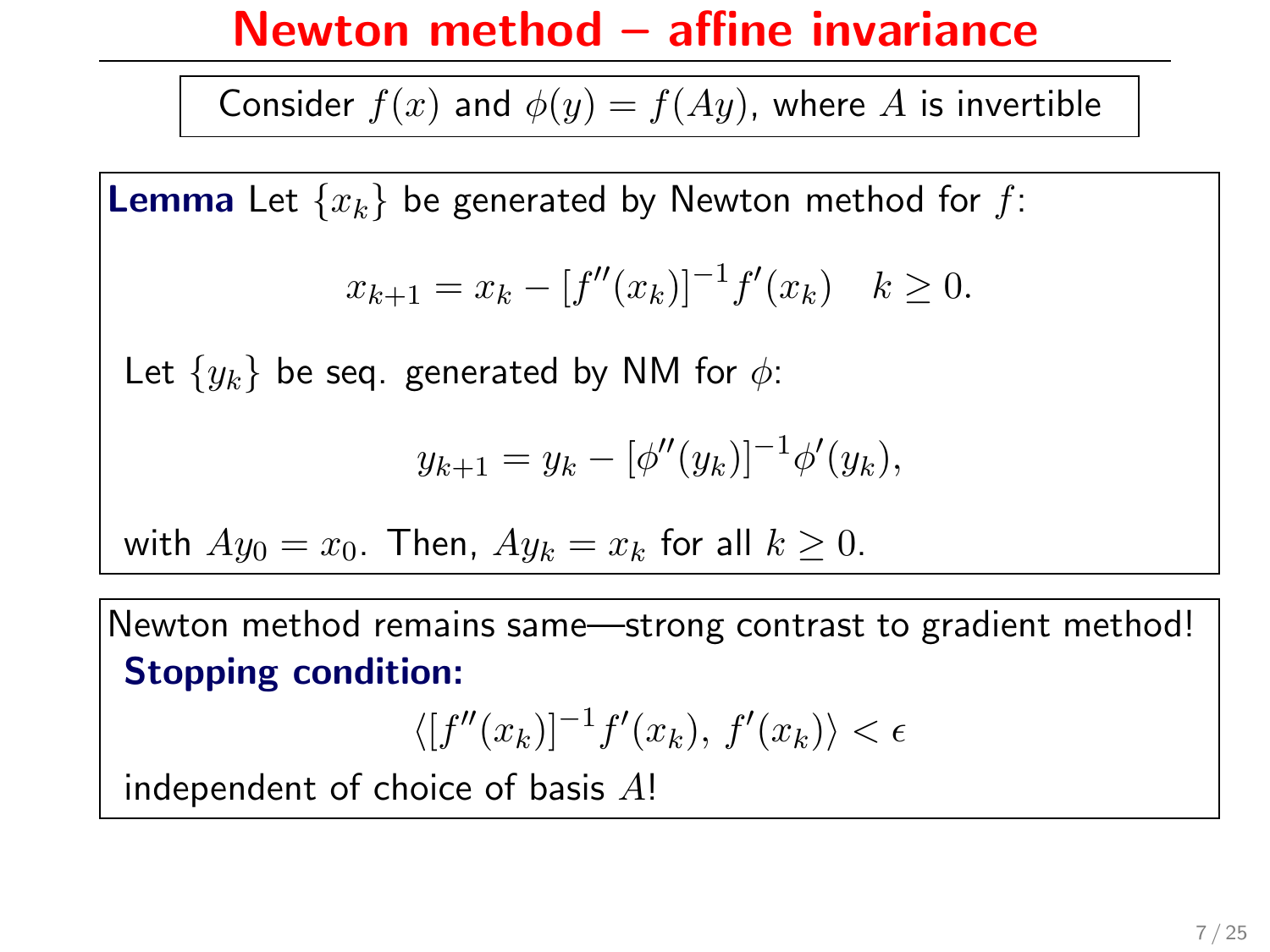#### Newton method – local convergence

#### **Assumptions**

- Lipschitz Hessian:  $\|\nabla^2 f(x) \nabla^2 f(y)\| \le M\|x y\|$
- Local strong convexity: There exists a local minimum  $x^*$  with

$$
\nabla^2 f(x^*) \succeq \mu I, \qquad \mu > 0.
$$

• Locality: Starting point  $x_0$  "close enough" to  $x^*$ 

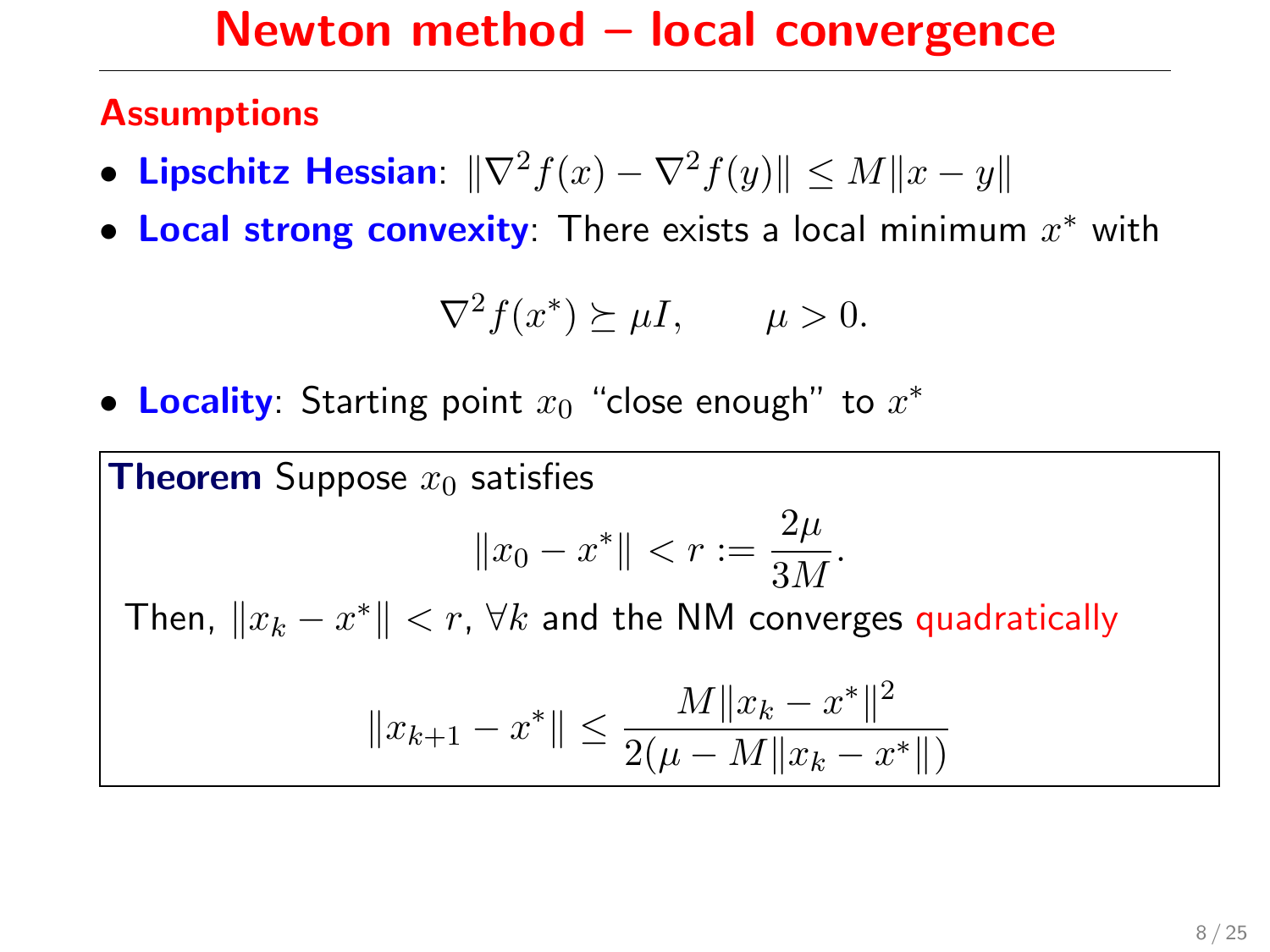## Newton method – local convergence

# What's wrong / missing?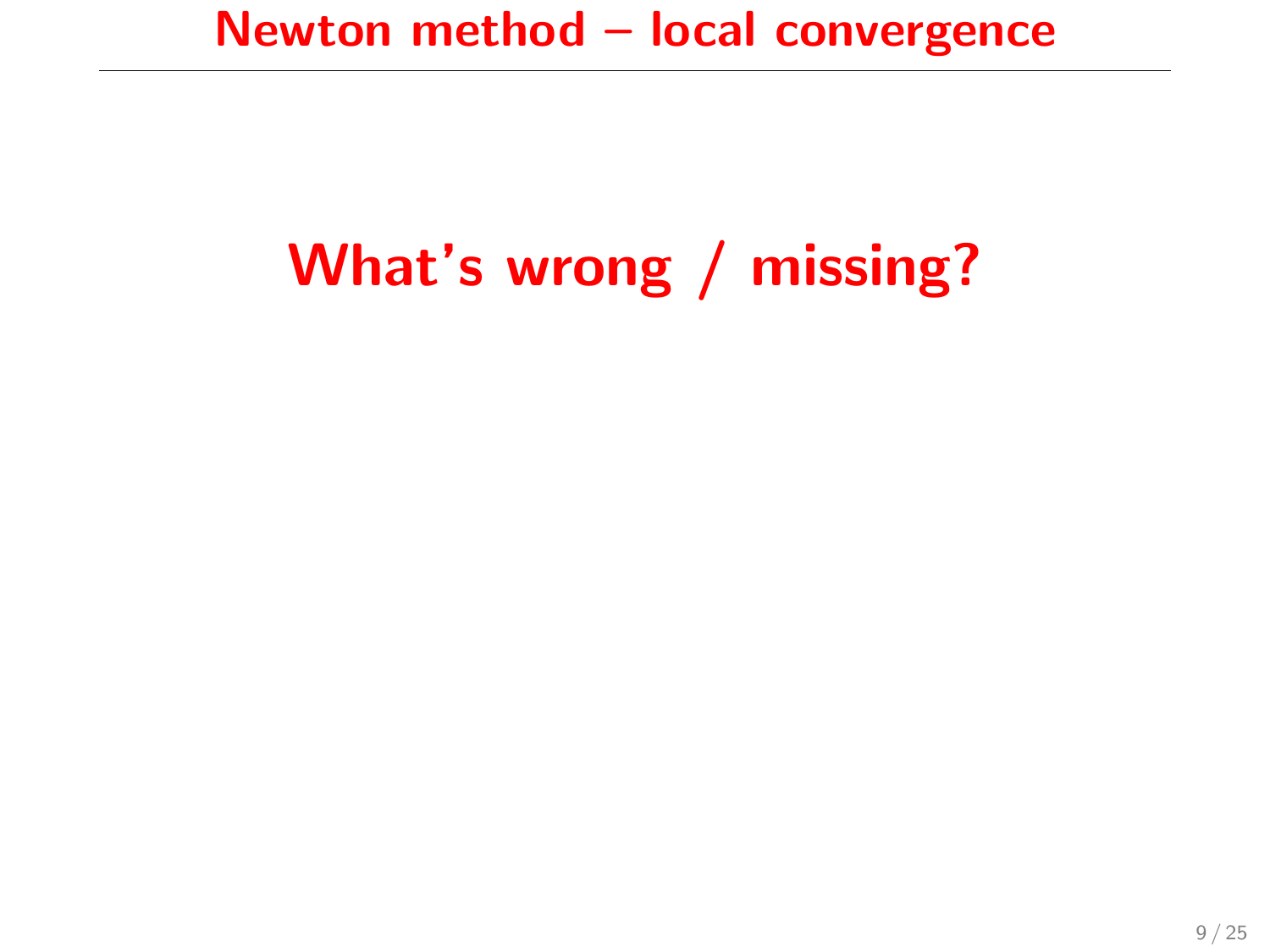# What's wrong / missing?

 $\blacktriangleright$  Convergence analysis depends on  $\mu$ , and  $M$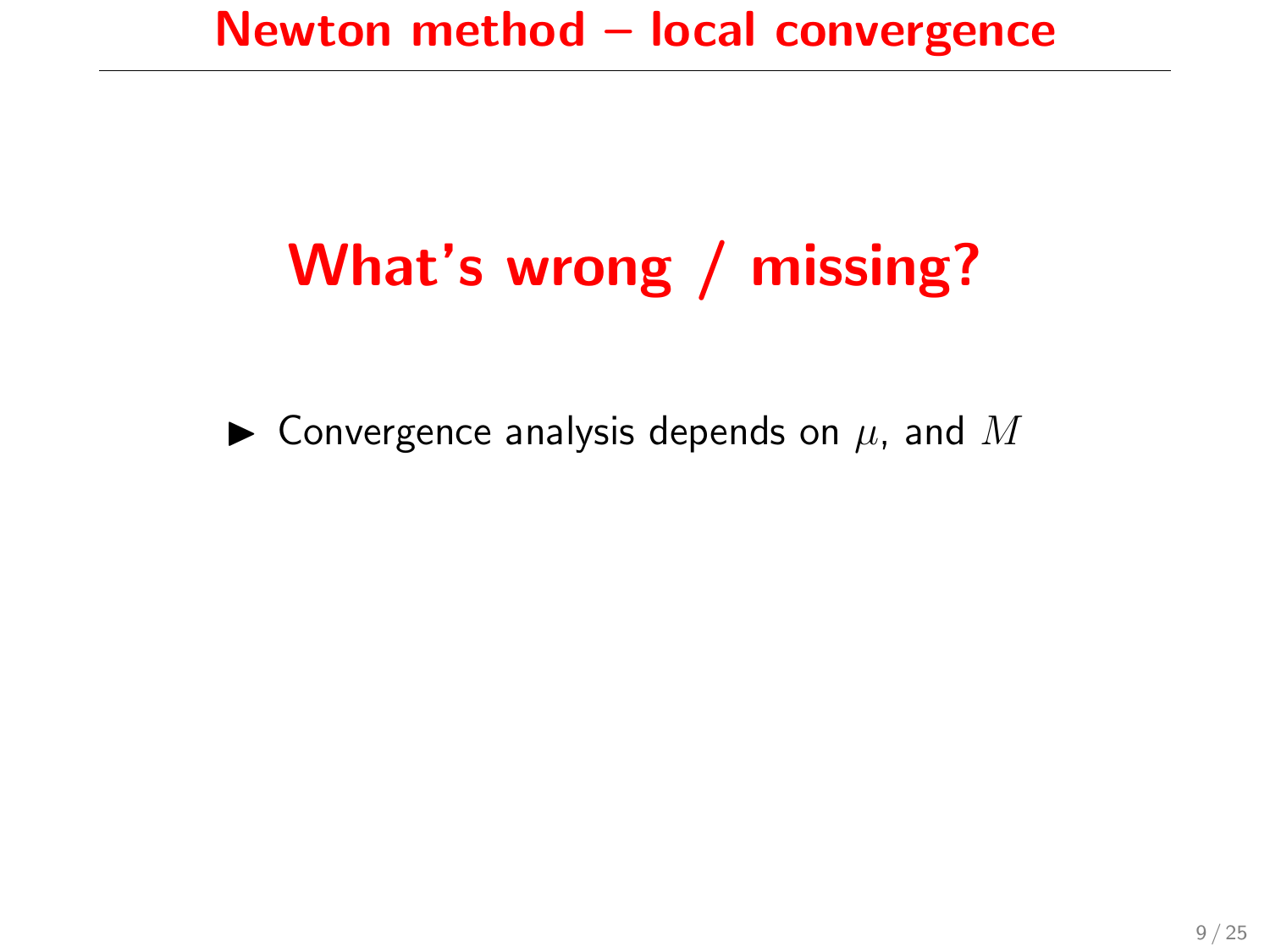# What's wrong / missing?

- $\blacktriangleright$  Convergence analysis depends on  $\mu$ , and  $M$
- $\blacktriangleright$  These quantities are not basis independent!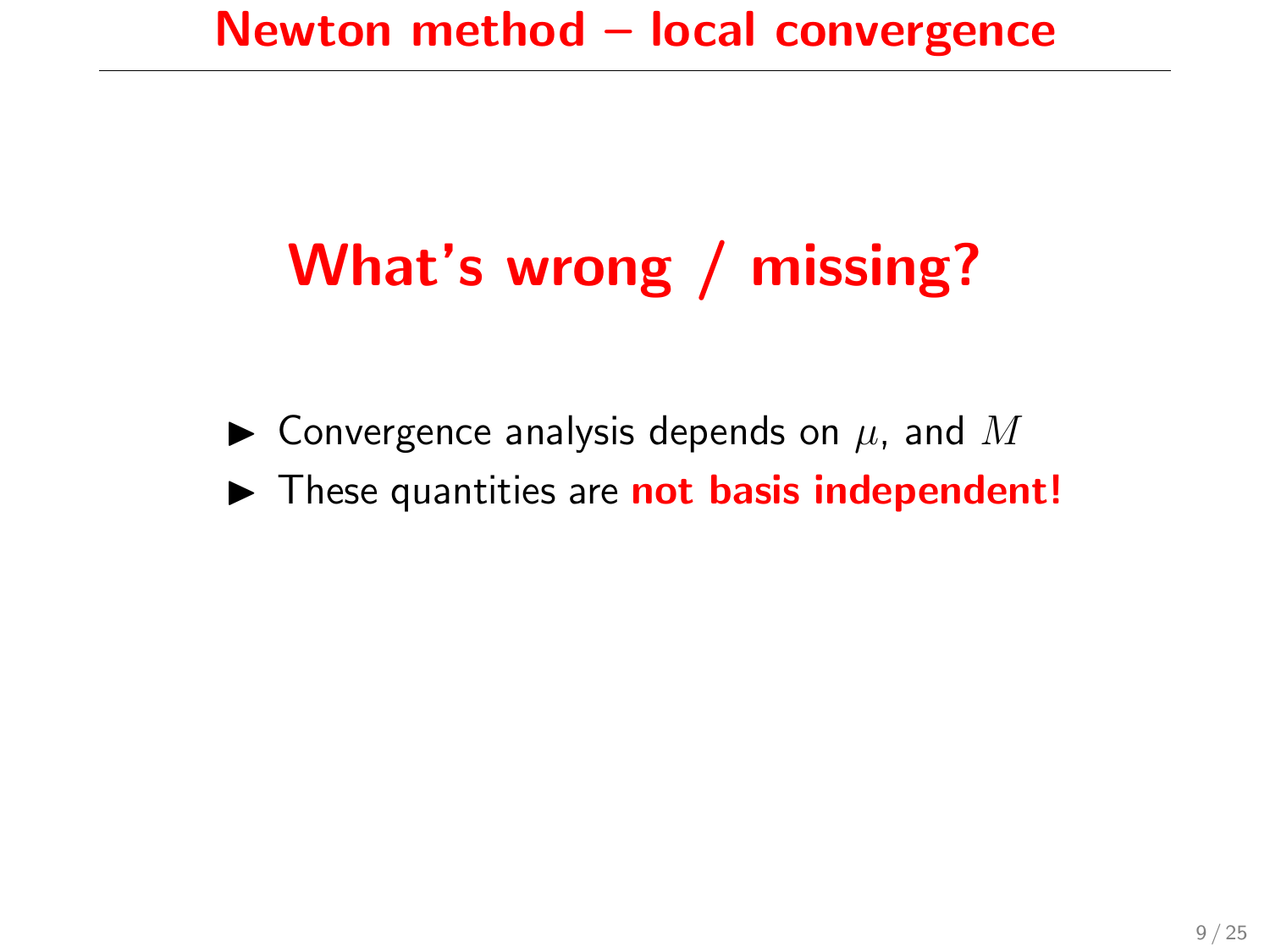# What's wrong / missing?

- $\blacktriangleright$  Convergence analysis depends on  $\mu$ , and  $M$
- $\blacktriangleright$  These quantities are not basis independent!
- $\blacktriangleright$  Mismatch between geometry of method and its convergence analysis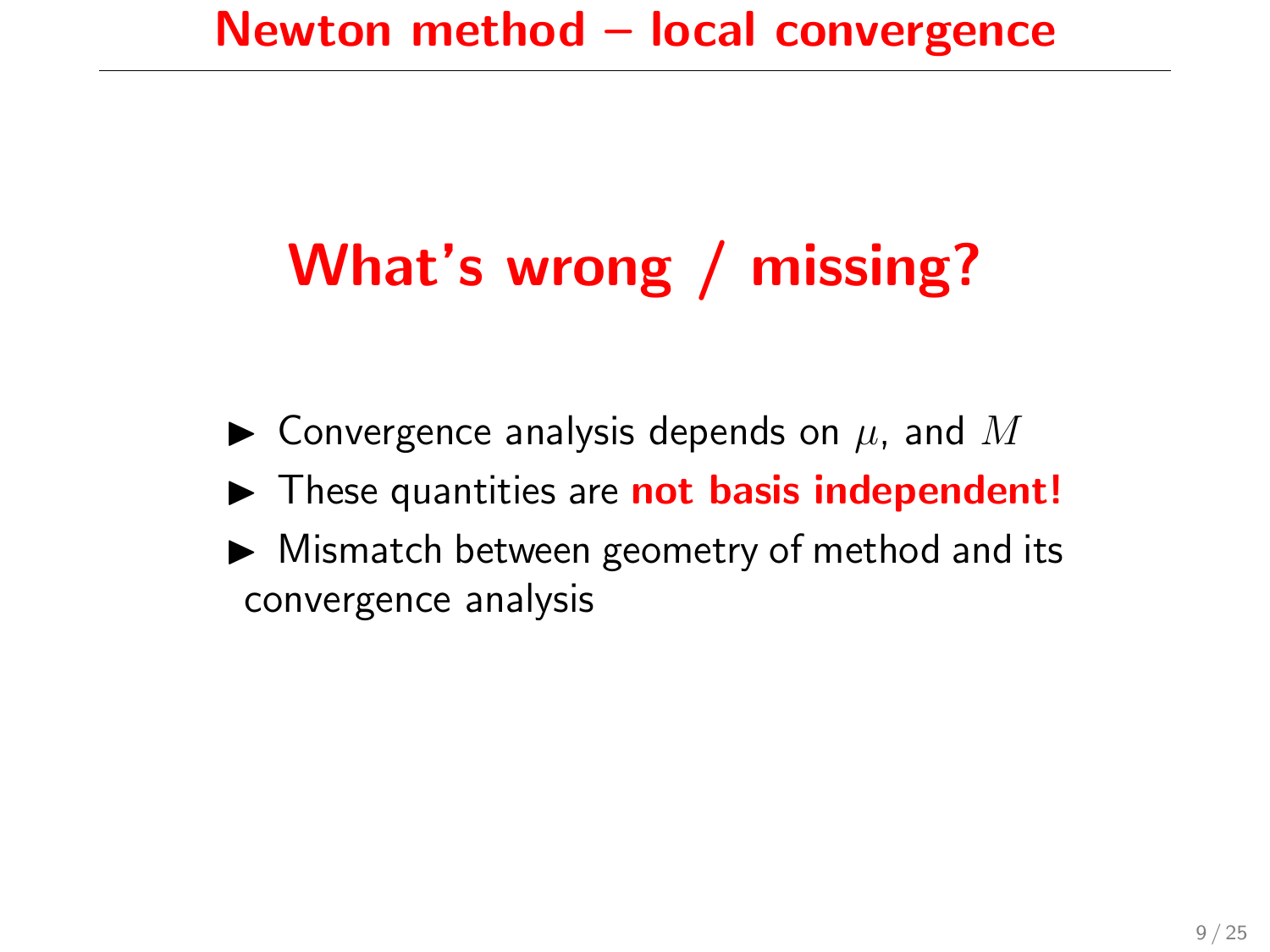## What's missing

⊮ङ $\mathbb{R}$  Key condition used was  $\|f''(x) - f''(y)\| \leq M \|x - y\|$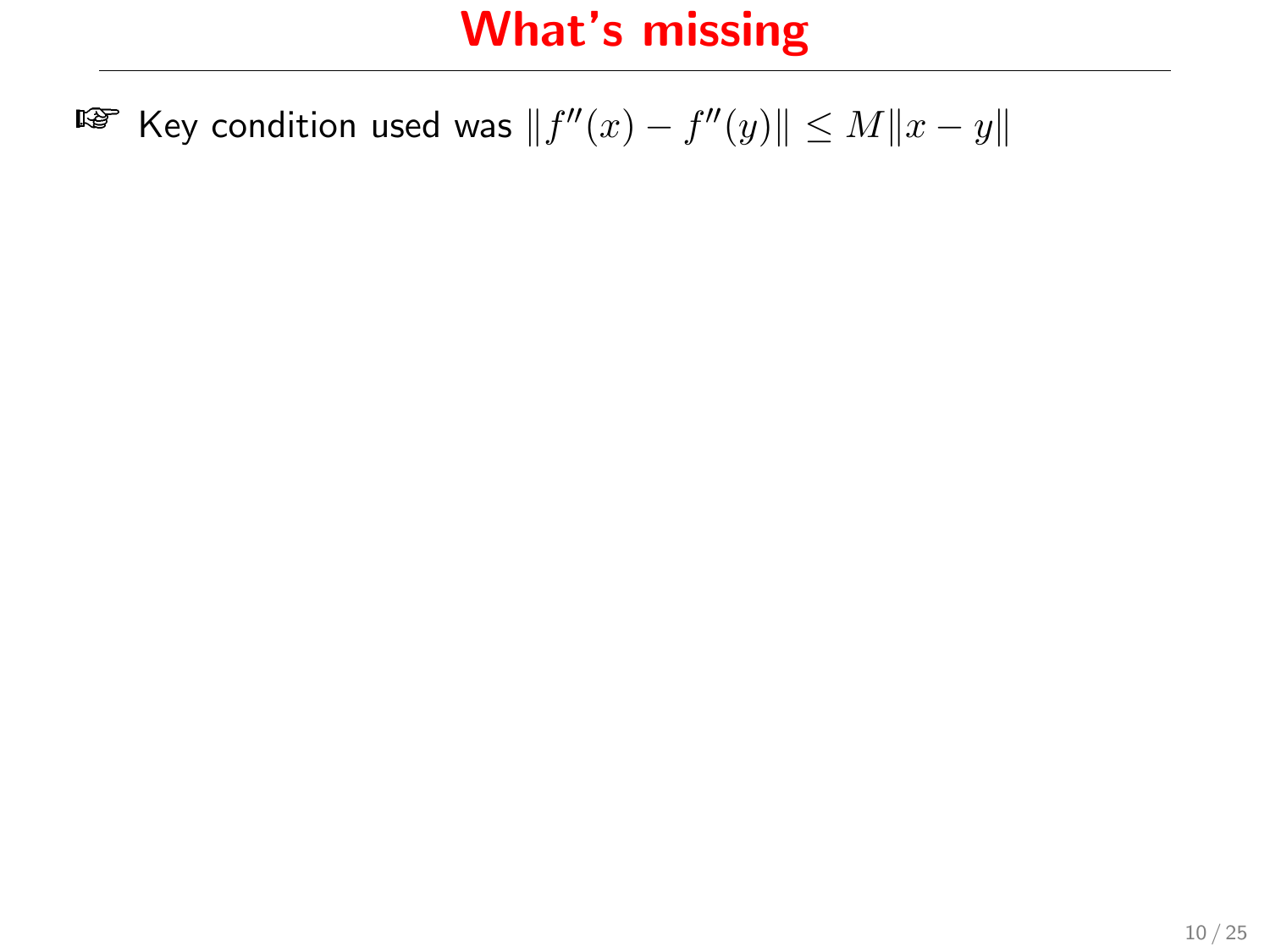- ⊮ङ $\mathbb{R}$  Key condition used was  $\|f''(x) f''(y)\| \leq M \|x y\|$
- ¤ Third derivative in direction  $u\in\mathbb{R}^n$  is

$$
f'''(x)[u] = \lim_{\alpha \to 0} \frac{f''(x + \alpha u) - f''(x)}{\alpha}
$$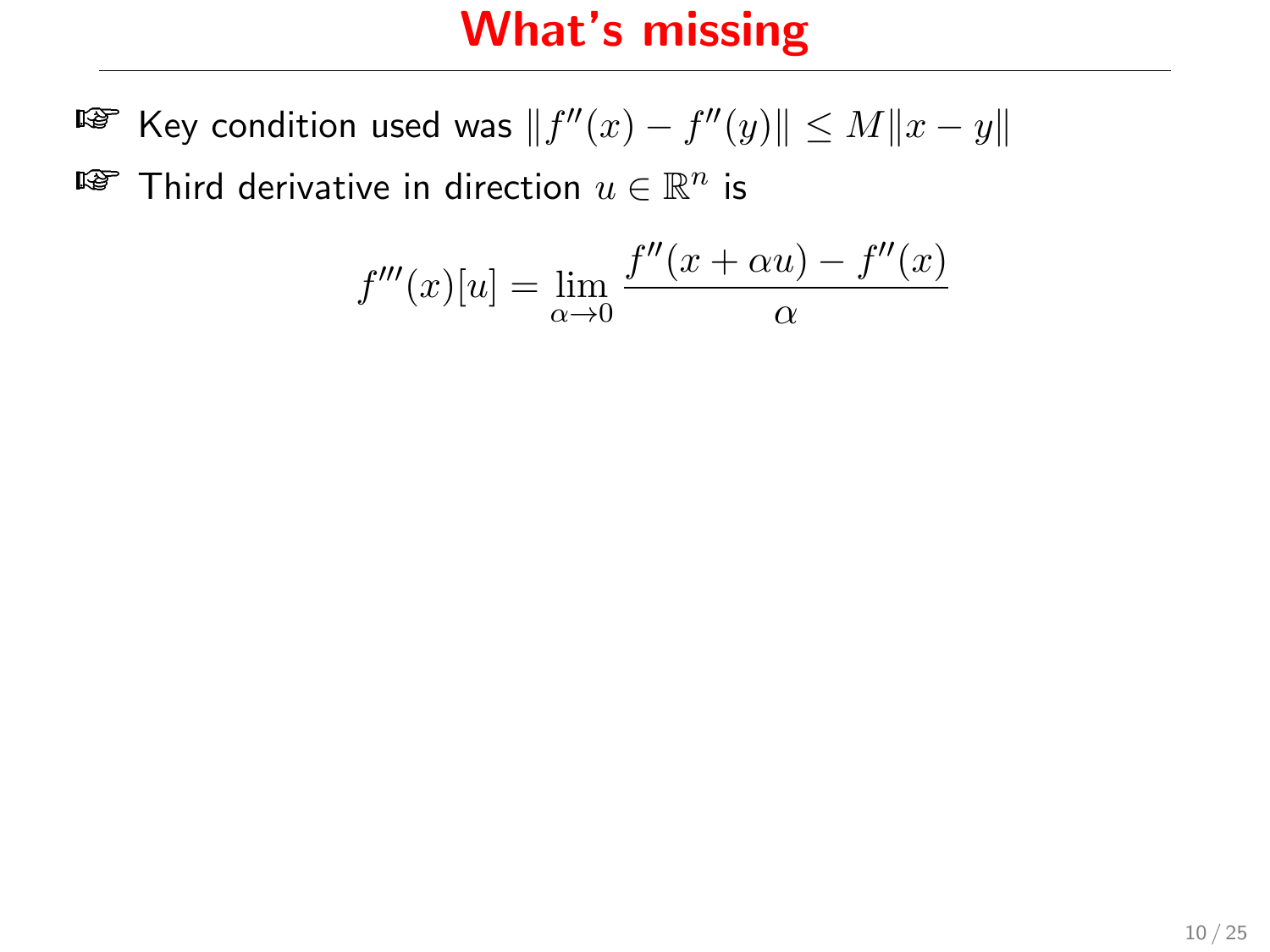- ⊮ङ $\mathbb{R}$  Key condition used was  $\|f''(x) f''(y)\| \leq M \|x y\|$
- ¤ Third derivative in direction  $u\in\mathbb{R}^n$  is

$$
f'''(x)[u] = \lim_{\alpha \to 0} \frac{f''(x + \alpha u) - f''(x)}{\alpha}
$$

<sup>☞</sup> Lipschitz Hessian equivalent (prove!) to

 $||f'''(x)[u]|| \le M||u||$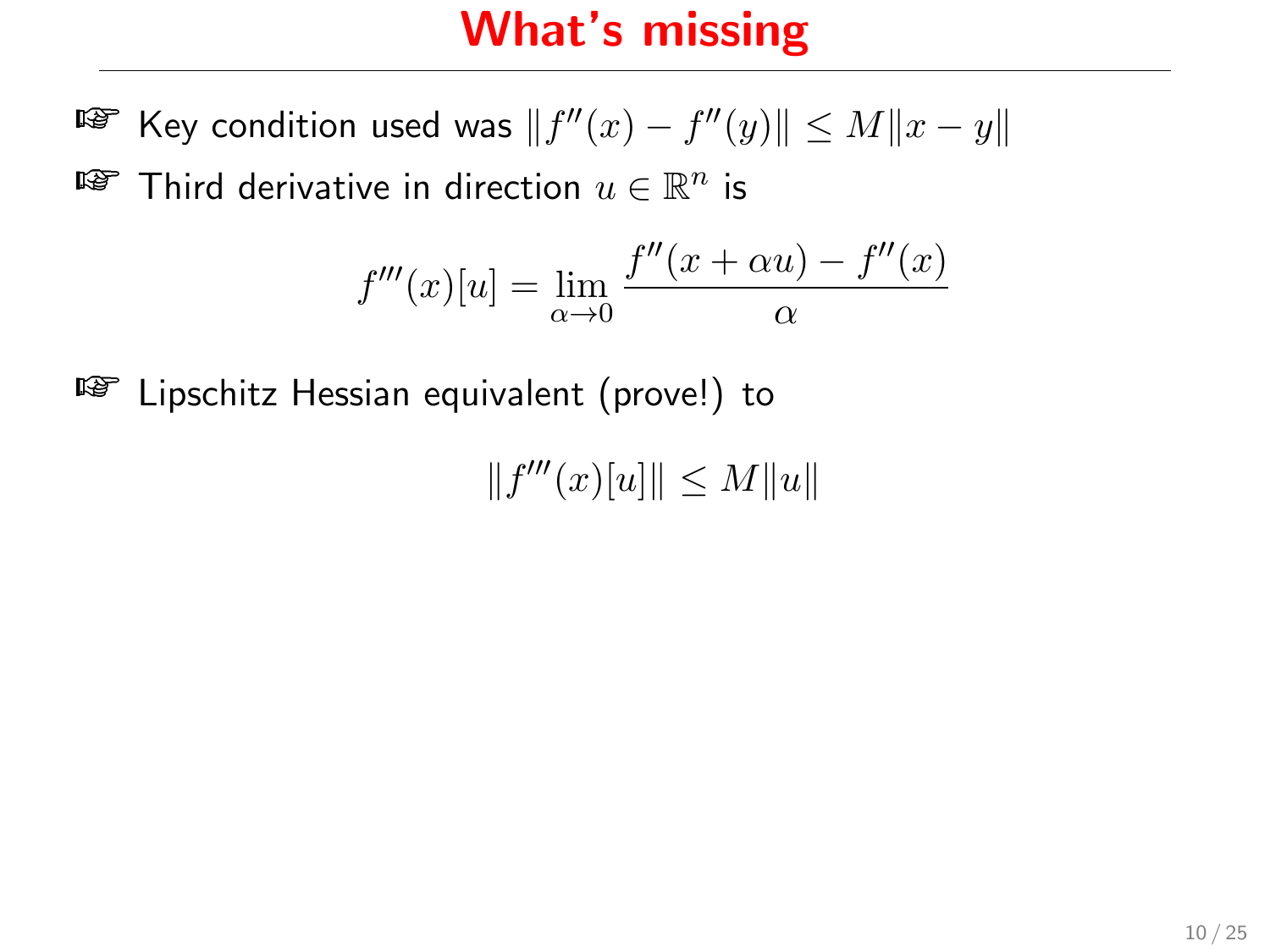- ⊮ङ $\mathbb{R}$  Key condition used was  $\|f''(x) f''(y)\| \leq M \|x y\|$
- ¤ Third derivative in direction  $u\in\mathbb{R}^n$  is

$$
f'''(x)[u] = \lim_{\alpha \to 0} \frac{f''(x + \alpha u) - f''(x)}{\alpha}
$$

<sup>☞</sup> Lipschitz Hessian equivalent (prove!) to

 $||f'''(x)[u]|| \le M||u||$ 

⊮े $F$  Thus, at  $x\in \text{dom}\, f$ , and any  $u,v\in \mathbb{R}^n$  we have

 $\langle f'''(x)[u]v, v \rangle \leq M ||u|| ||v||^2$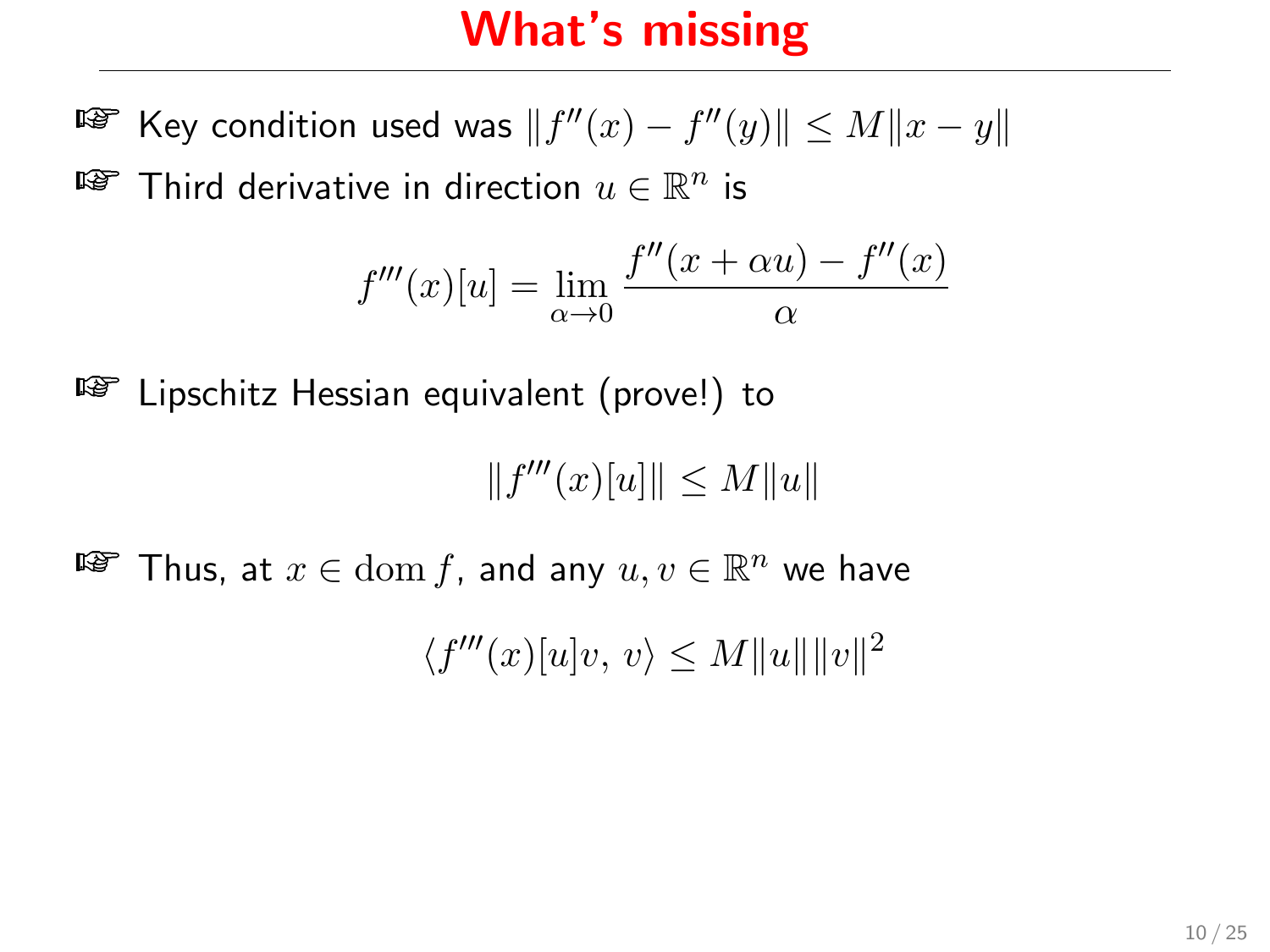$$
\text{ using } x \leftarrow Ay, \ u' \leftarrow Au, \ v' \leftarrow Av, \ \phi(y) = f(Ay)
$$
\n
$$
\langle f'''(x)[u]v, \ v \rangle = \langle \phi'''(x)[u']v', \ v' \rangle
$$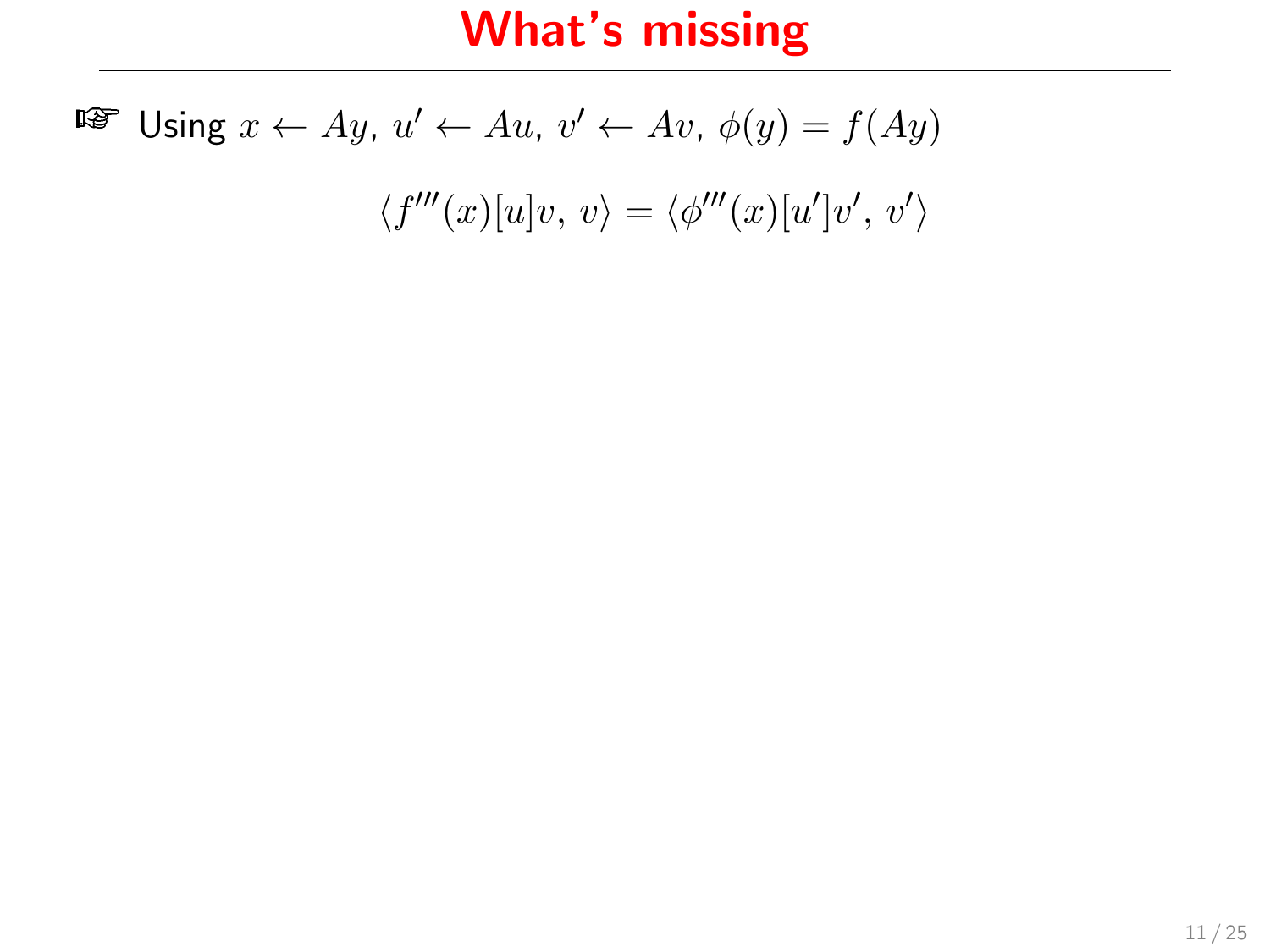$\mathbb{P}$  Using  $x \leftarrow Ay$ ,  $u' \leftarrow Au$ ,  $v' \leftarrow Av$ ,  $\phi(y) = f(Ay)$  $\langle f'''(x)[u]v, v \rangle = \langle \phi'''(x)[u']v', v' \rangle$ 

 $\mathbb{P}$  Thus, in the inequality  $\langle f'''(x)[u]v,\, v\rangle\leq M\|u\|\|v\|^2$ , lhs is affine invariant, but rhs is not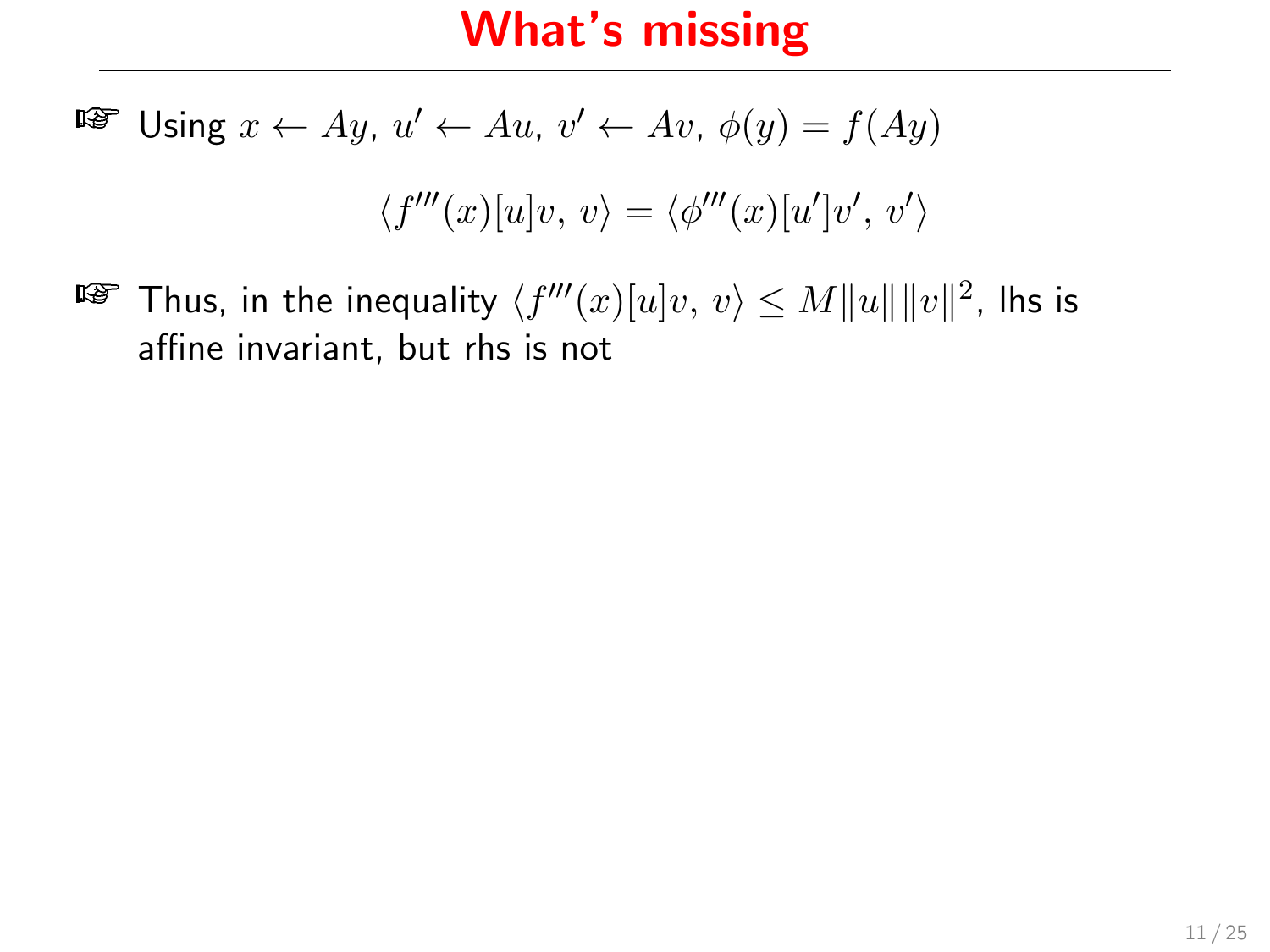$\mathbb{F}$  Using  $x \leftarrow Ay$ ,  $u' \leftarrow Au$ ,  $v' \leftarrow Av$ ,  $\phi(y) = f(Ay)$  $\langle f'''(x)[u]v, v \rangle = \langle \phi'''(x)[u']v', v' \rangle$ 

- $\mathbb{P}$  Thus, in the inequality  $\langle f'''(x)[u]v,\, v\rangle\leq M\|u\|\|v\|^2$ , lhs is affine invariant, but rhs is not
- $\mathbb{F}$  What can be a quick fix? Observation, use local norms on rhs

$$
||u||_{f''(x)} := \langle f''(x)u, u \rangle^{1/2} = \sqrt{u^T f''(x)u}
$$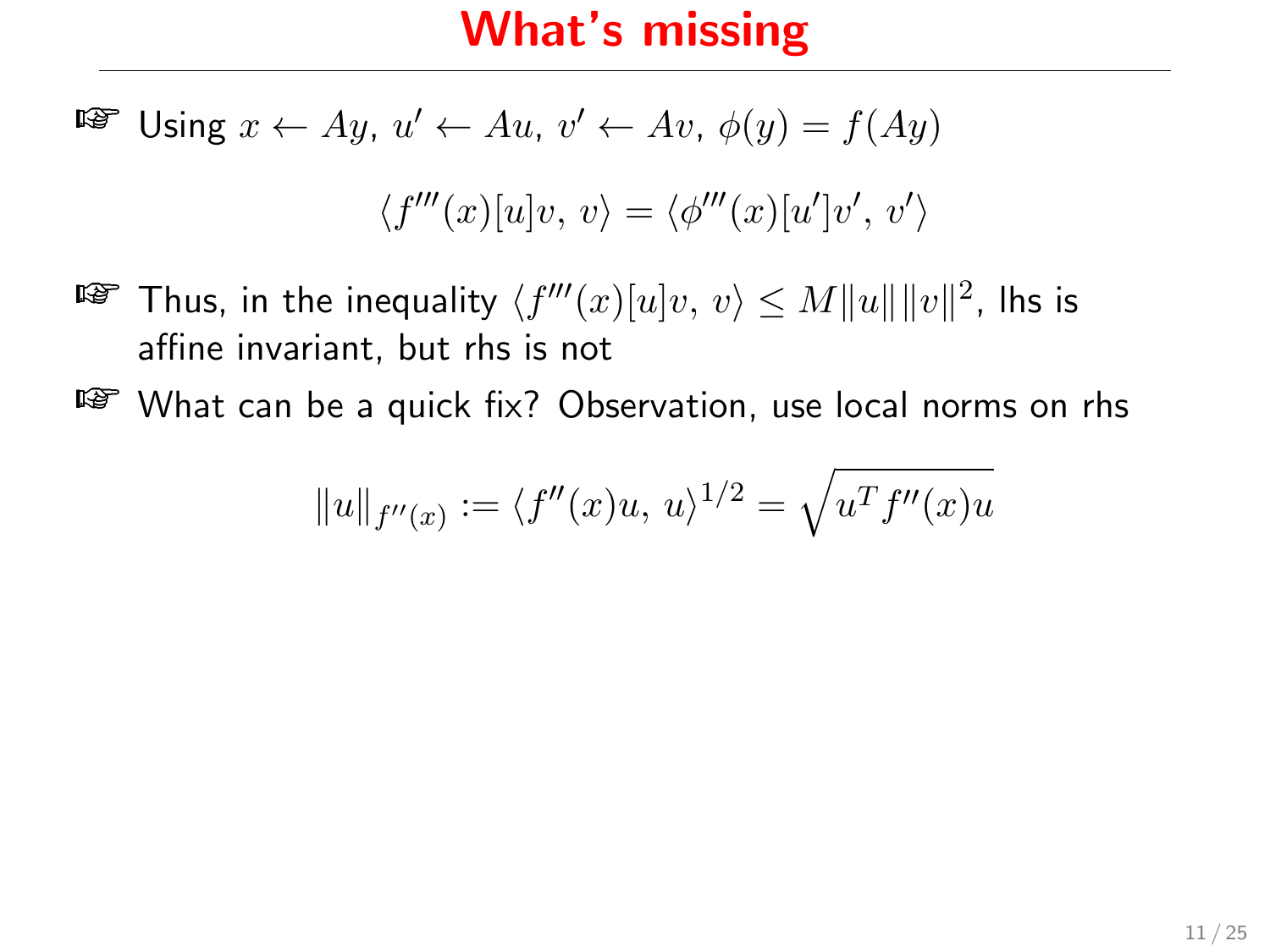$\mathbb{F}$  Using  $x \leftarrow Ay$ ,  $u' \leftarrow Au$ ,  $v' \leftarrow Av$ ,  $\phi(y) = f(Ay)$  $\langle f'''(x)[u]v, v \rangle = \langle \phi'''(x)[u']v', v' \rangle$ 

- $\mathbb{P}$  Thus, in the inequality  $\langle f'''(x)[u]v,\, v\rangle\leq M\|u\|\|v\|^2$ , lhs is affine invariant, but rhs is not
- $\mathbb{F}$  What can be a quick fix? Observation, use local norms on rhs

$$
||u||_{f''(x)} := \langle f''(x)u, u \rangle^{1/2} = \sqrt{u^T f''(x)u}
$$

Then, we immediately have

$$
||A^{-1}u||_{f''(Ax)} = ||u||_{f''(x)}
$$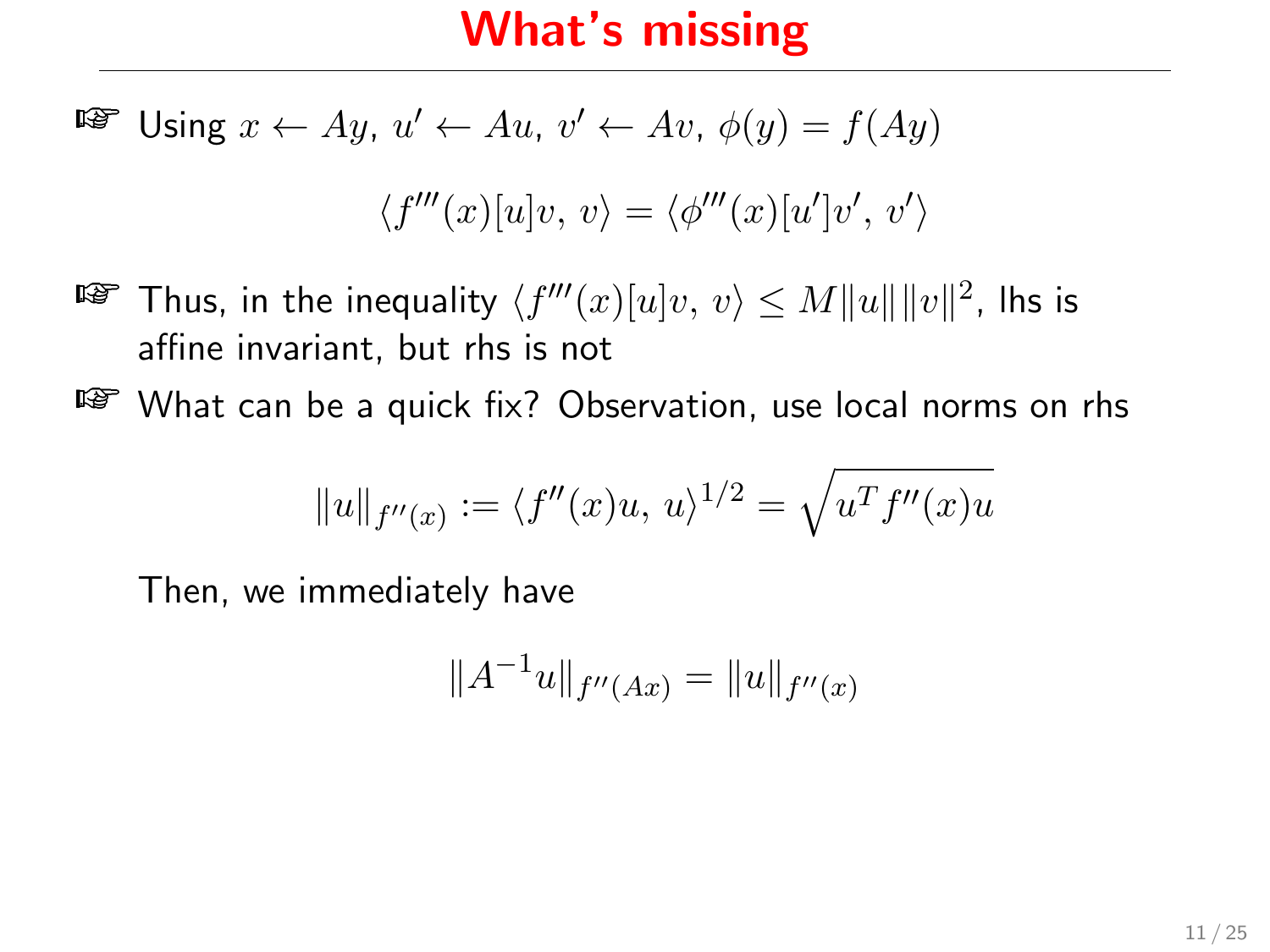$\mathbb{F}$  Using  $x \leftarrow Ay$ ,  $u' \leftarrow Au$ ,  $v' \leftarrow Av$ ,  $\phi(y) = f(Ay)$  $\langle f'''(x)[u]v, v \rangle = \langle \phi'''(x)[u']v', v' \rangle$ 

- $\mathbb{P}$  Thus, in the inequality  $\langle f'''(x)[u]v,\, v\rangle\leq M\|u\|\|v\|^2$ , lhs is affine invariant, but rhs is not
- $\mathbb{F}$  What can be a quick fix? Observation, use local norms on rhs

$$
||u||_{f''(x)} := \langle f''(x)u, u \rangle^{1/2} = \sqrt{u^T f''(x)u}
$$

Then, we immediately have

$$
||A^{-1}u||_{f''(Ax)} = ||u||_{f''(x)}
$$

rs. This brings us to the idea of **self-concordance**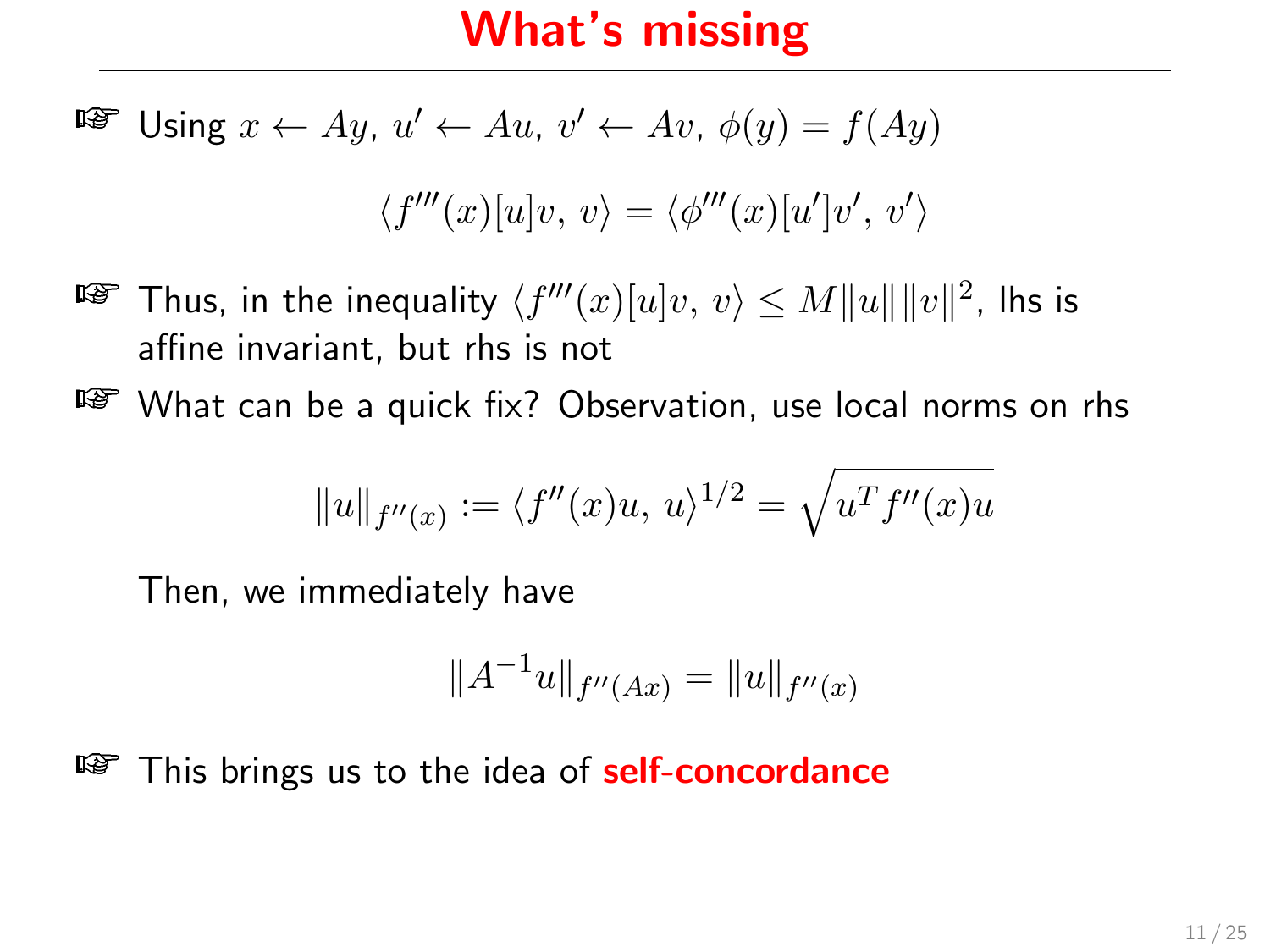• Let  $f \in C^3(\text{dom } f)$  be a closed, convex with open domain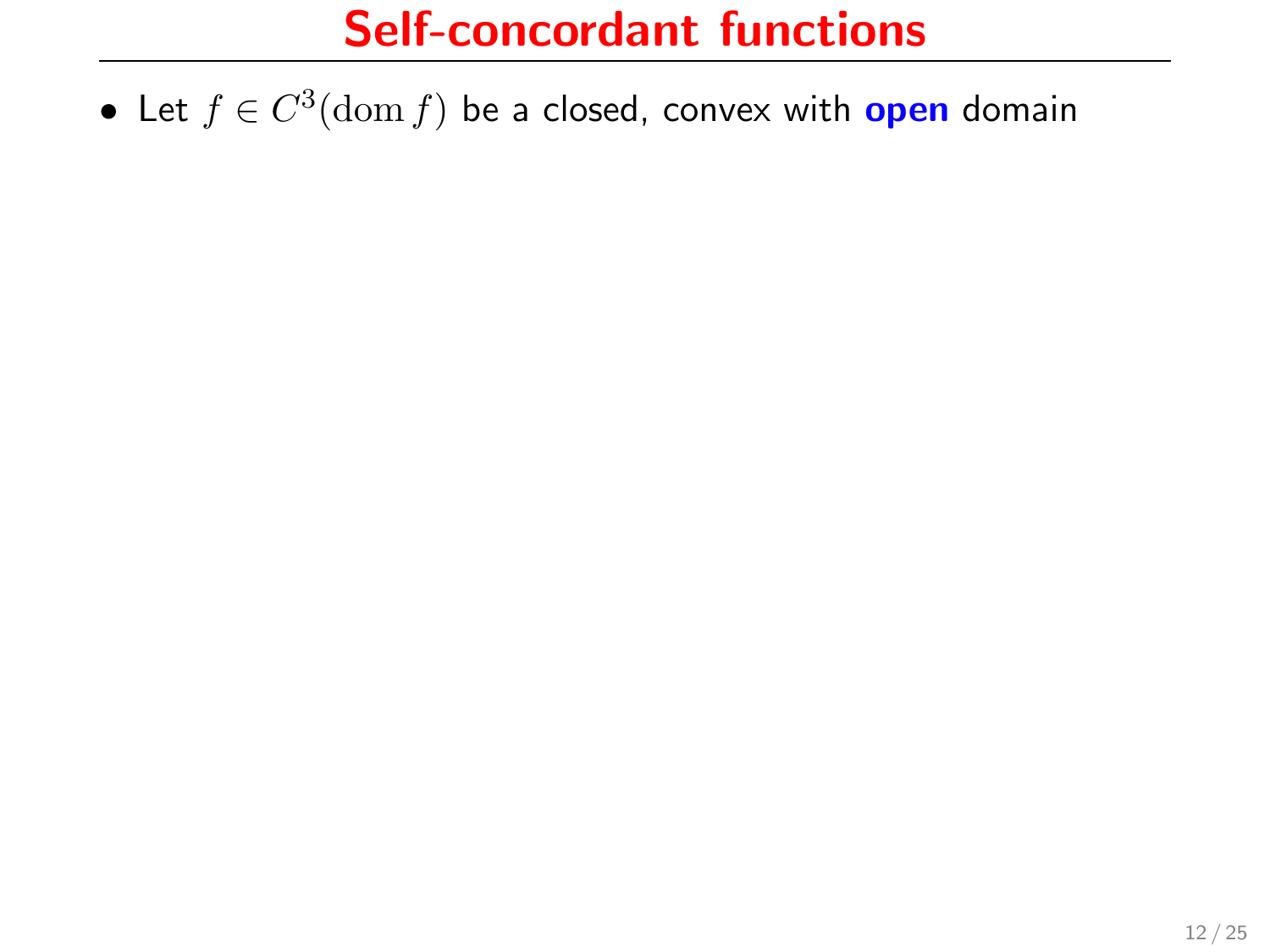- Let  $f \in C^3(\text{dom } f)$  be a closed, convex with open domain
- Fix  $x \in \text{dom } f$  and a direction vector  $u \in \mathbb{R}^n$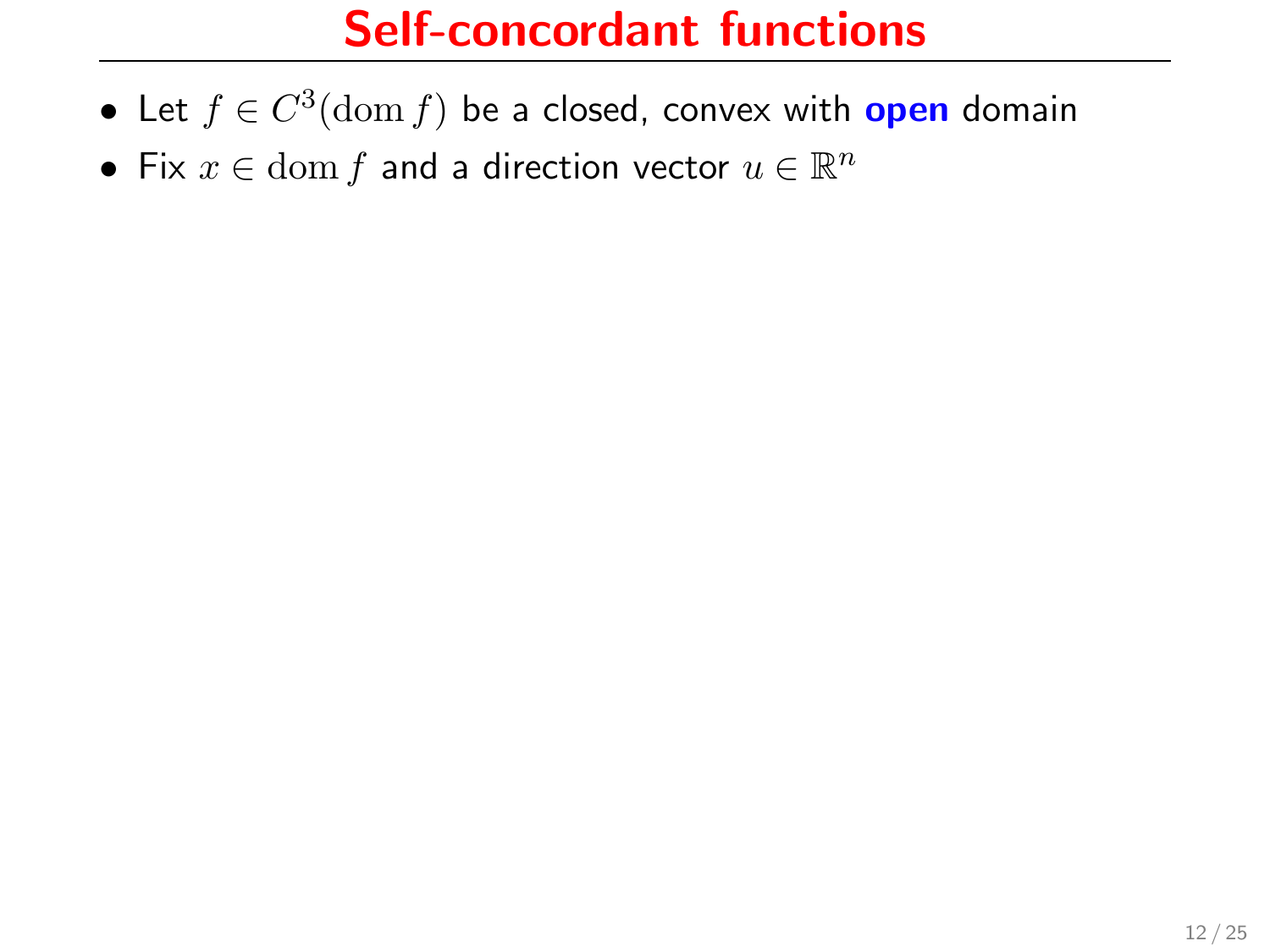- Let  $f \in C^3(\text{dom } f)$  be a closed, convex with open domain
- Fix  $x \in \text{dom } f$  and a direction vector  $u \in \mathbb{R}^n$
- Denote restriction to line  $\phi(x;t) := f(x+tu)$

### **Derivatives**

$$
Df(x)[u] = \phi'(x;t) = \langle f'(x), u \rangle
$$
  

$$
D^2f(x)[u, u] = \phi''(x;t) = \langle f''(x)u, u \rangle = ||u||_{f''(x)}^2
$$
  

$$
D^3f(x)[u, u, u] = \phi'''(x;t) = \langle D^3f(x)[u]u, u \rangle
$$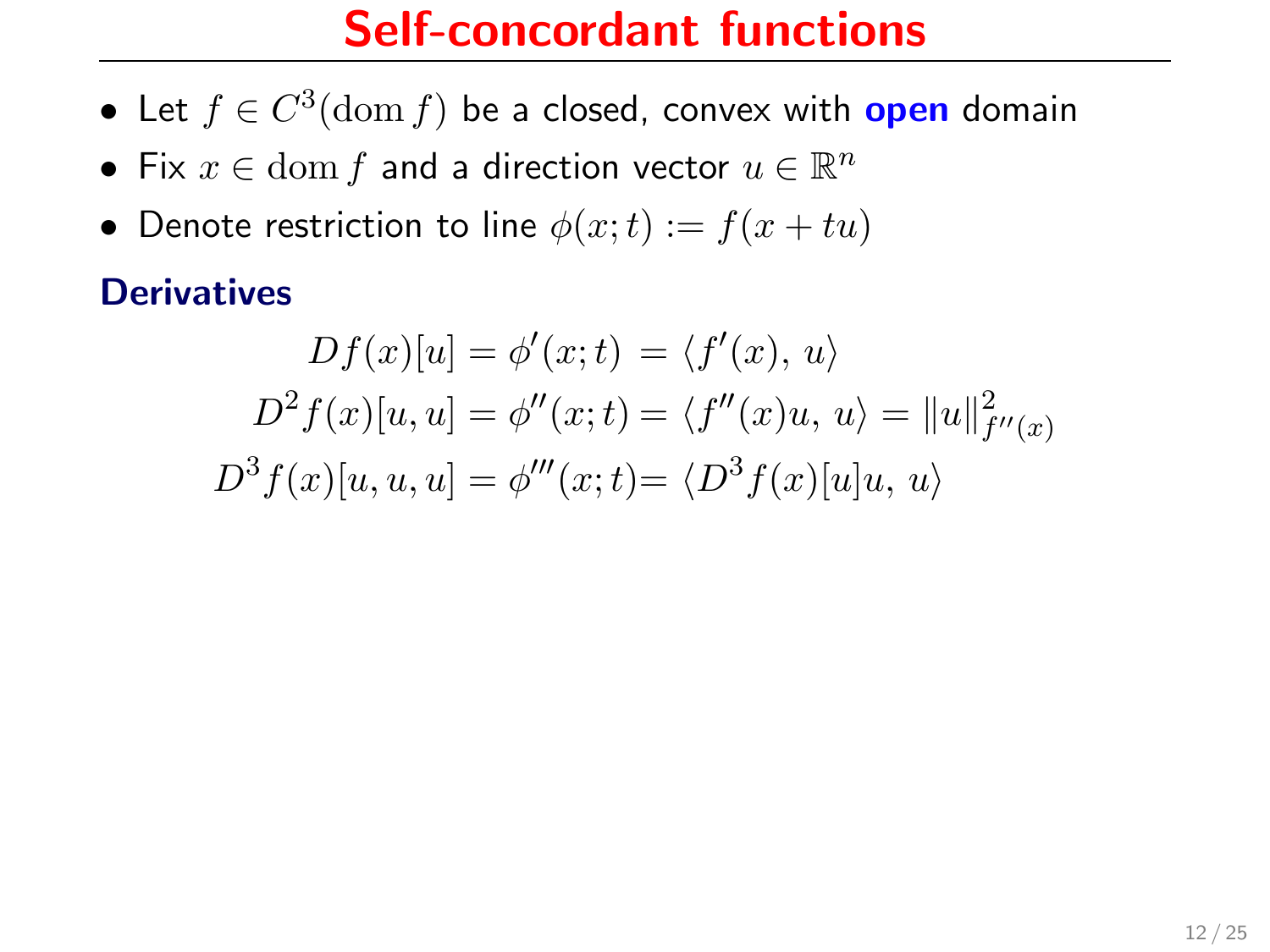- Let  $f \in C^3(\text{dom } f)$  be a closed, convex with open domain
- Fix  $x \in \text{dom } f$  and a direction vector  $u \in \mathbb{R}^n$
- Denote restriction to line  $\phi(x;t) := f(x+tu)$

### **Derivatives**

$$
Df(x)[u] = \phi'(x; t) = \langle f'(x), u \rangle
$$
  

$$
D^{2}f(x)[u, u] = \phi''(x; t) = \langle f''(x)u, u \rangle = ||u||_{f''(x)}^{2}
$$
  

$$
D^{3}f(x)[u, u, u] = \phi'''(x; t) = \langle D^{3}f(x)[u]u, u \rangle
$$

Note: Third derivative: symmetric trilinear operator, so it operates on  $[u_1, u_2, u_3]$  to yield a trilinear symmetric form.

$$
D^{p} f(x)[u_1,\ldots,u_p] = \left. \frac{\partial^{p}}{\partial t_1 \cdots \partial t_p} \right|_{t_1=\cdots=t_p=0} f(x+t_1u_1+\cdots+t_pu_p)
$$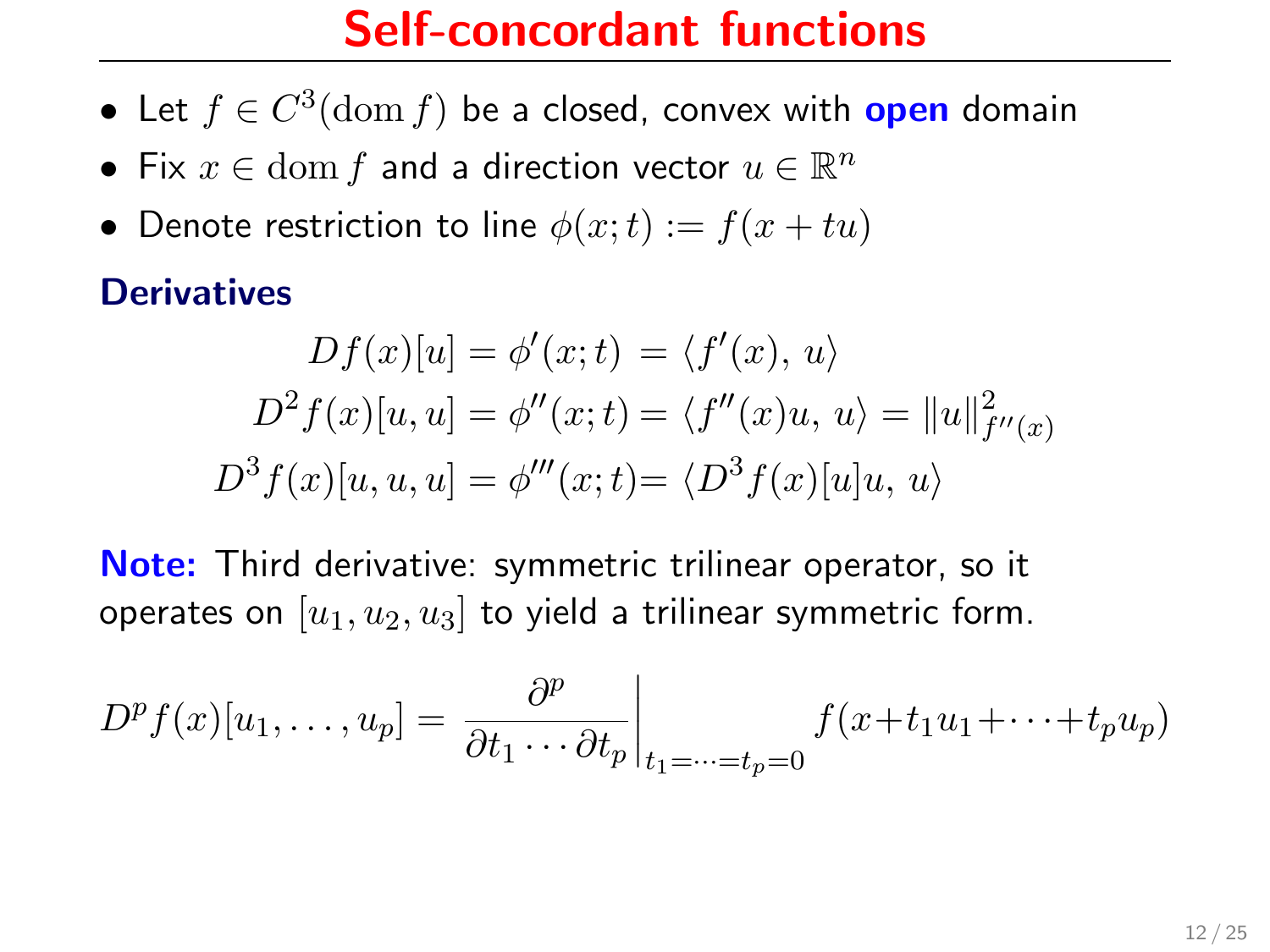# Self-concordant functions and barriers

**Def.** (Self-concordant). Let  $X$  be a closed convex set. A function  $f : \text{int}(\mathcal{X}) \to \mathbb{R}$  called **self-concordant** (SC) on  $\mathcal{X}$  if **F**  $f \in C^3(\mathcal{X})$  with  $f(x_k) \to +\infty$  if  $x_k \to \bar{x} \in \partial \mathcal{X}$  $\begin{aligned} \mathbb{F} & \quad \text{if } f \text{ satisfies the } \textbf{SC} \text{ inequality} \end{aligned}$  $|D^3 f(x)[u, u, u]| \leq 2 (D^2 f(x)[u, u])^{3/2}, \quad \forall x \in \text{int}(\mathcal{X}), u \in \mathbb{R}^n$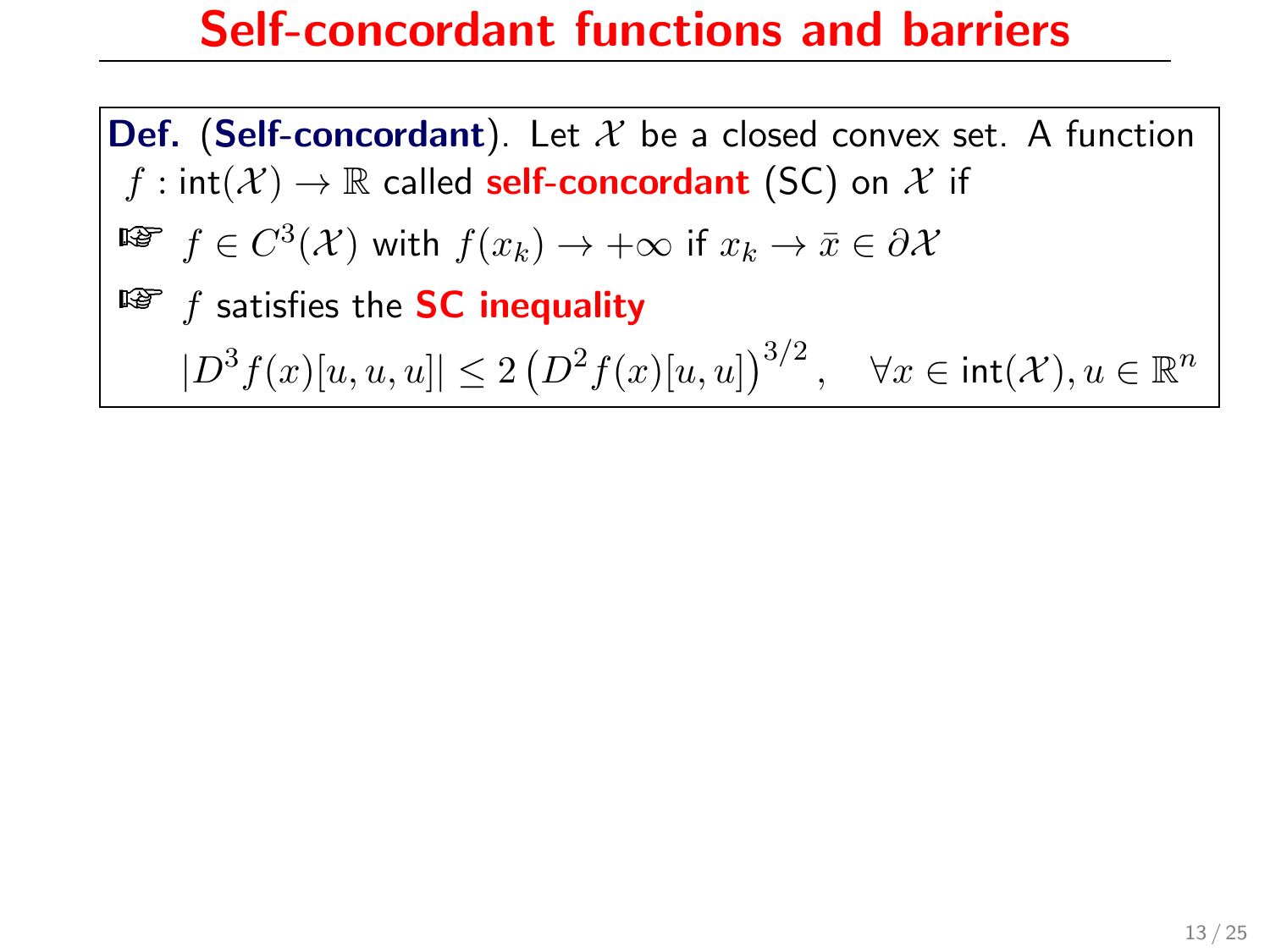# Self-concordant functions and barriers

**Def.** (Self-concordant). Let  $X$  be a closed convex set. A function  $f : \text{int}(\mathcal{X}) \to \mathbb{R}$  called **self-concordant** (SC) on  $\mathcal{X}$  if **F**  $f \in C^3(\mathcal{X})$  with  $f(x_k) \to +\infty$  if  $x_k \to \bar{x} \in \partial \mathcal{X}$  $\begin{aligned} \mathbb{F} & \quad \text{if } f \text{ satisfies the } \textbf{SC} \text{ inequality} \end{aligned}$  $|D^3 f(x)[u, u, u]| \leq 2 (D^2 f(x)[u, u])^{3/2}, \quad \forall x \in \text{int}(\mathcal{X}), u \in \mathbb{R}^n$ 

**Def.** Given a real  $\vartheta > 1$ , F is called a  $\vartheta$ -self-concordant barrier (SCB) for  $X$  if  $F$  is SC and

 $|DF(x)[u]| \leq \vartheta^{1/2} \left( D^2f(x)[u,u] \right)^{1/2}, \quad \forall x \in \text{int}(\mathcal{X}), u \in \mathbb{R}^n.$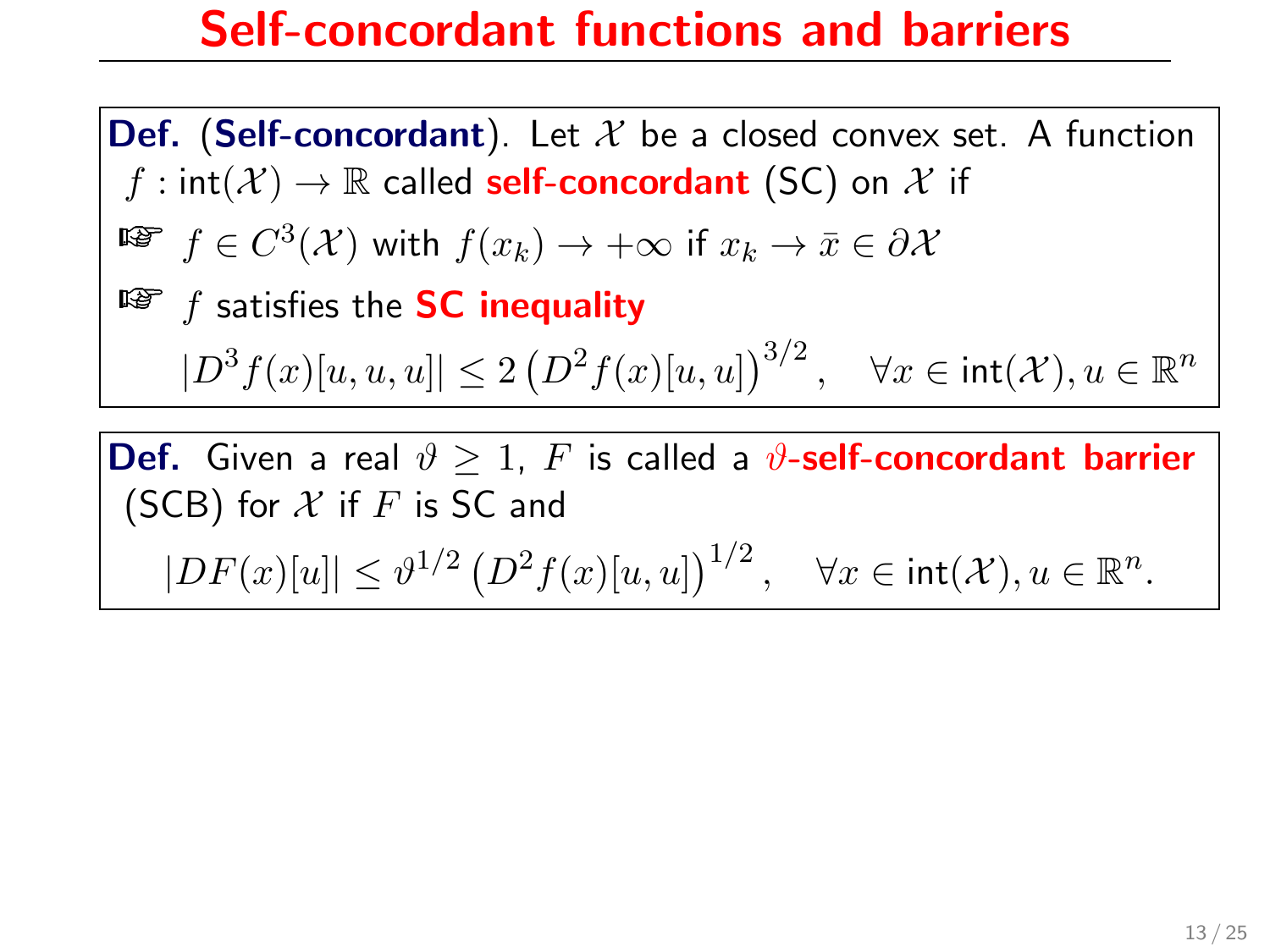# Self-concordant functions and barriers

**Def.** (Self-concordant). Let  $X$  be a closed convex set. A function  $f : \text{int}(\mathcal{X}) \to \mathbb{R}$  called **self-concordant** (SC) on  $\mathcal{X}$  if **F**  $f \in C^3(\mathcal{X})$  with  $f(x_k) \to +\infty$  if  $x_k \to \bar{x} \in \partial \mathcal{X}$  $\begin{aligned} \mathbb{F} & \quad \text{if } f \text{ satisfies the } \textbf{SC} \text{ inequality} \end{aligned}$  $|D^3 f(x)[u, u, u]| \leq 2 (D^2 f(x)[u, u])^{3/2}, \quad \forall x \in \text{int}(\mathcal{X}), u \in \mathbb{R}^n$ **Def.** Given a real  $\vartheta > 1$ , F is called a  $\vartheta$ -self-concordant barrier (SCB) for  $X$  if  $F$  is SC and  $|DF(x)[u]| \leq \vartheta^{1/2} \left( D^2f(x)[u,u] \right)^{1/2}, \quad \forall x \in \text{int}(\mathcal{X}), u \in \mathbb{R}^n.$ 

- $\blacktriangleright$  Exponents  $3/2$  and  $1/2$  crucial—ensure both sides have same degree of homogeneity in  $u$  (for affine invariance)
- $\blacktriangleright$  Factor 2 can be scaled by scaling f; chosen for convenience; equiv. to  $D^2f$  Lipschitz with constant 2 in norm  $\lVert \cdot \rVert_{f^{\prime \prime}(x)}$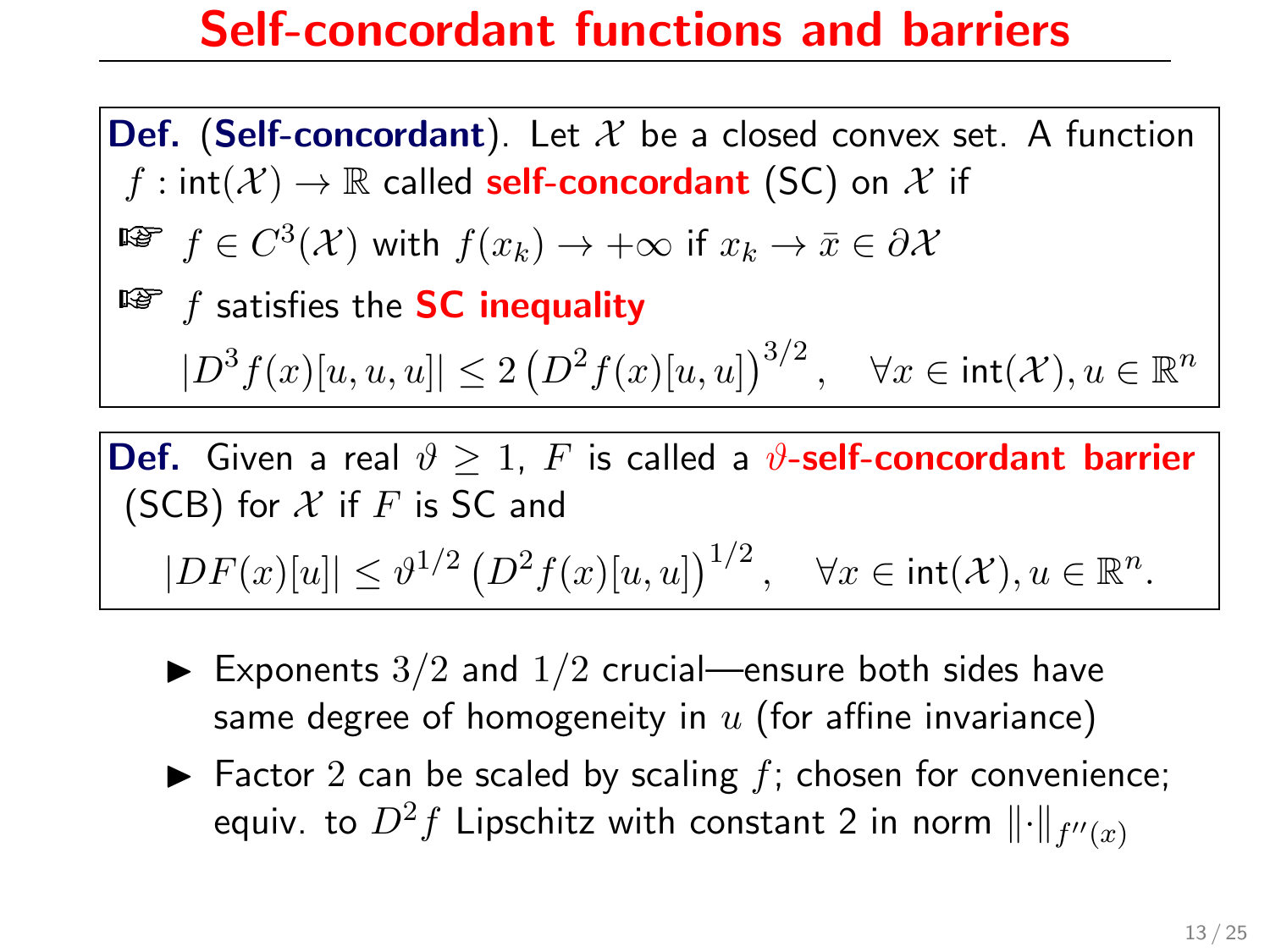$\triangleright$  SC functions well-suited to Newton minimization.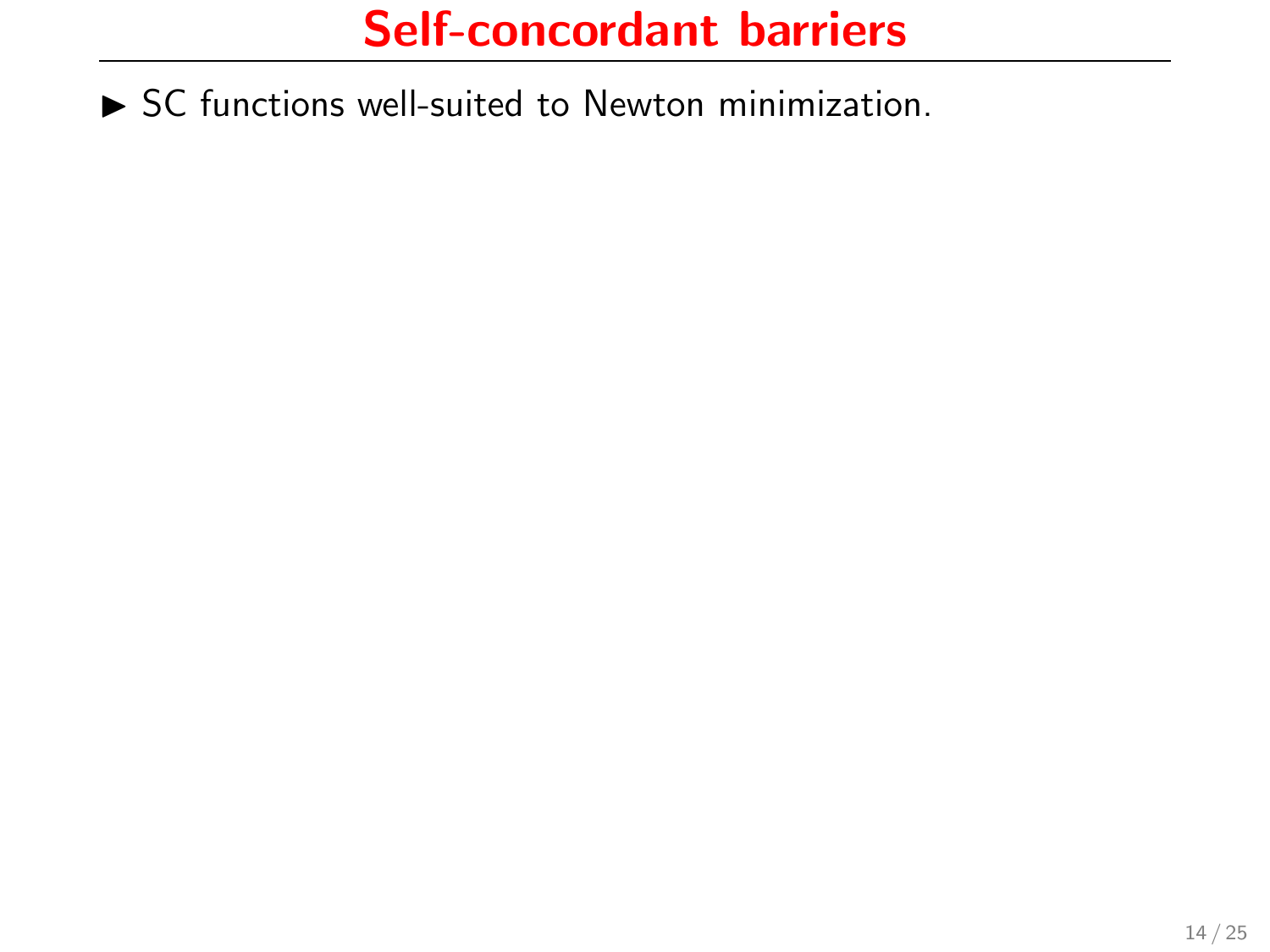$\triangleright$  SC functions well-suited to Newton minimization.

**Example**  $f(x) = -\log x : \mathbb{R}_{++} \to \mathbb{R}$  is a 1-SCB for  $\mathbb{R}_+$ 

*Proof:*  $f''(x) = x^{-2}$ ,  $f'''(x) = -2x^{-3}$ ; directly verifies.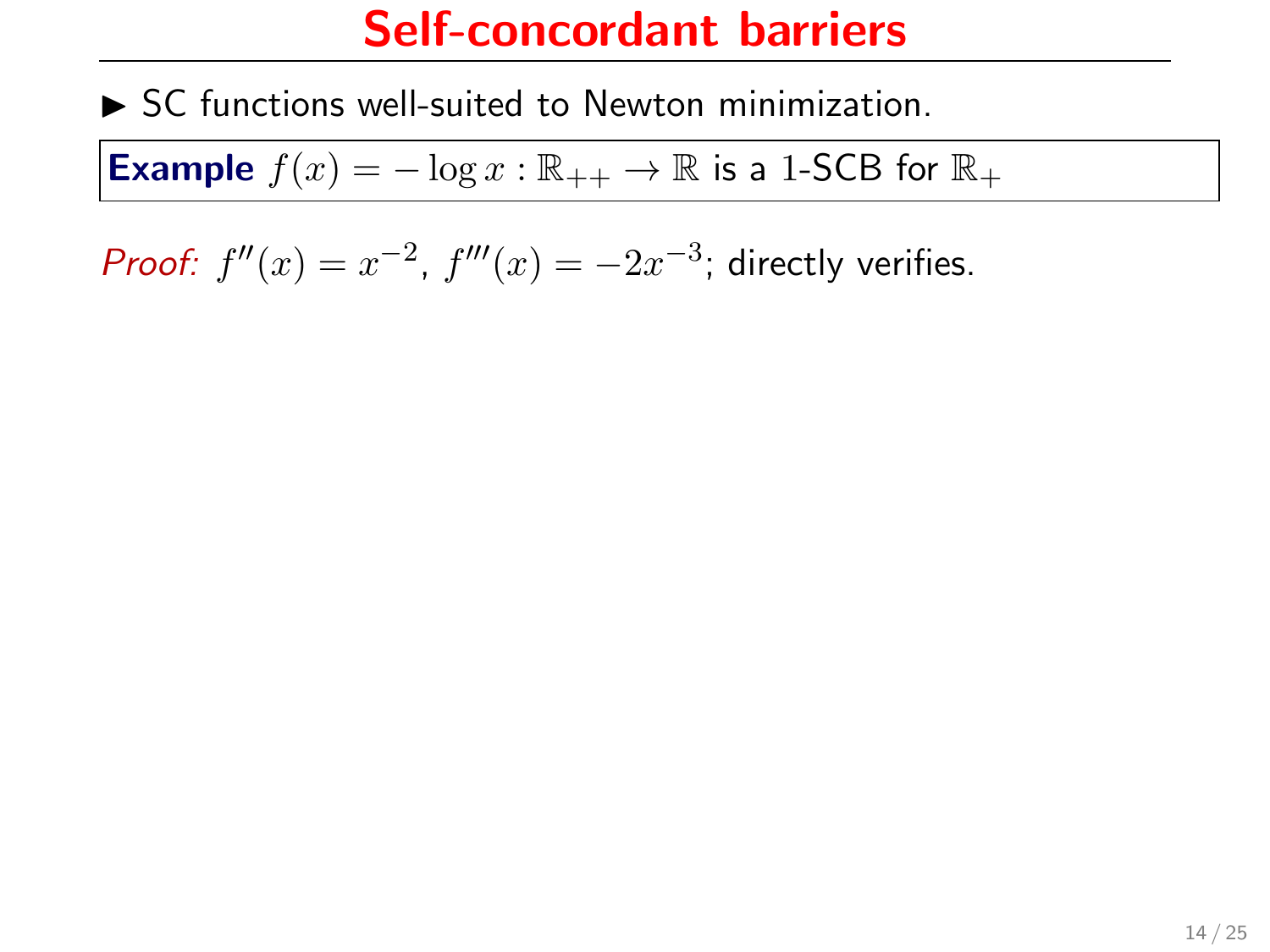$\triangleright$  SC functions well-suited to Newton minimization.

**Example**  $f(x) = -\log x : \mathbb{R}_{++} \to \mathbb{R}$  is a 1-SCB for  $\mathbb{R}_+$ 

*Proof:*  $f''(x) = x^{-2}$ ,  $f'''(x) = -2x^{-3}$ ; directly verifies.

- inear functions are SC;  $f'''(x) = 0$
- $\blacktriangleright$  Convex quadratic functions;  $f'''(x) = 0$
- ► Log-barrier for  $\phi(x) = a + \langle b, x \rangle \frac{1}{2}x^T Ax$ ;  $f(x) = -\log \phi(x)$ Show:  $|D^3 f(x)[u,u,u]| = |2\omega_1^3 + 3\omega_1\omega_2|$ , where  $\omega_1 = Df(x)[u],$  $\omega_2=\frac{1}{\phi(c)}$  $\frac{1}{\phi(x)}u^TAu$ ; also show that  $D^2f(x)[u,u]=\omega_1^2+\omega_2.$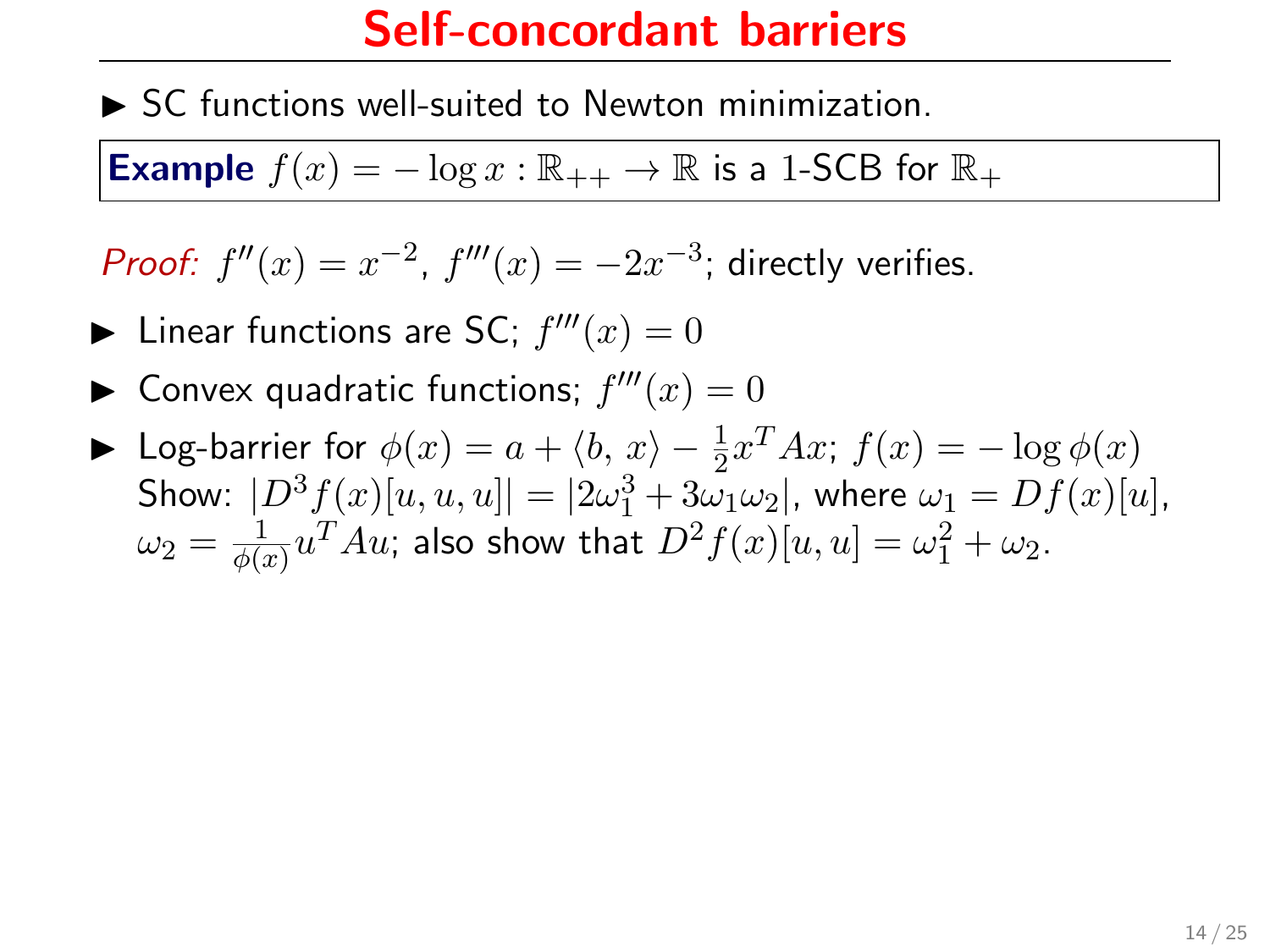$\triangleright$  SC functions well-suited to Newton minimization.

**Example**  $f(x) = -\log x : \mathbb{R}_{++} \to \mathbb{R}$  is a 1-SCB for  $\mathbb{R}_+$ 

*Proof:*  $f''(x) = x^{-2}$ ,  $f'''(x) = -2x^{-3}$ ; directly verifies.

- inear functions are SC;  $f'''(x) = 0$
- $\blacktriangleright$  Convex quadratic functions;  $f'''(x) = 0$
- ► Log-barrier for  $\phi(x) = a + \langle b, x \rangle \frac{1}{2}x^T Ax$ ;  $f(x) = -\log \phi(x)$ Show:  $|D^3 f(x)[u,u,u]| = |2\omega_1^3 + 3\omega_1\omega_2|$ , where  $\omega_1 = Df(x)[u],$  $\omega_2=\frac{1}{\phi(c)}$  $\frac{1}{\phi(x)}u^TAu$ ; also show that  $D^2f(x)[u,u]=\omega_1^2+\omega_2.$

**Lemma** A function  $f$  is SC iff for any  $x \in \text{int}(\mathcal{X})$ , and  $u_1, u_2, u_3 \in \mathbb{R}^n$ 

 $|D^3 f(x)[u_1, u_2, u_3]| \leq 2||u_1||_{f''(x)} ||u_1||_{f''(x)} ||u_1||_{f''(x)}$ 

**Proof:** Essentially generalized Cauchy-Schwarz (some work).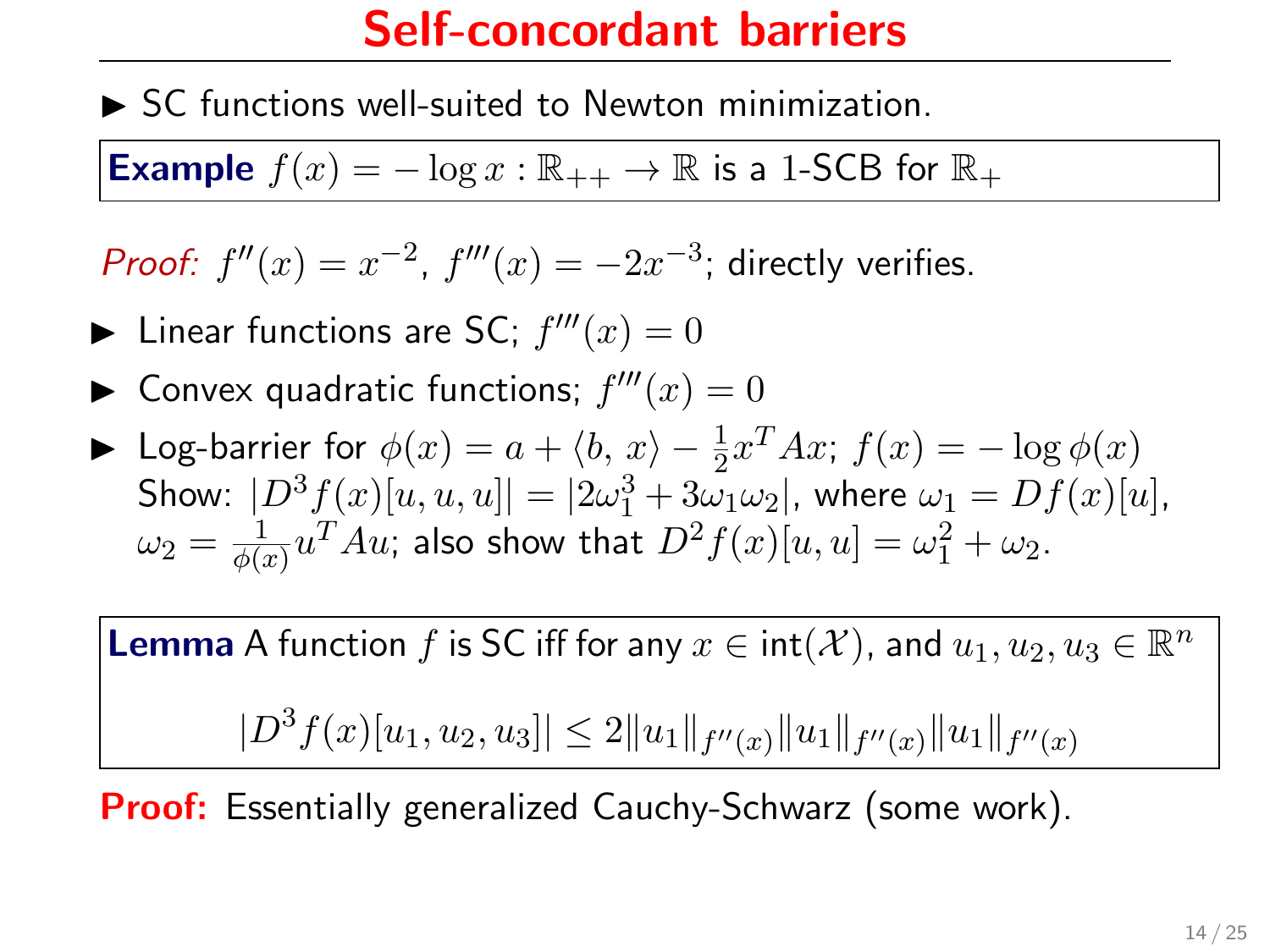# **SC Optimization**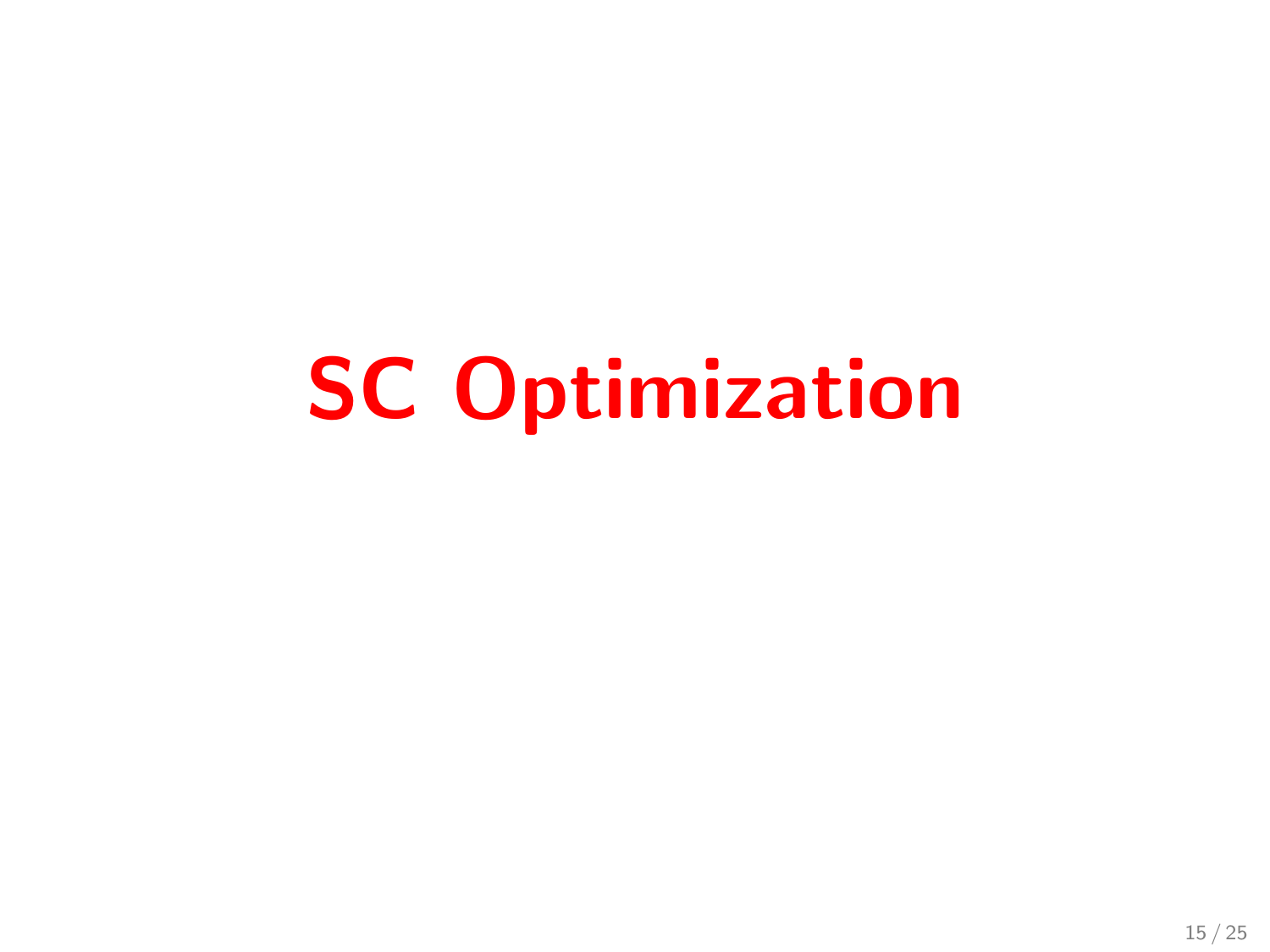# Key quantities

- $\blacktriangleright$  Let  $f(x)$  be SC, and that  $f''(x) \succ 0$  within  $\text{dom } f$
- $\blacktriangleright$  Simplified notation for the local norms at  $x$

$$
||u||_x
$$
 :=  $\langle f''(x)u, u \rangle^{1/2}$   
\n $||v||_x^* = \langle [f''(x)]^{-1}v, v \rangle^{1/2}$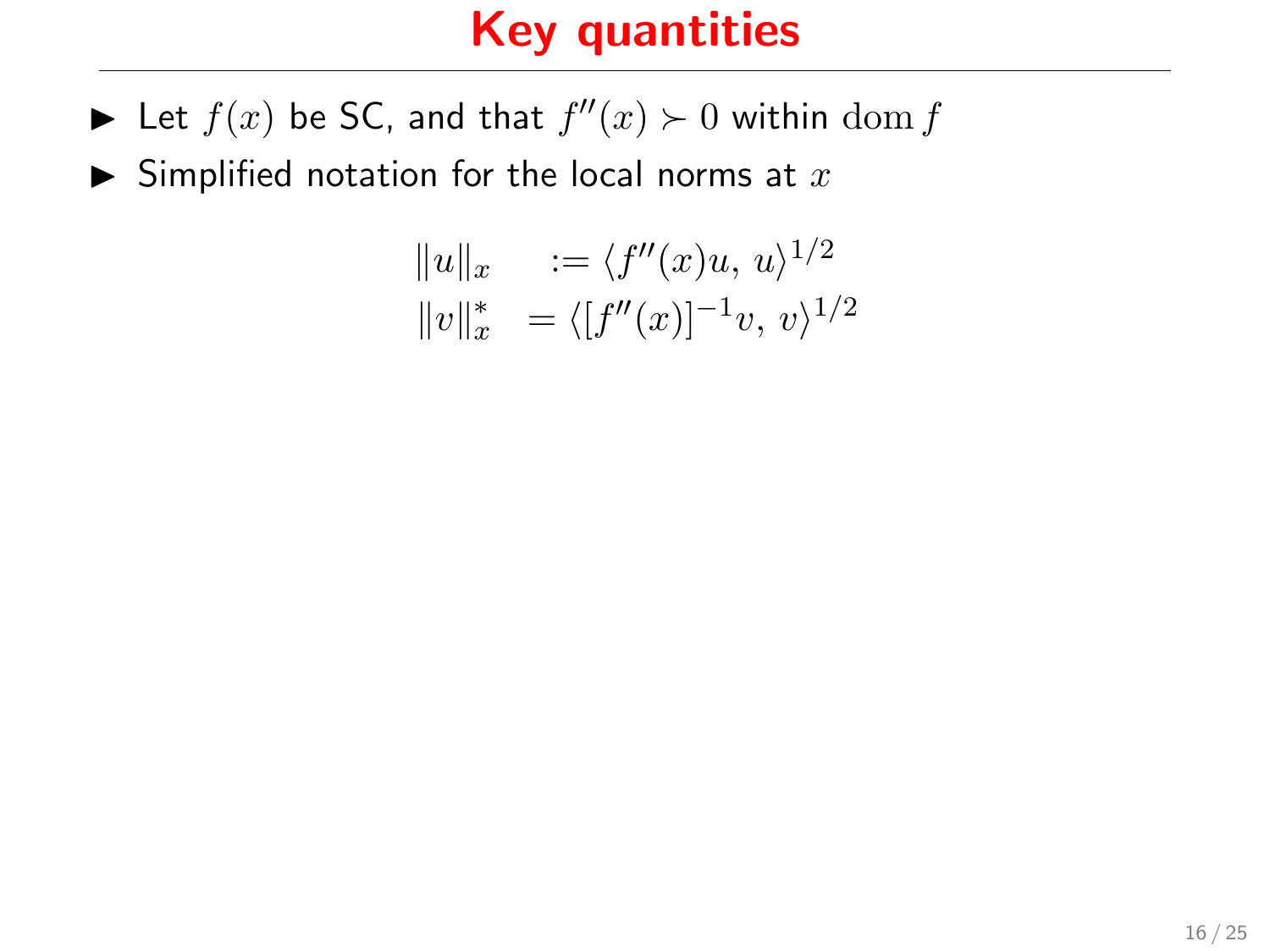# Key quantities

- $\blacktriangleright$  Let  $f(x)$  be SC, and that  $f''(x) \succ 0$  within  $\text{dom } f$
- $\blacktriangleright$  Simplified notation for the local norms at  $x$

$$
||u||_x
$$
 :=  $\langle f''(x)u, u \rangle^{1/2}$   
\n $||v||_x^* = \langle [f''(x)]^{-1}v, v \rangle^{1/2}$ 

 $\blacktriangleright$  Let us use these to state three crucial observations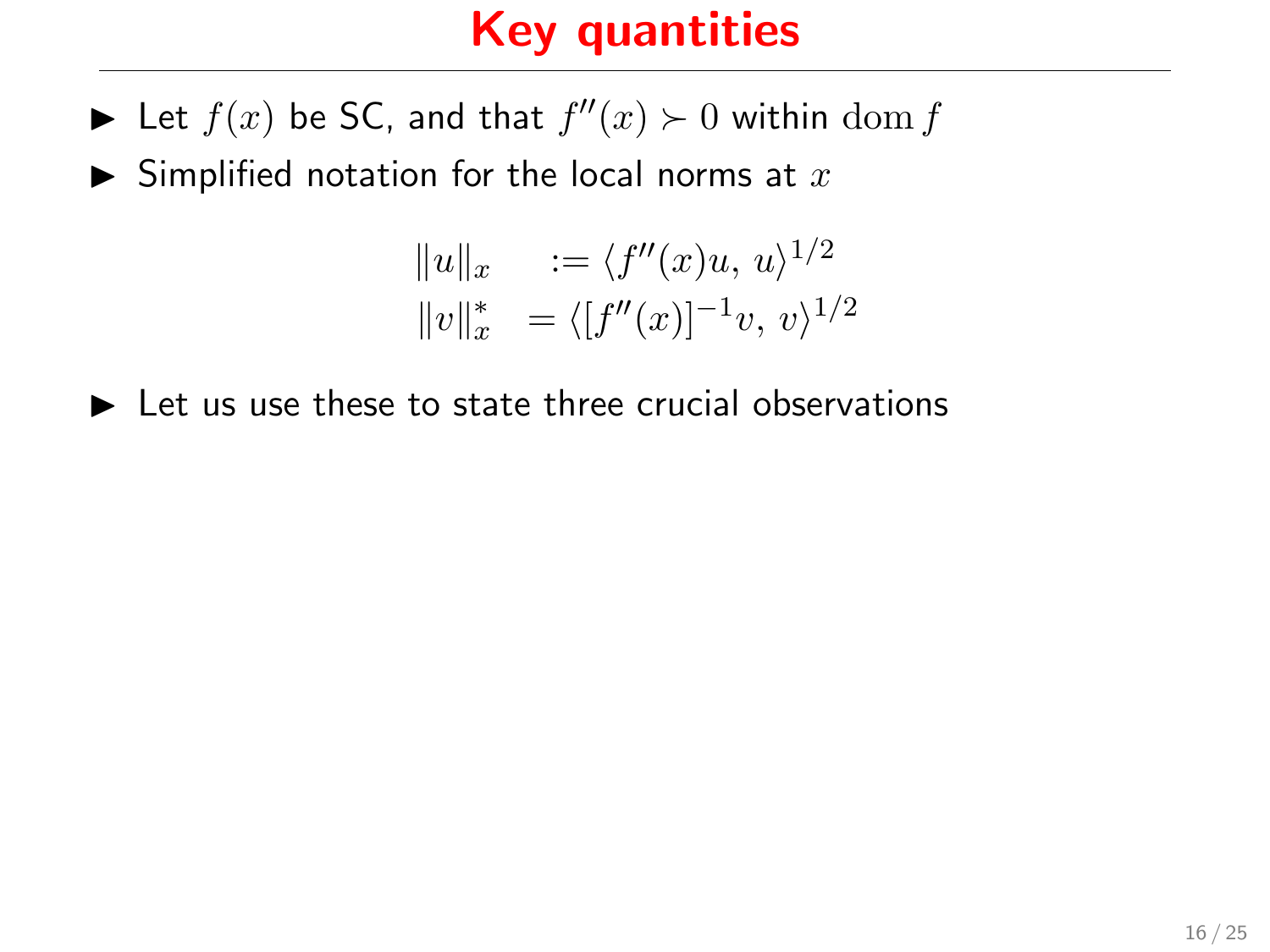## Three key facts

 $\mathbb{F}$  At any point  $x\in\mathrm{dom}\, f=\mathsf{int}(\mathcal{X})$ , there is an ellipsoid

 $W(x) := \{ y \in \mathbb{R}^n \mid ||y - x||_x \le 1 \} \subset \text{dom } f.$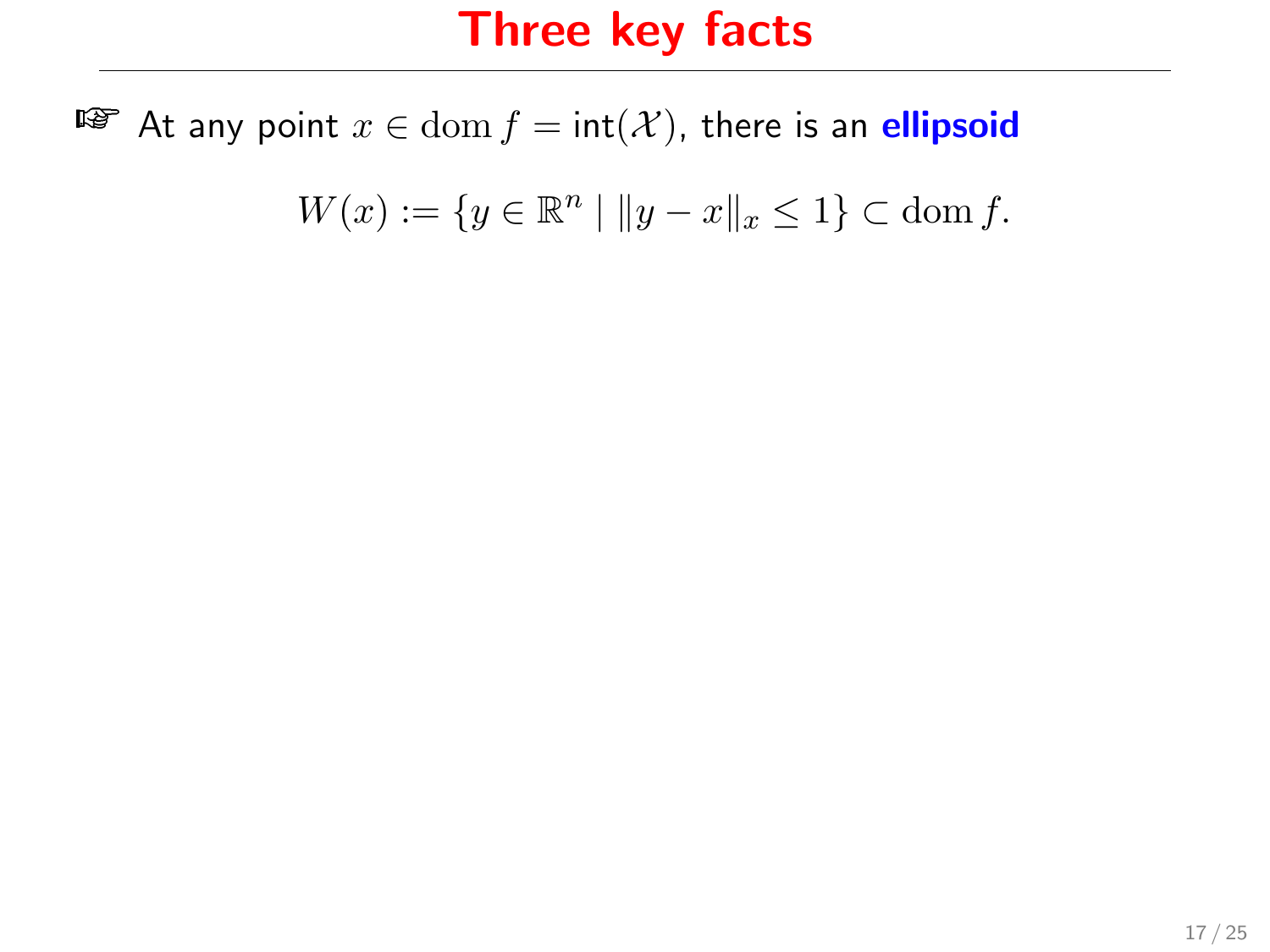## Three key facts

 $\mathbb{F}$  At any point  $x\in\mathrm{dom}\, f=\mathsf{int}(\mathcal{X})$ , there is an ellipsoid

$$
W(x) := \{ y \in \mathbb{R}^n \mid ||y - x||_x \le 1 \} \subset \text{dom } f.
$$

 $\mathbb{F}$  Within this ellipsoid (aka Dinkin ellipsoid),  $f$  is almost quadratic

$$
r := \|u\|_x < 1 \implies
$$
\n
$$
(1-r)^2 f''(x) \le f''(x+u) \le \frac{1}{(1-r)^2} f''(x)
$$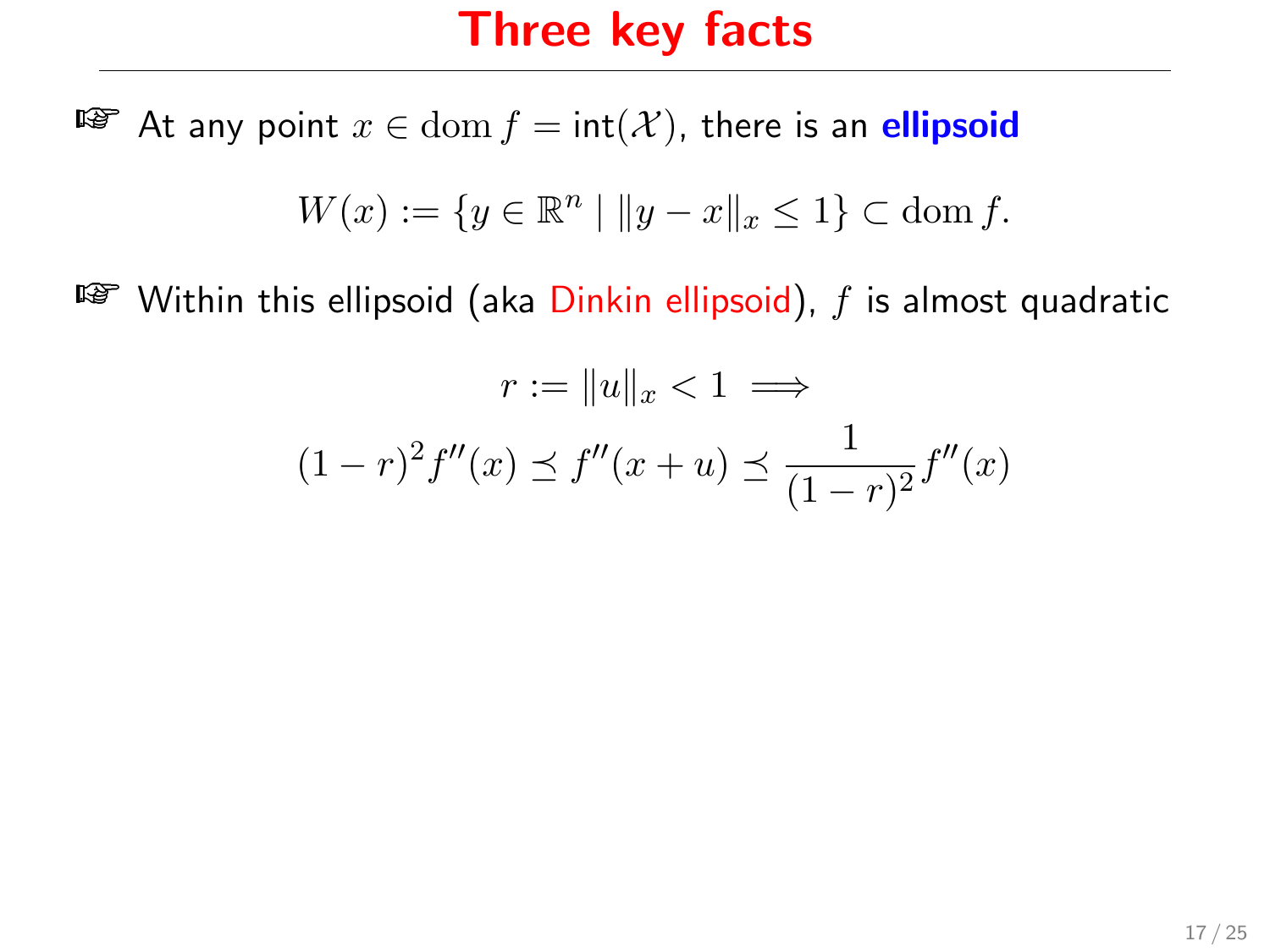## Three key facts

 $\mathbb{F}$  At any point  $x\in\mathrm{dom}\, f=\mathsf{int}(\mathcal{X})$ , there is an ellipsoid

$$
W(x) := \{ y \in \mathbb{R}^n \mid ||y - x||_x \le 1 \} \subset \text{dom } f.
$$

 $\mathbb{F}$  Within this ellipsoid (aka Dinkin ellipsoid),  $f$  is almost quadratic

$$
r := \|u\|_x < 1 \implies
$$
\n
$$
(1-r)^2 f''(x) \le f''(x+u) \le \frac{1}{(1-r)^2} f''(x)
$$

 $\mathbb{F}$  Moreover, it also holds that

 $f(x)+\langle f'(x), u\rangle+\rho(-r)\leq f(x+u)\leq f(x)+\langle f'(x), u\rangle+\rho(r),$ where  $\rho(r) := -\log(1-r) - s = s^2/2 + s^3/3 + \cdots$ **Proof:** See Chap. 4 of Nesterov (2004).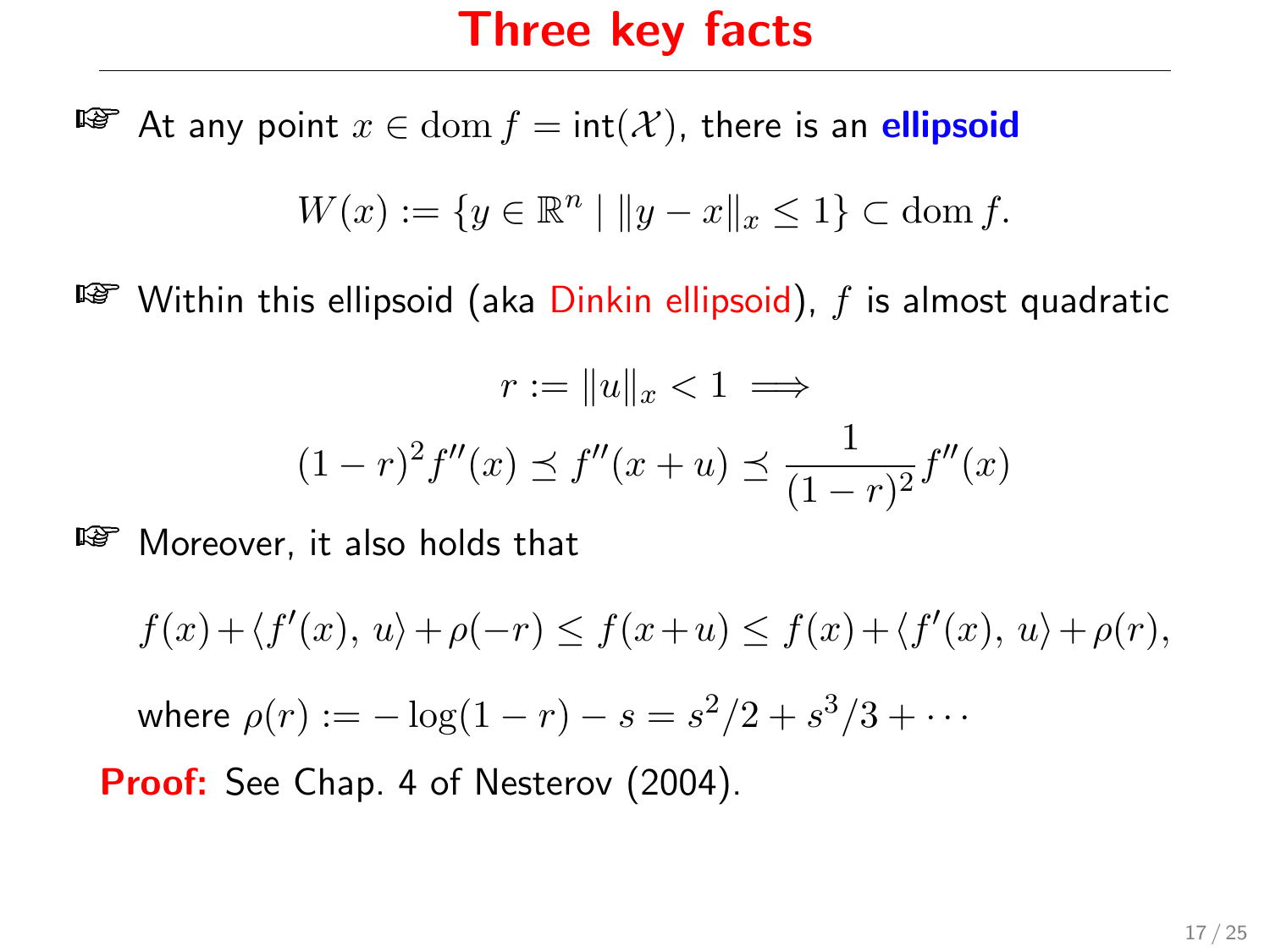# Setting up Newton's method

### Newton decrement

$$
\lambda_f(x) := \langle [f''(x)]^{-1} f'(x), f'(x) \rangle^{1/2}.
$$

Observe:  $\lambda_f(x) = ||f'(x)||^*_x$  (local, dual-norm of gradient).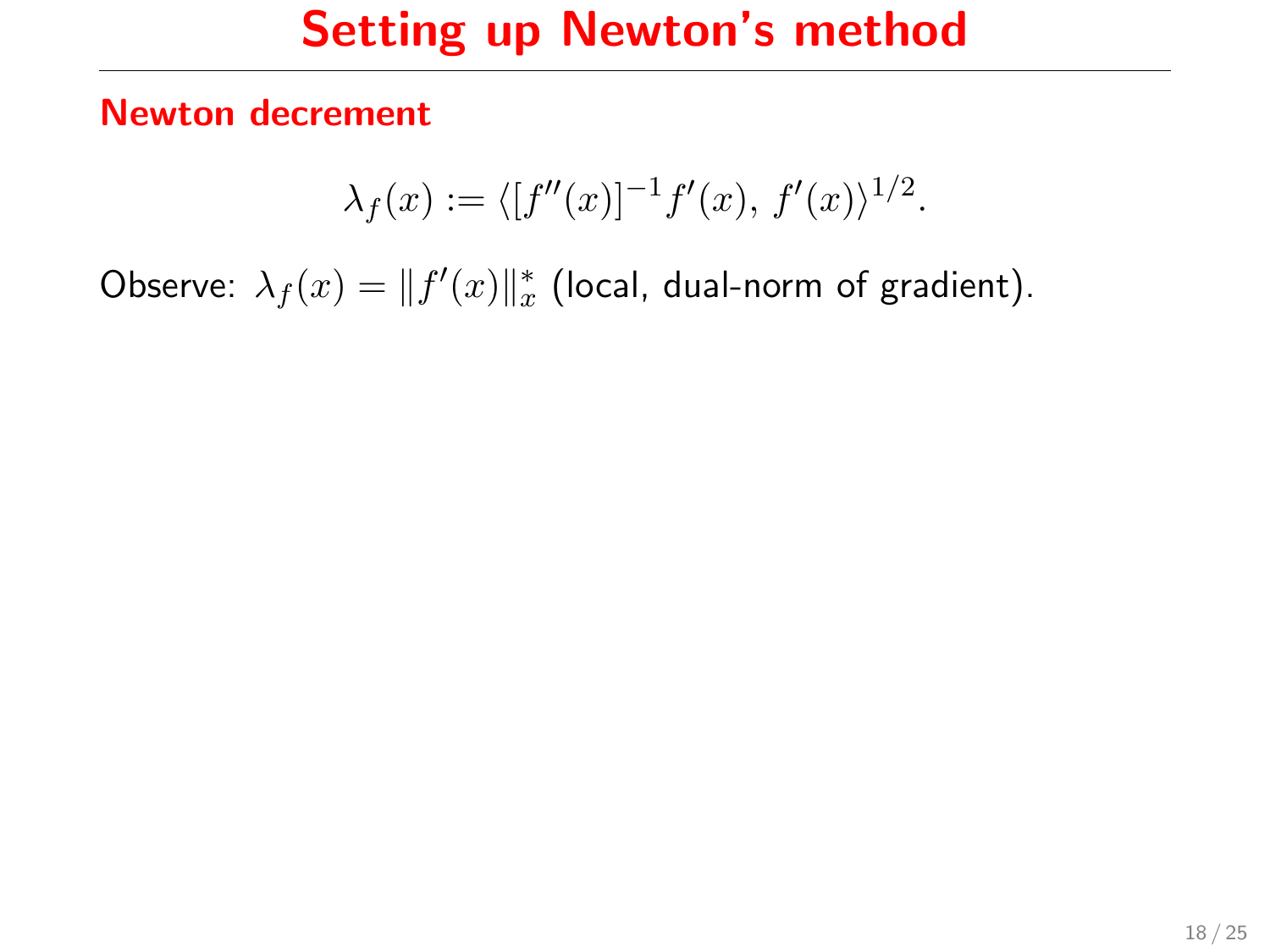# Setting up Newton's method

#### Newton decrement

$$
\lambda_f(x) := \langle [f''(x)]^{-1} f'(x), f'(x) \rangle^{1/2}.
$$

Observe:  $\lambda_f(x) = ||f'(x)||^*_x$  (local, dual-norm of gradient).

$$
\lambda_f(x) = \max_u \left\{ Df(x)[u] \mid D^2f(x)[u, u] \le 1 \right\}
$$

- $\triangleright$   $\lambda_f(x)$  if a finite continuous function of  $x \in \text{dom } f$
- ► It vanishes at the (unique, if any) minimizer  $x_f^*$  of  $f$  on  $\text{dom } f$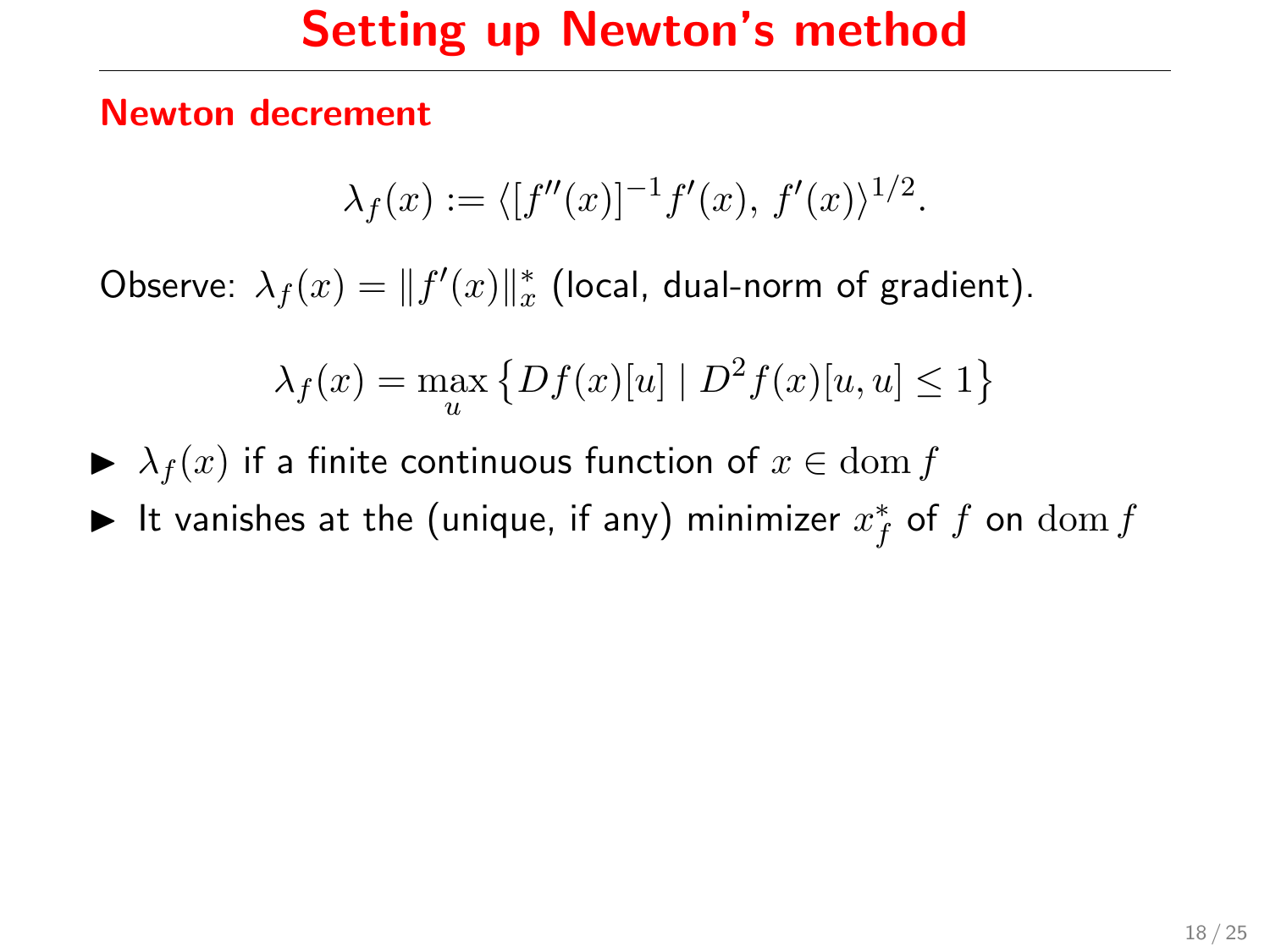### Newton decrement

$$
\lambda_f(x) := \langle [f''(x)]^{-1} f'(x), f'(x) \rangle^{1/2}.
$$

Observe:  $\lambda_f(x) = ||f'(x)||^*_x$  (local, dual-norm of gradient).

$$
\lambda_f(x) = \max_u \left\{ Df(x)[u] \mid D^2f(x)[u, u] \le 1 \right\}
$$

- $\triangleright$   $\lambda_f(x)$  if a finite continuous function of  $x \in \text{dom } f$
- ► It vanishes at the (unique, if any) minimizer  $x_f^*$  of  $f$  on  $\text{dom } f$

**Theorem** If  $\lambda_f(x) < 1$  for some  $x \in \text{dom } f$ . Then,  $\min f(x)$  s.t.,  $x \in$  dom f, has a unique optimal solution.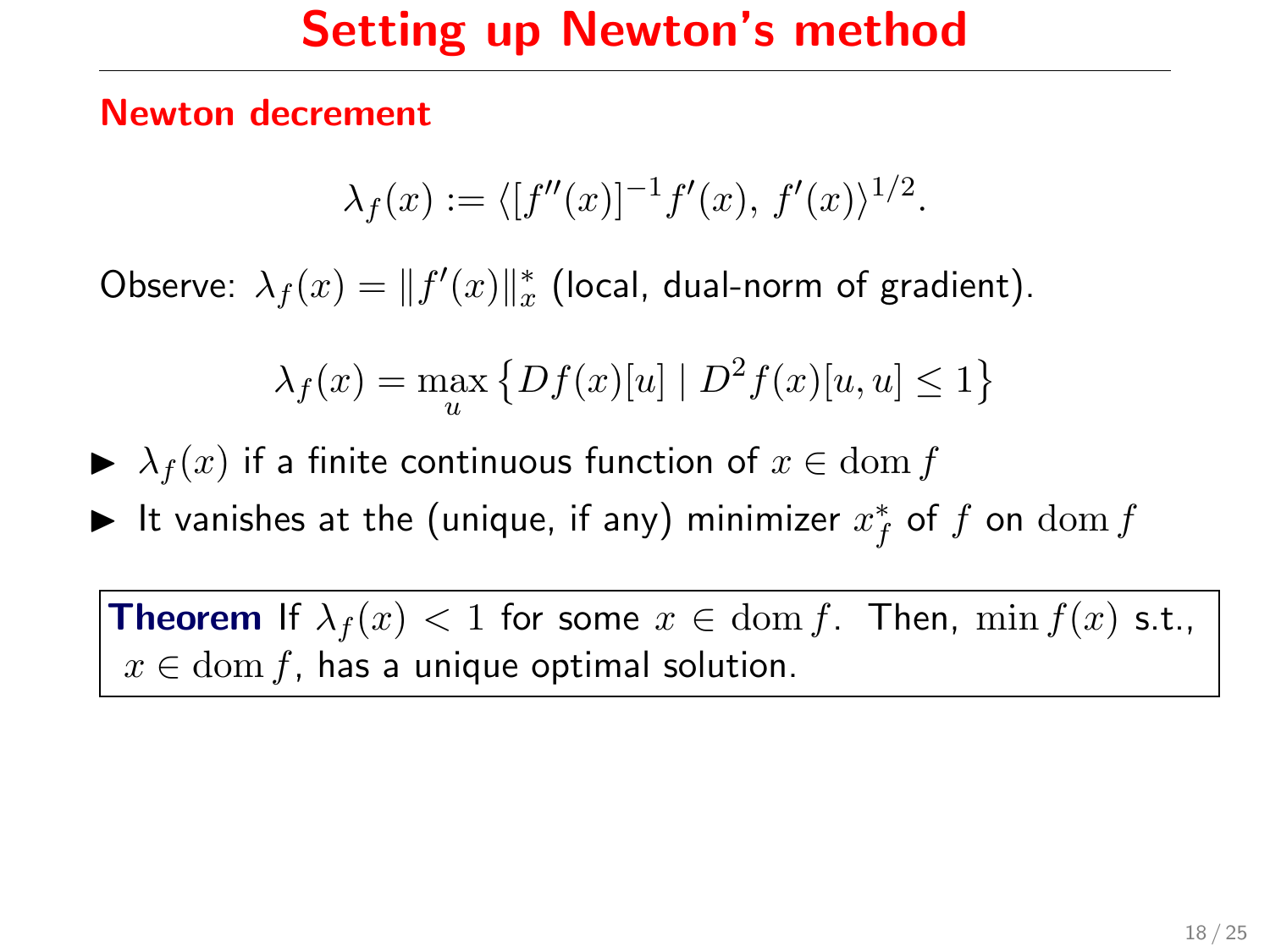1 Select  $x_0 \in \text{dom } f$ 

2 For 
$$
k \ge 0
$$
:  $x_{k+1} = x_k - \frac{1}{1 + \lambda_f(x_k)} [f''(x_k)]^{-1} f'(x_k)$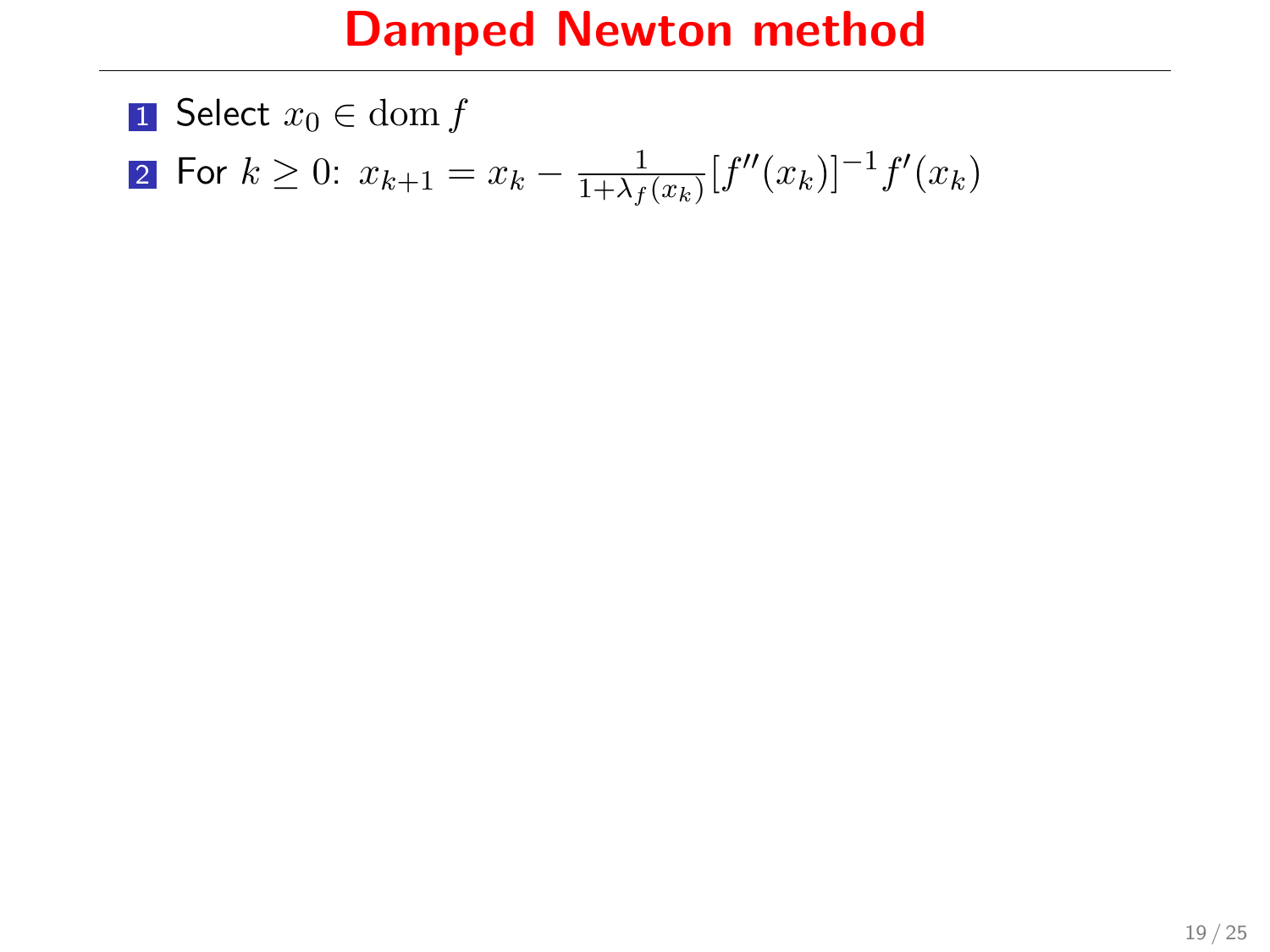1 Select  $x_0 \in \text{dom } f$ 

2 For 
$$
k \ge 0
$$
:  $x_{k+1} = x_k - \frac{1}{1 + \lambda_f(x_k)} [f''(x_k)]^{-1} f'(x_k)$ 

**Theorem** For any  $k \geq 0$ , the iterates of the damped NM satisfy  $f(x_{k+1}) \leq f(x_k) - \rho(-\lambda_f(x_k))$ 

*Proof:* Denote  $\lambda = \lambda_f(x_k)$ . Also, set  $\omega(t) := \rho(-t)$ .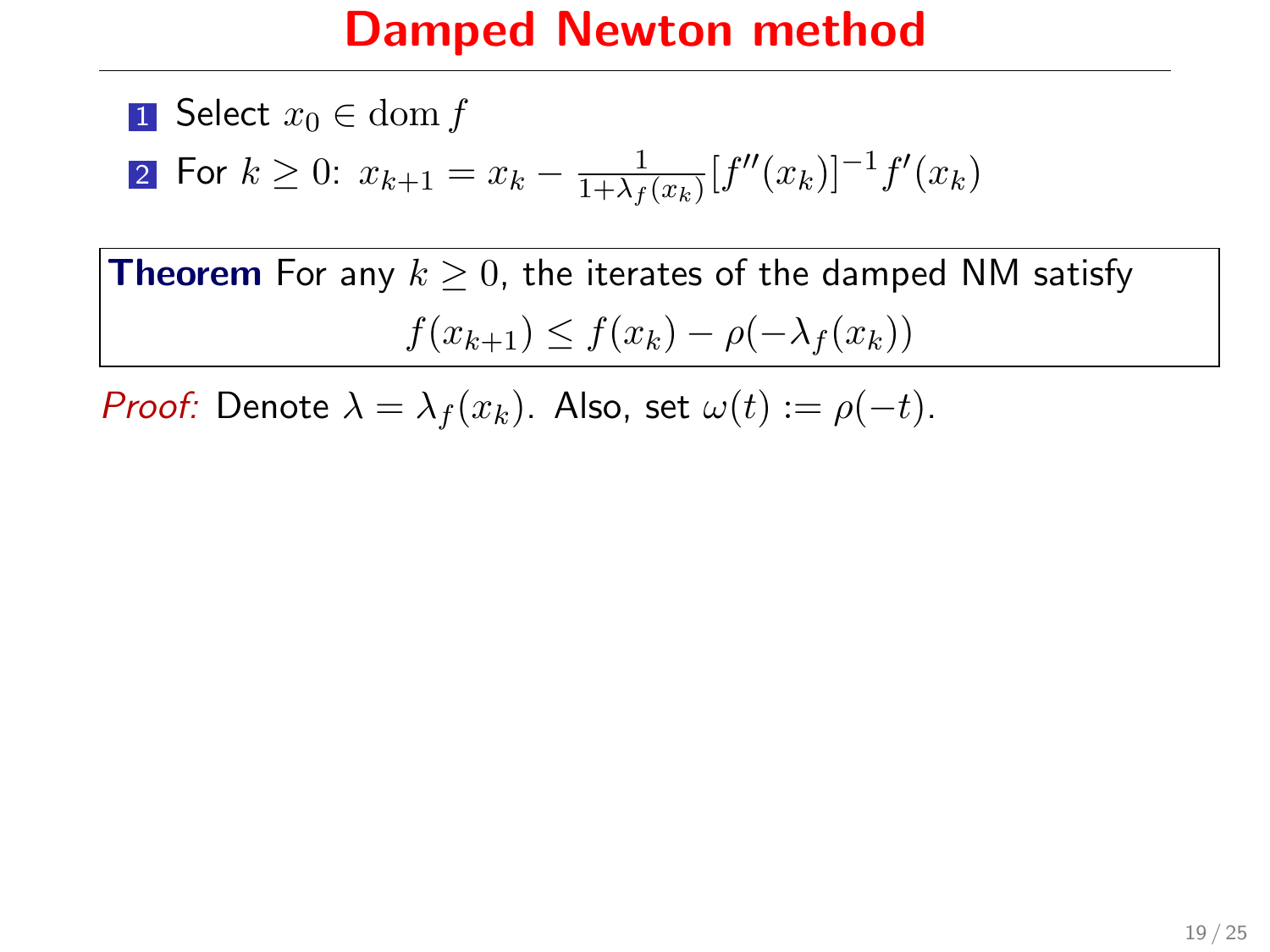1 Select  $x_0 \in \text{dom } f$ 

2 For 
$$
k \ge 0
$$
:  $x_{k+1} = x_k - \frac{1}{1 + \lambda_f(x_k)} [f''(x_k)]^{-1} f'(x_k)$ 

**Theorem** For any  $k \geq 0$ , the iterates of the damped NM satisfy  $f(x_{k+1}) \leq f(x_k) - \rho(-\lambda_f(x_k))$ 

*Proof:* Denote  $\lambda = \lambda_f(x_k)$ . Also, set  $\omega(t) := \rho(-t)$ . Then,  $||x_{k+1} - x_k||_x = \frac{\lambda}{1+\lambda} = \omega'(\lambda).$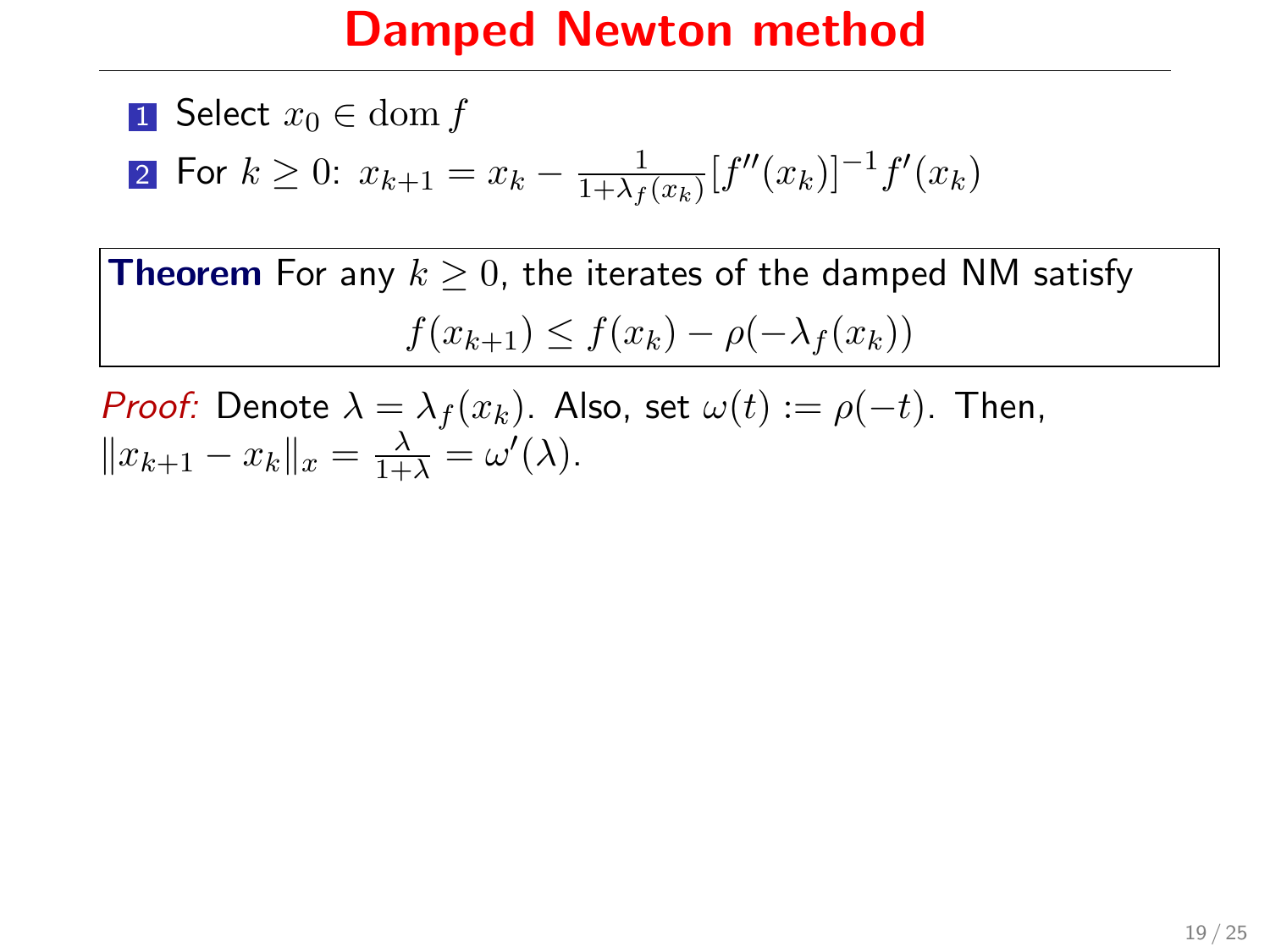1 Select  $x_0 \in \text{dom } f$ 

2 For 
$$
k \ge 0
$$
:  $x_{k+1} = x_k - \frac{1}{1 + \lambda_f(x_k)} [f''(x_k)]^{-1} f'(x_k)$ 

**Theorem** For any  $k \geq 0$ , the iterates of the damped NM satisfy  $f(x_{k+1}) \leq f(x_k) - \rho(-\lambda_f(x_k))$ 

*Proof:* Denote  $\lambda = \lambda_f(x_k)$ . Also, set  $\omega(t) := \rho(-t)$ . Then,  $||x_{k+1} - x_k||_x = \frac{\lambda}{1+\lambda} = \omega'(\lambda)$ . Thus, using one of the key facts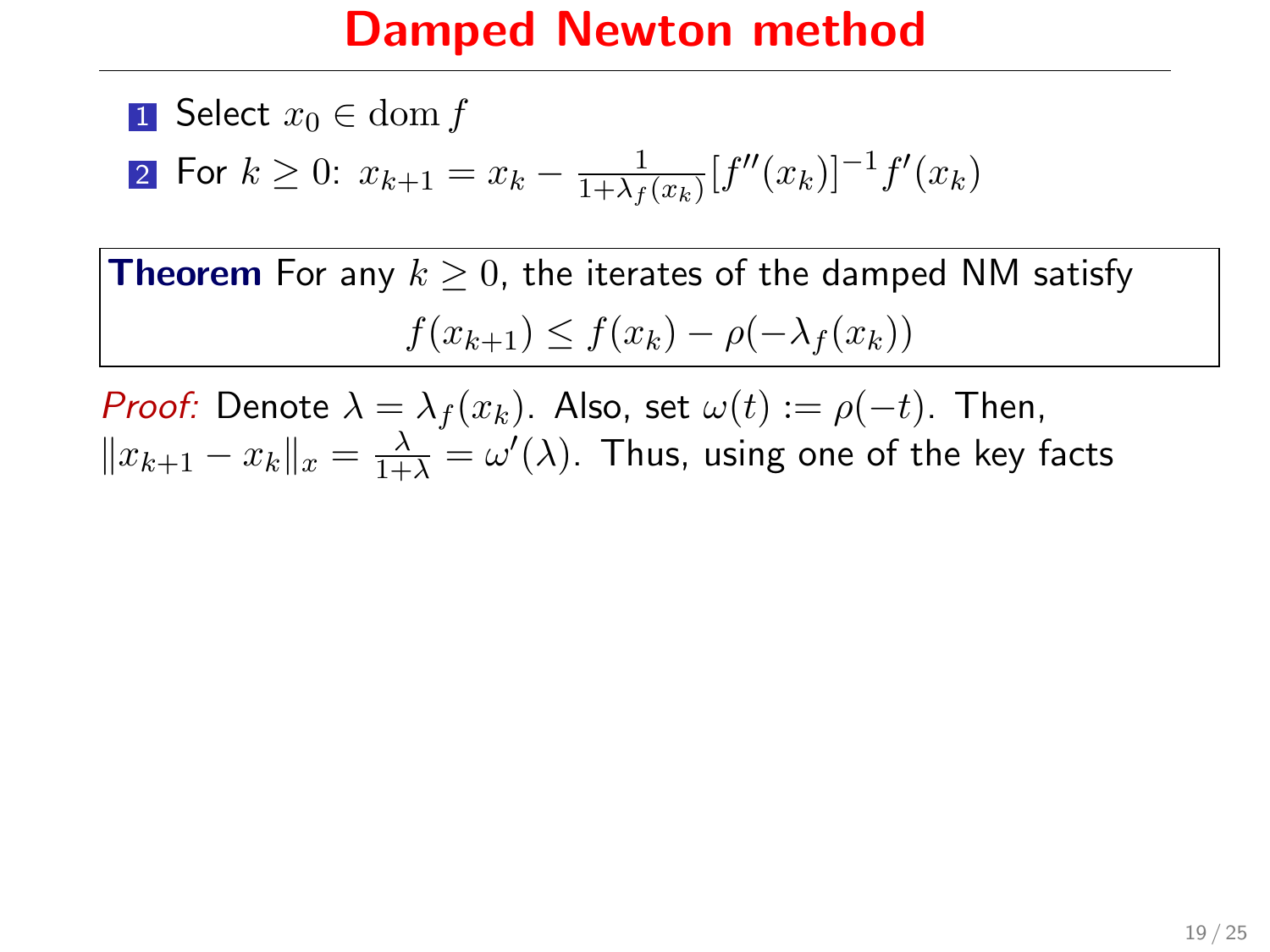1 Select  $x_0 \in \text{dom } f$ 

2 For 
$$
k \ge 0
$$
:  $x_{k+1} = x_k - \frac{1}{1 + \lambda_f(x_k)} [f''(x_k)]^{-1} f'(x_k)$ 

**Theorem** For any  $k \geq 0$ , the iterates of the damped NM satisfy  $f(x_{k+1}) \leq f(x_k) - \rho(-\lambda_f(x_k))$ 

*Proof:* Denote  $\lambda = \lambda_f(x_k)$ . Also, set  $\omega(t) := \rho(-t)$ . Then,  $||x_{k+1} - x_k||_x = \frac{\lambda}{1+\lambda} = \omega'(\lambda)$ . Thus, using one of the key facts  $f(x_{k+1}) \leq f(x_k) + \langle f'(x_k), x_{k+1} - x_k \rangle + \omega^* (\|x_{k+1} - x_k\|_x)$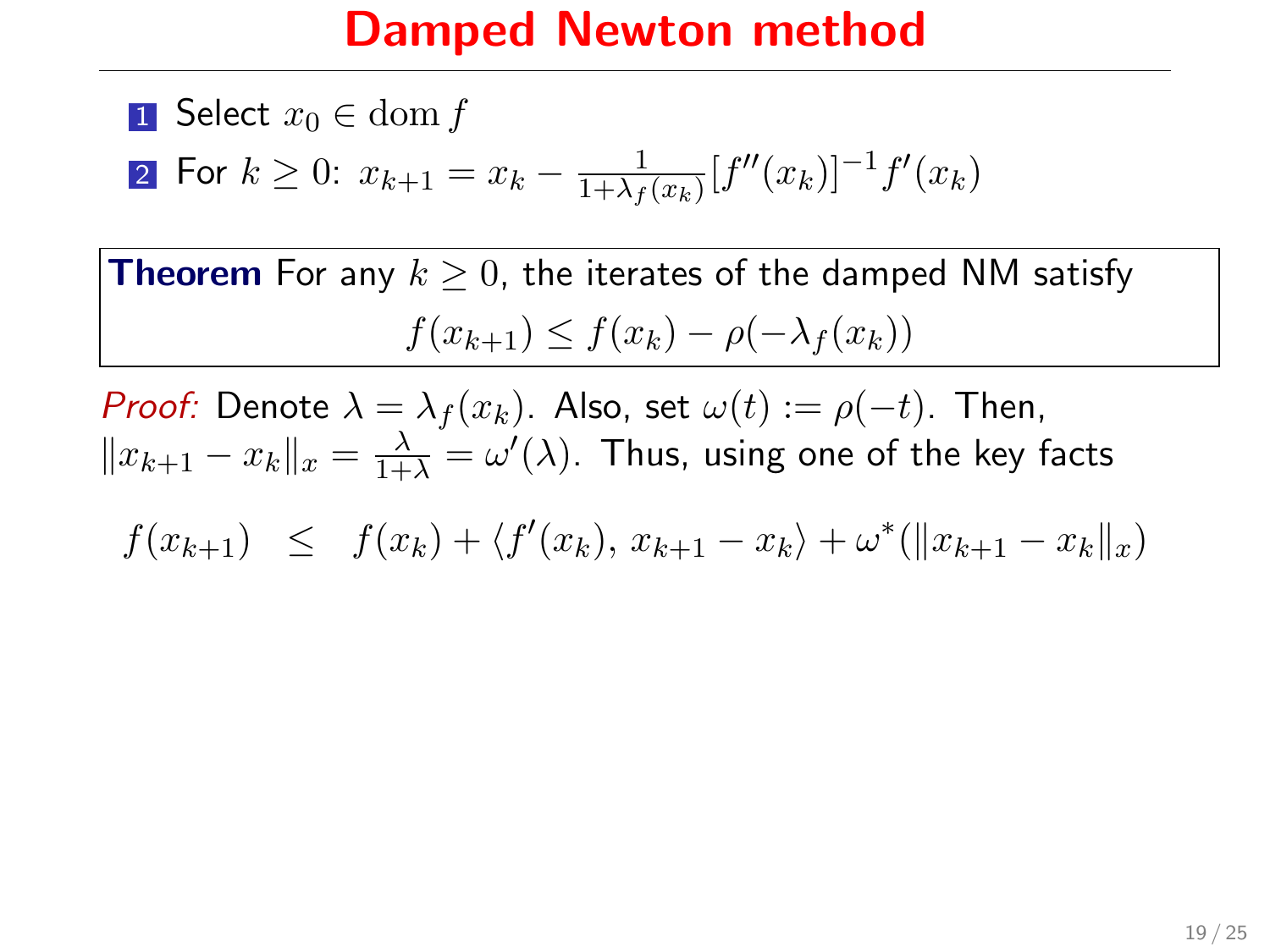1 Select  $x_0 \in \text{dom } f$ 

2 For 
$$
k \ge 0
$$
:  $x_{k+1} = x_k - \frac{1}{1 + \lambda_f(x_k)} [f''(x_k)]^{-1} f'(x_k)$ 

**Theorem** For any  $k \geq 0$ , the iterates of the damped NM satisfy  $f(x_{k+1}) \leq f(x_k) - \rho(-\lambda_f(x_k))$ 

*Proof:* Denote  $\lambda = \lambda_f(x_k)$ . Also, set  $\omega(t) := \rho(-t)$ . Then,  $||x_{k+1} - x_k||_x = \frac{\lambda}{1+\lambda} = \omega'(\lambda)$ . Thus, using one of the key facts  $f(x_{k+1}) \leq f(x_k) + \langle f'(x_k), x_{k+1} - x_k \rangle + \omega^* (\|x_{k+1} - x_k\|_x)$ 

$$
= f(x_k) - \frac{\lambda^2}{1+\lambda} + \omega^*(\omega'(\lambda))
$$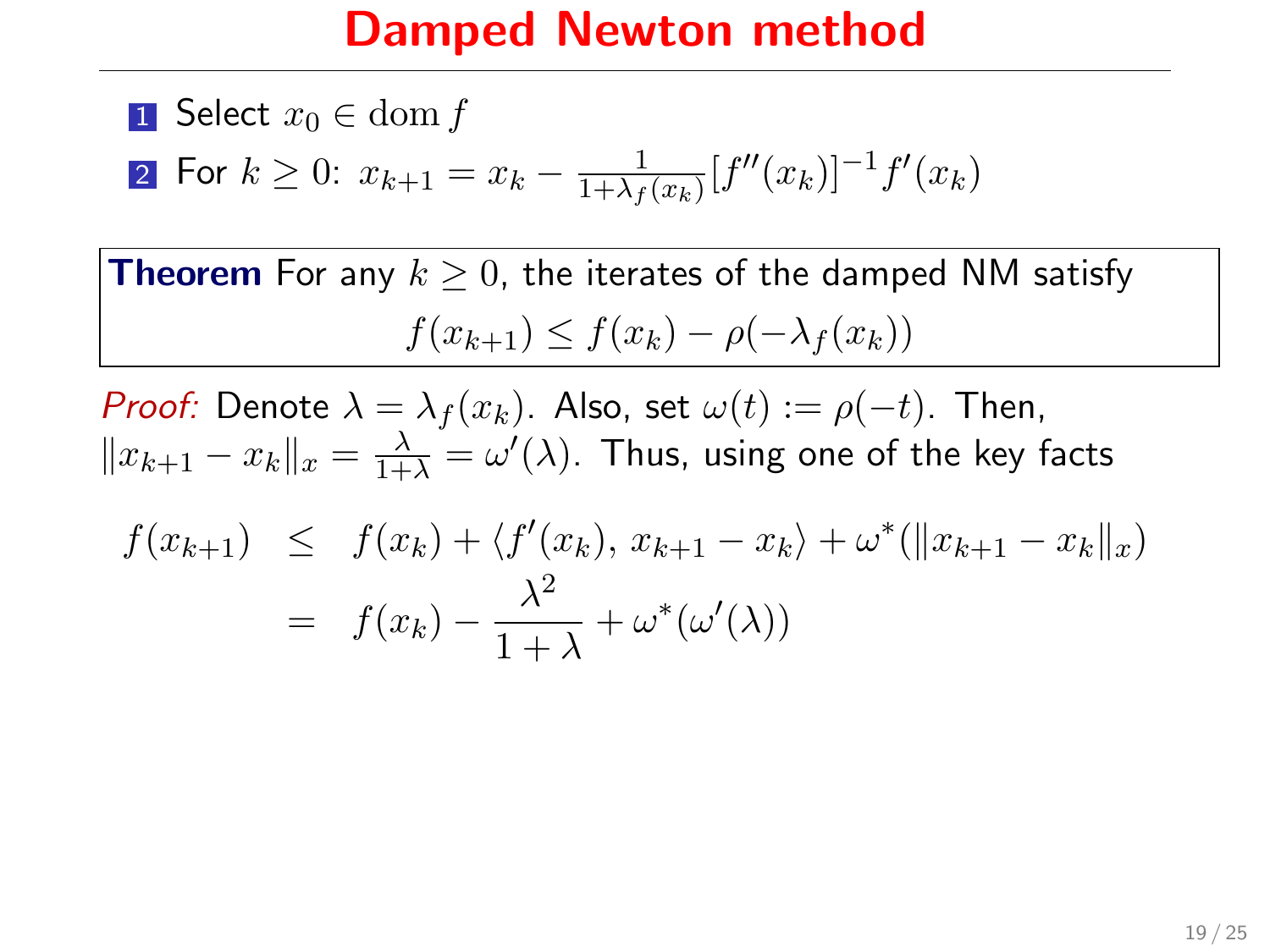1 Select  $x_0 \in \text{dom } f$ 

2 For 
$$
k \ge 0
$$
:  $x_{k+1} = x_k - \frac{1}{1 + \lambda_f(x_k)} [f''(x_k)]^{-1} f'(x_k)$ 

**Theorem** For any  $k \geq 0$ , the iterates of the damped NM satisfy  $f(x_{k+1}) \leq f(x_k) - \rho(-\lambda_f(x_k))$ 

*Proof:* Denote  $\lambda = \lambda_f(x_k)$ . Also, set  $\omega(t) := \rho(-t)$ . Then,  $||x_{k+1} - x_k||_x = \frac{\lambda}{1+\lambda} = \omega'(\lambda)$ . Thus, using one of the key facts

$$
f(x_{k+1}) \leq f(x_k) + \langle f'(x_k), x_{k+1} - x_k \rangle + \omega^* (||x_{k+1} - x_k||_x)
$$
  
= 
$$
f(x_k) - \frac{\lambda^2}{1 + \lambda} + \omega^* (\omega'(\lambda))
$$
  
= 
$$
f(x_k) - \lambda \omega'(\lambda) + \omega^* (\omega'(\lambda)) = f(x_k) - \omega(\lambda).
$$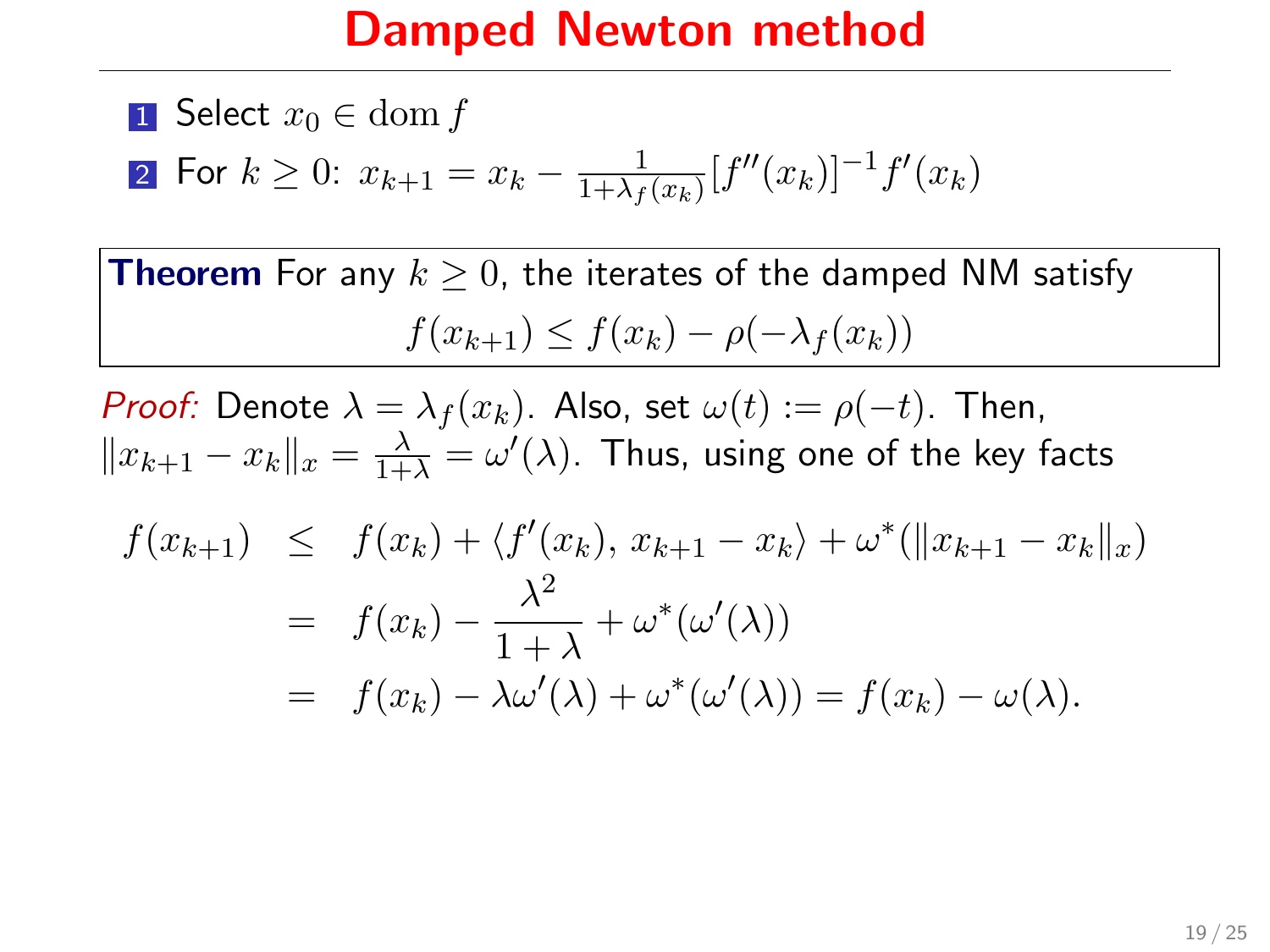1 Select  $x_0 \in \text{dom } f$ 

2 For 
$$
k \ge 0
$$
:  $x_{k+1} = x_k - \frac{1}{1 + \lambda_f(x_k)} [f''(x_k)]^{-1} f'(x_k)$ 

**Theorem** For any  $k \geq 0$ , the iterates of the damped NM satisfy  $f(x_{k+1}) \leq f(x_k) - \rho(-\lambda_f(x_k))$ 

*Proof:* Denote  $\lambda = \lambda_f(x_k)$ . Also, set  $\omega(t) := \rho(-t)$ . Then,  $||x_{k+1} - x_k||_x = \frac{\lambda}{1+\lambda} = \omega'(\lambda)$ . Thus, using one of the key facts

$$
f(x_{k+1}) \leq f(x_k) + \langle f'(x_k), x_{k+1} - x_k \rangle + \omega^* (||x_{k+1} - x_k||_x)
$$
  
=  $f(x_k) - \frac{\lambda^2}{1 + \lambda} + \omega^* (\omega'(\lambda))$   
=  $f(x_k) - \lambda \omega'(\lambda) + \omega^* (\omega'(\lambda)) = f(x_k) - \omega(\lambda).$ 

At each step,  $f(x)$  decreases by at least  $\omega(\lambda)$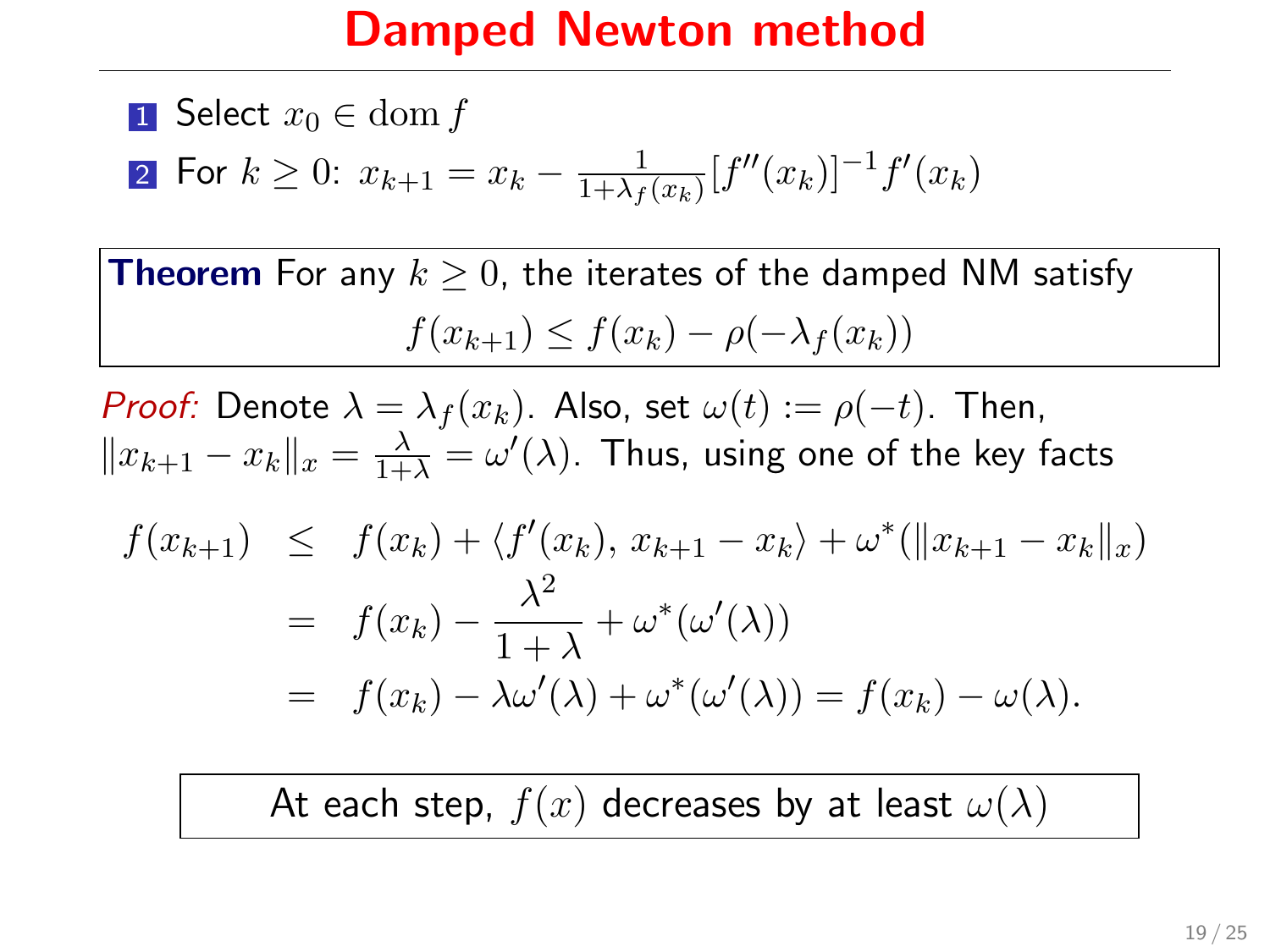# Damped Newton method

• Globally convegent; iteration complexity can be derived.

 $\bullet$  Local quadratic convergence:  $\lambda_f(x_{k+1}) \leq 2\lambda_f(x_k)^2$  for small enough  $\lambda_f(x_k)$ 

• Though, better to start with DN, and switch to pure Newton after  $N$  iterations, where

$$
N \le \frac{1}{\omega(\beta)[f(x_0) - f(x_f^*)]},
$$

and  $\lambda_f(x_k) \geq \beta$ , where  $\beta \in (0, 0.3819...)$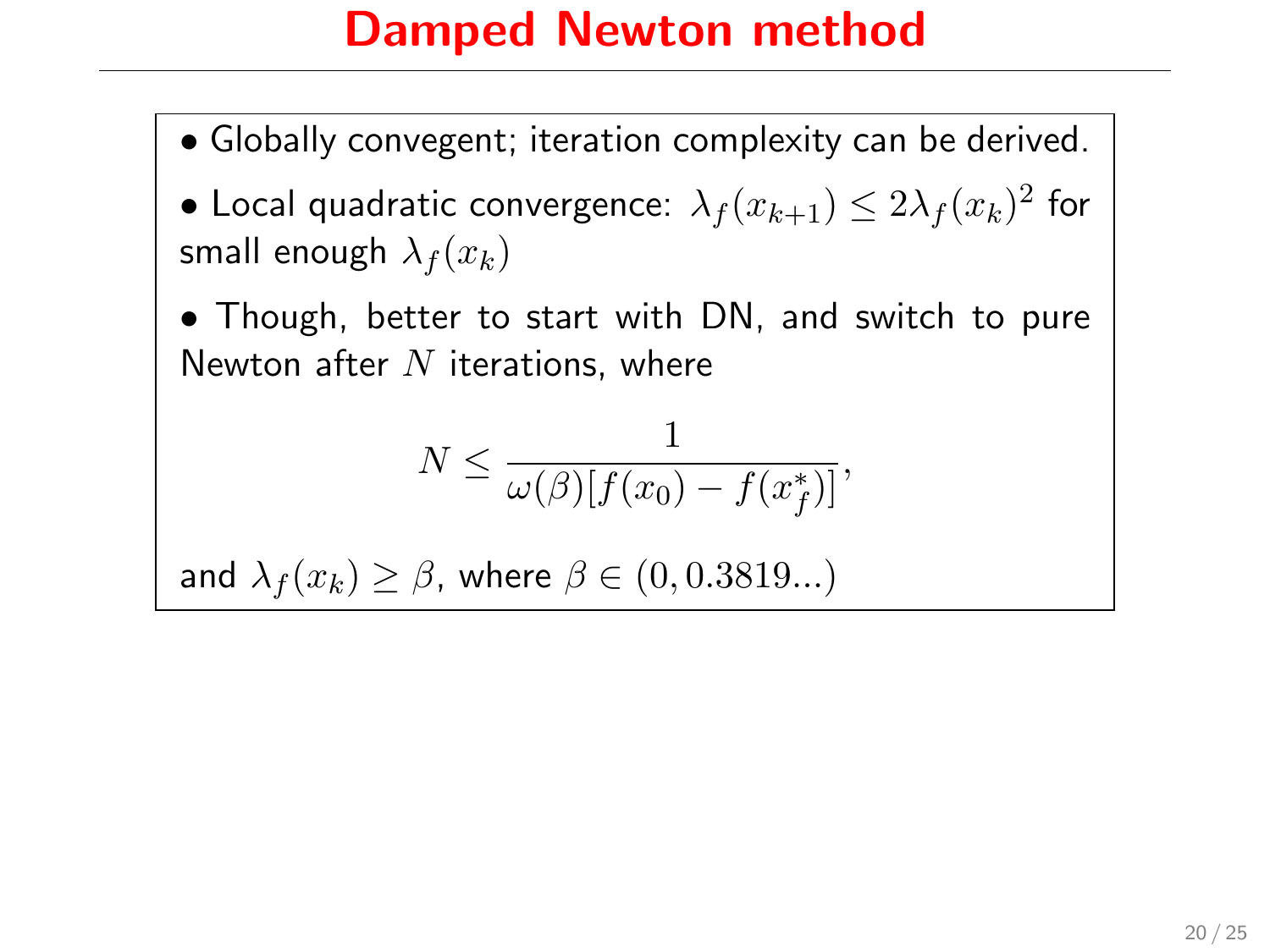$\blacktriangleright$  class of  $\vartheta$ -SCB smaller than general SC.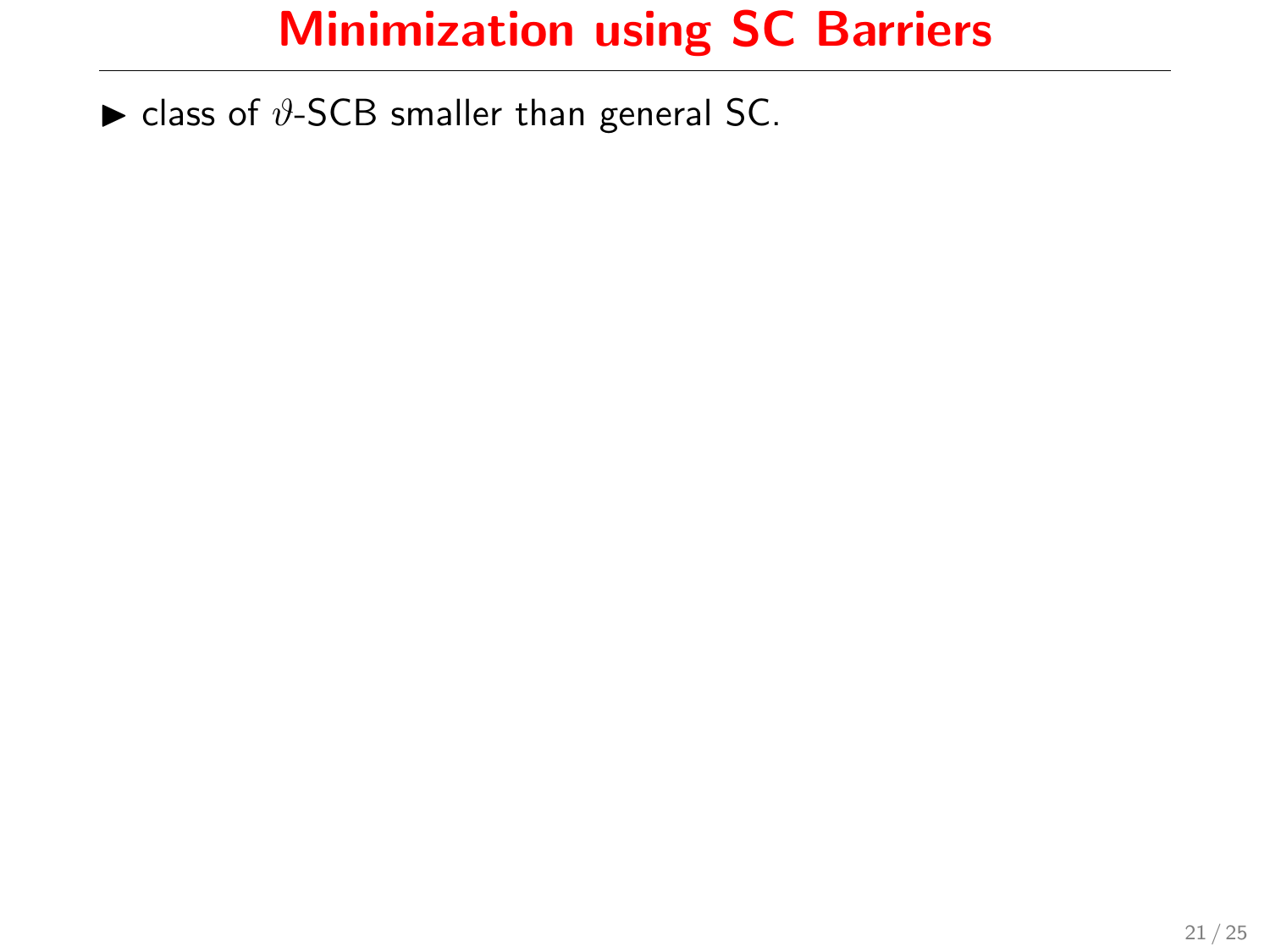$\triangleright$  class of  $\vartheta$ -SCB smaller than general SC.

Standard convex problem

min  $c^T x \quad x \in \mathcal{X},$ 

where X is a compact set for which  $\text{dom } F \equiv \mathcal{X}$ .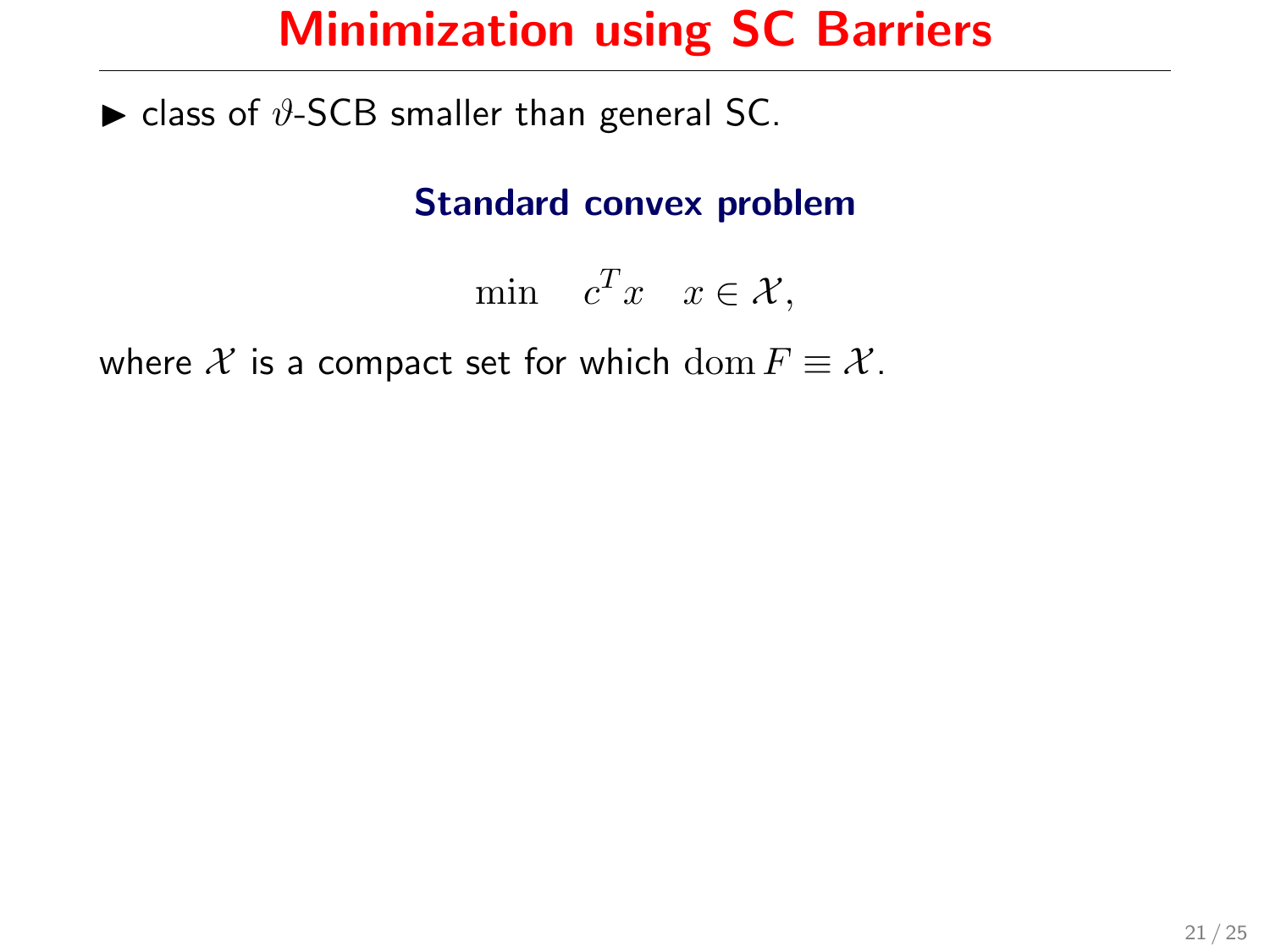$\triangleright$  class of  $\vartheta$ -SCB smaller than general SC.

#### Standard convex problem

min  $c^T x \quad x \in \mathcal{X},$ 

where X is a compact set for which  $\text{dom } F \equiv \mathcal{X}$ .

 $\blacktriangleright$  Recall path-following scheme

$$
x^*(t) = \underset{x \in \text{dom } F}{\text{argmin}} \quad t c^T x + F(x), \quad t \ge 0.
$$

Any point of the central path (set  $\{x^*(t)\}$ ) satisfies

$$
tc + F'(x^*(t)) = 0.
$$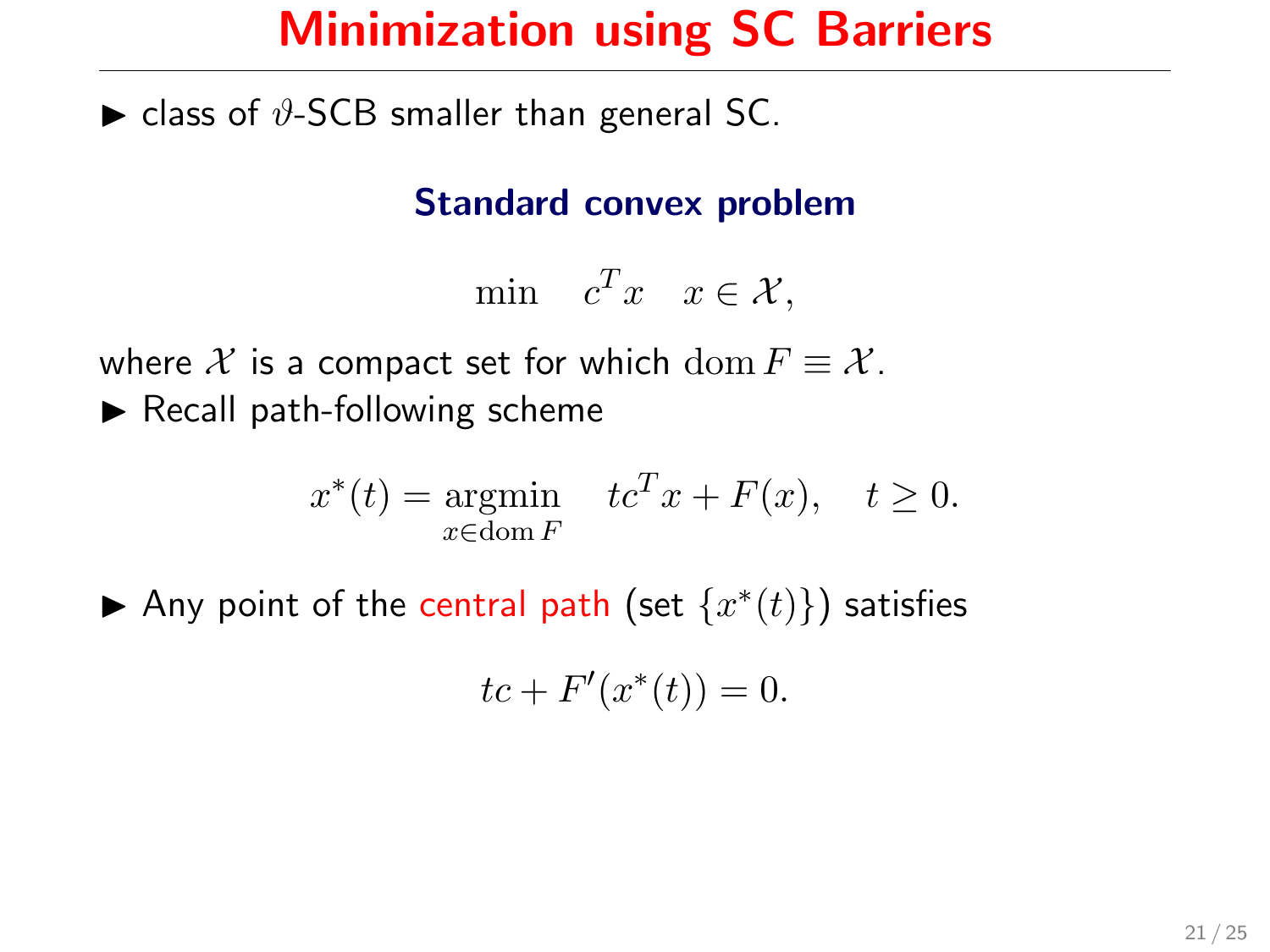$\triangleright$  class of  $\vartheta$ -SCB smaller than general SC.

#### Standard convex problem

min  $c^T x \quad x \in \mathcal{X},$ 

where X is a compact set for which  $\text{dom } F \equiv \mathcal{X}$ .

 $\blacktriangleright$  Recall path-following scheme

$$
x^*(t) = \underset{x \in \text{dom } F}{\text{argmin}} \quad t c^T x + F(x), \quad t \ge 0.
$$

Any point of the central path (set  $\{x^*(t)\}$ ) satisfies

$$
tc + F'(x^*(t)) = 0.
$$

 $\triangleright$  Aim is to iteratively find points close to central path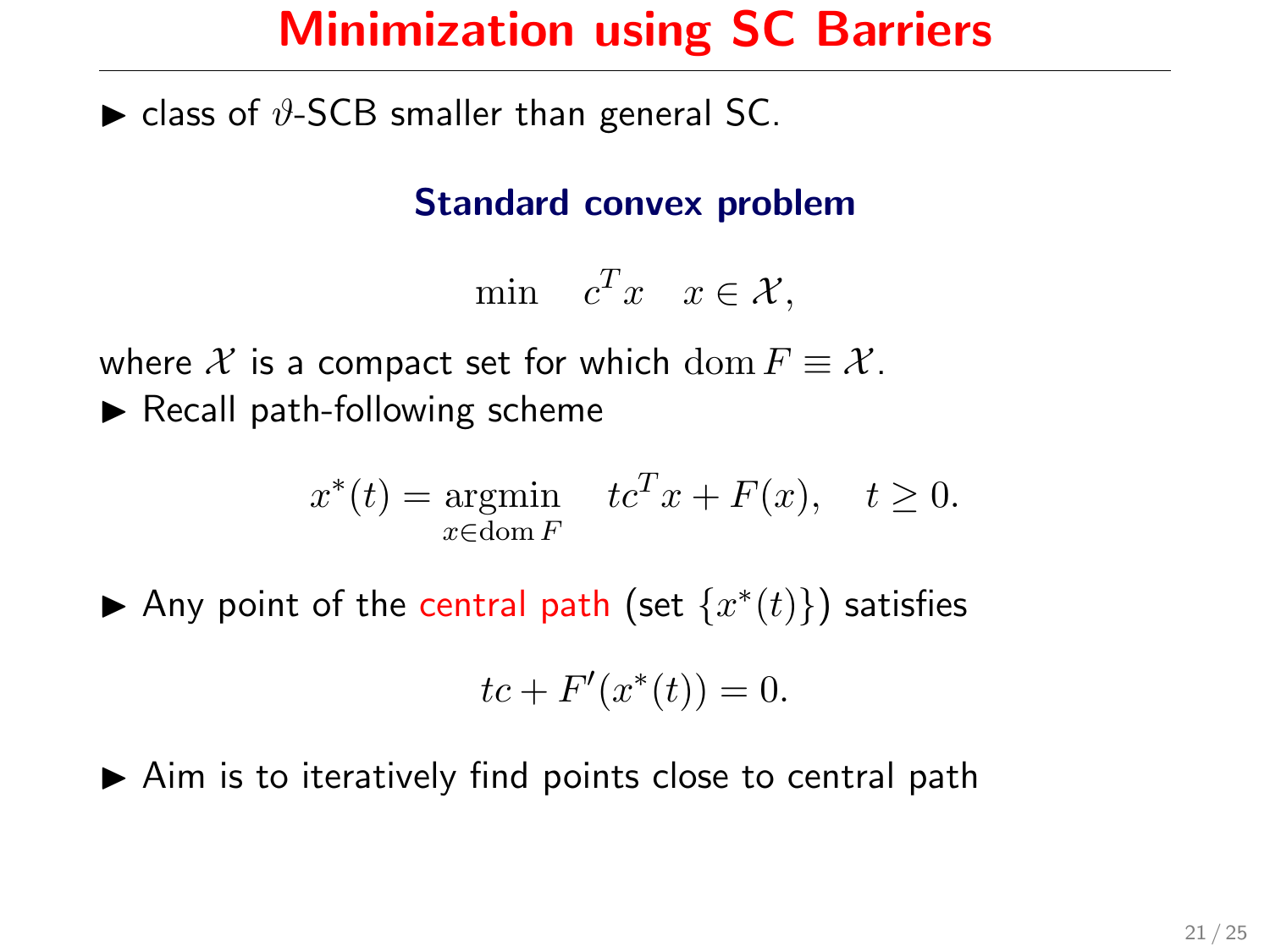# Minimization using SCBs

Approximate solution:

$$
\lambda_{F_t}(x) := \|F'_t(x)\|_x^* = \|tc + F'(x)\|_x^* \le \beta,
$$

where  $\beta$  is the centering parameter (approx. solution quality).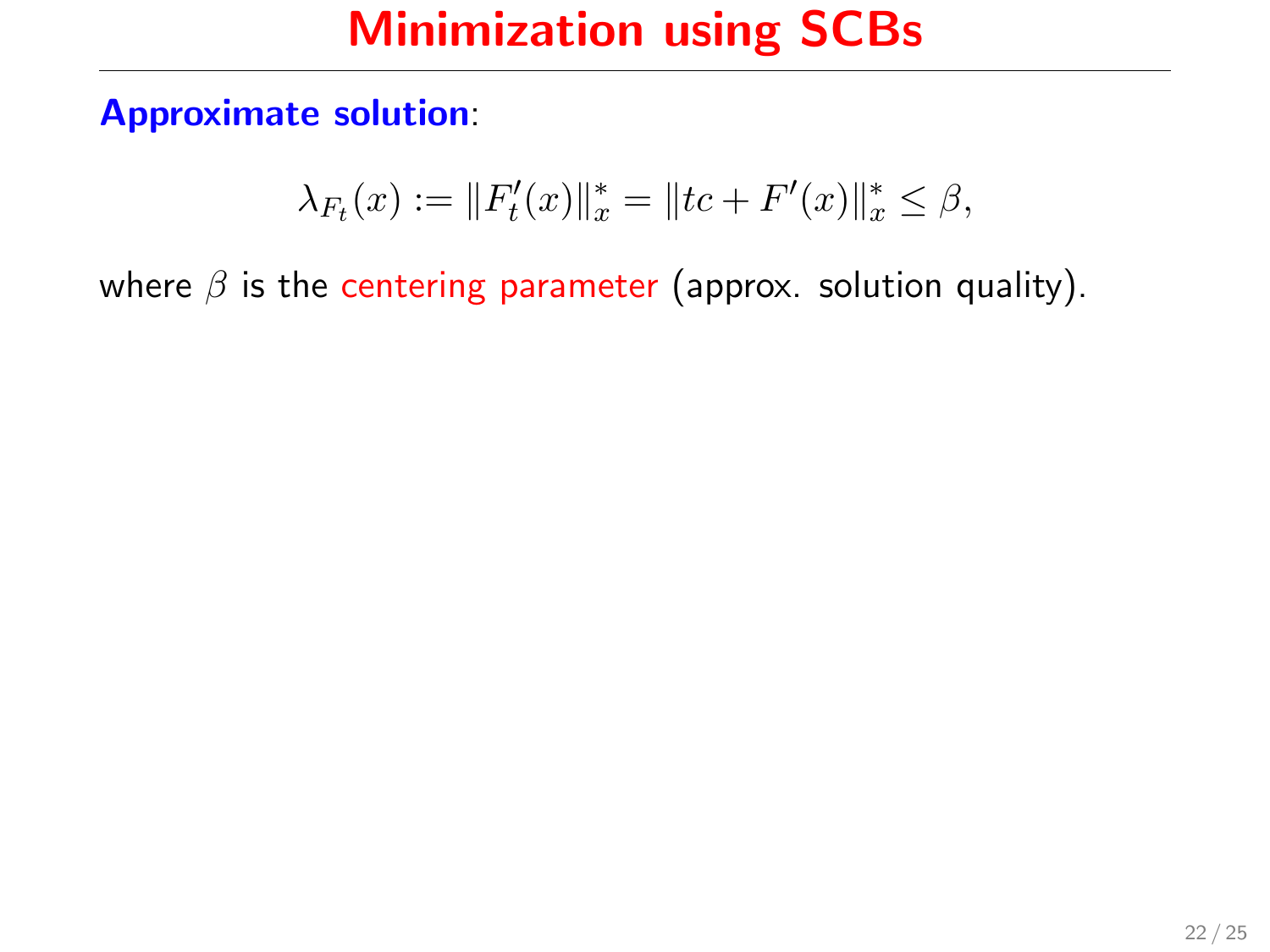Approximate solution:

$$
\lambda_{F_t}(x) := ||F'_t(x)||_x^* = ||tc + F'(x)||_x^* \le \beta,
$$

where  $\beta$  is the centering parameter (approx. solution quality).

**Theorem** For any  $t > 0$ , we have  $c^T x^*(t) - c^T x^* \leq \frac{\vartheta}{t}$  $\frac{c}{t}$ . If a point  $x$  is an approximate solution (close to  $x^*(t)$ ), then  $c^T x - c^T x^* \leq \frac{1}{t}$ t  $\sqrt{ }$  $\vartheta + \frac{\beta(\beta +)}{1}$ √  $\vartheta)$  $1 - \beta$  $\setminus$ .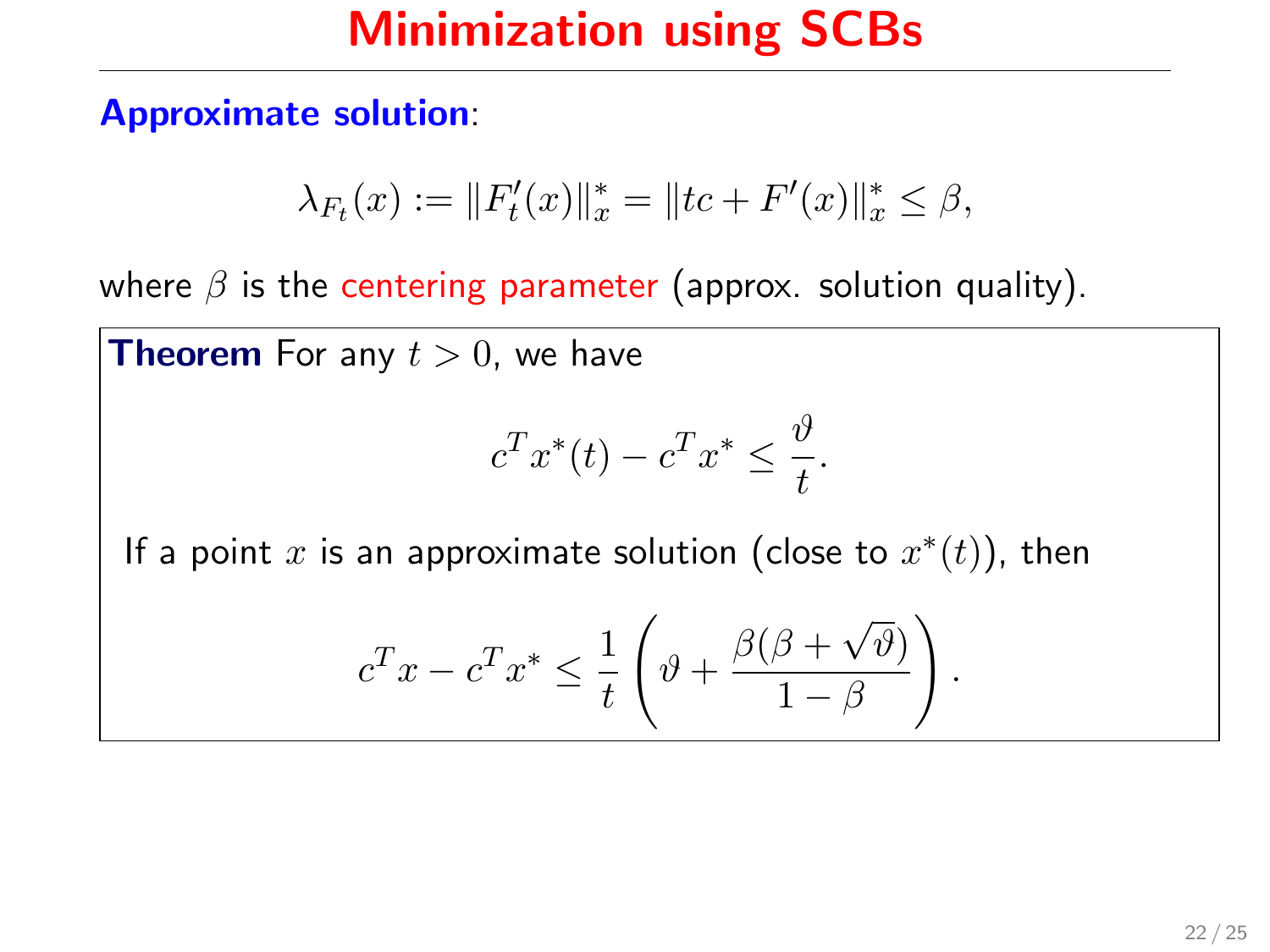1 Set  $t_0 = 0$ . Choose accuracy  $\epsilon > 0$  and  $x_0 \in \text{dom } F$  such that

 $||F'(x_0)||_{x_0}^* \leq \beta$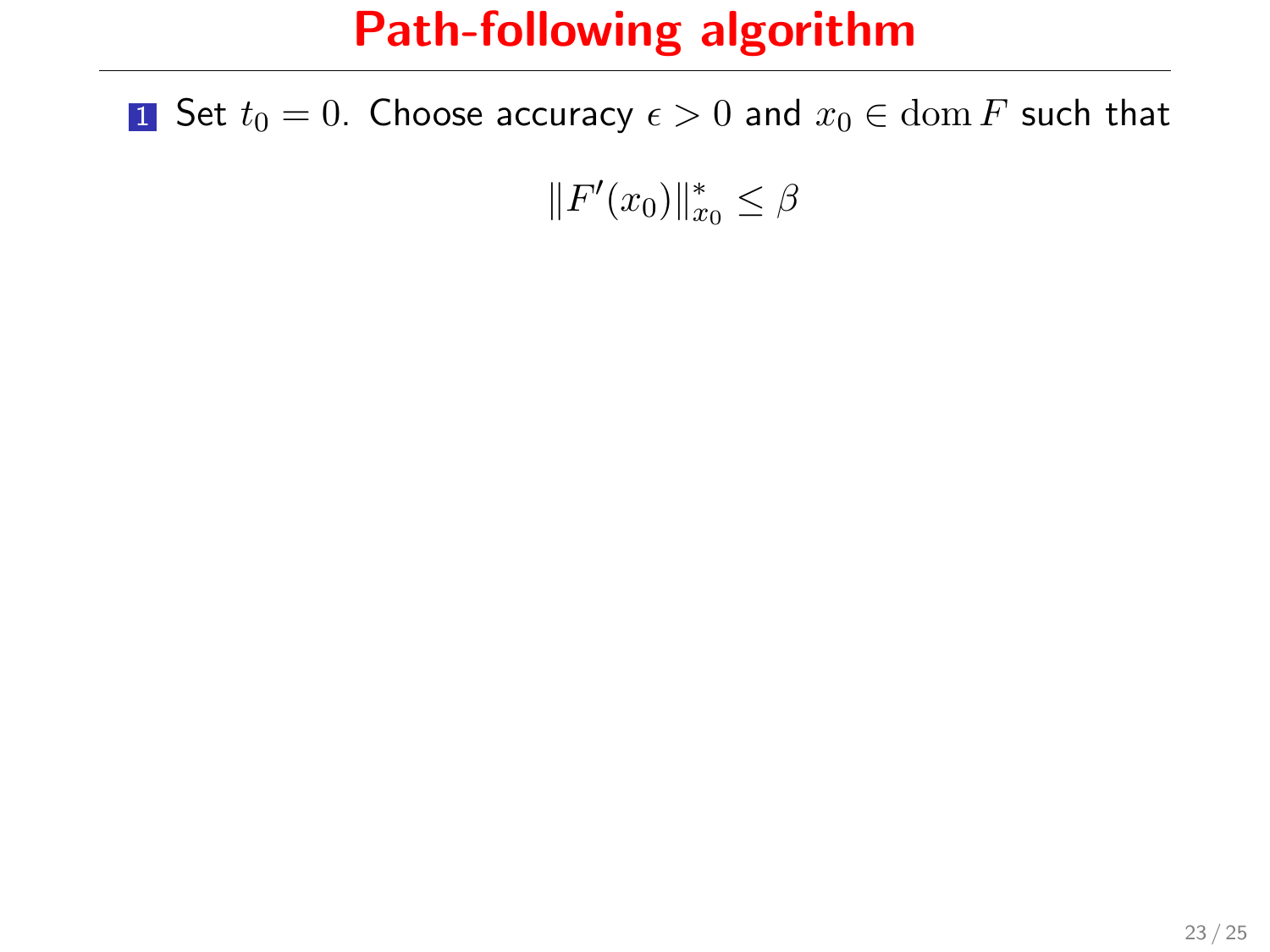1 Set  $t_0 = 0$ . Choose accuracy  $\epsilon > 0$  and  $x_0 \in \text{dom } F$  such that

 $||F'(x_0)||_{x_0}^* \leq \beta$ 

2 At  $k$ -th iteration, set

$$
t_{k+1} = t_k + \frac{\gamma}{\|c\|_{x_k}^*}, \quad \gamma = \frac{\sqrt{\beta}}{1 - \sqrt{\beta}} - \beta,
$$
  

$$
x_{k+1} = x_k - [F''(x_k)]^{-1}(t_{k+1}c + F'(x_k))
$$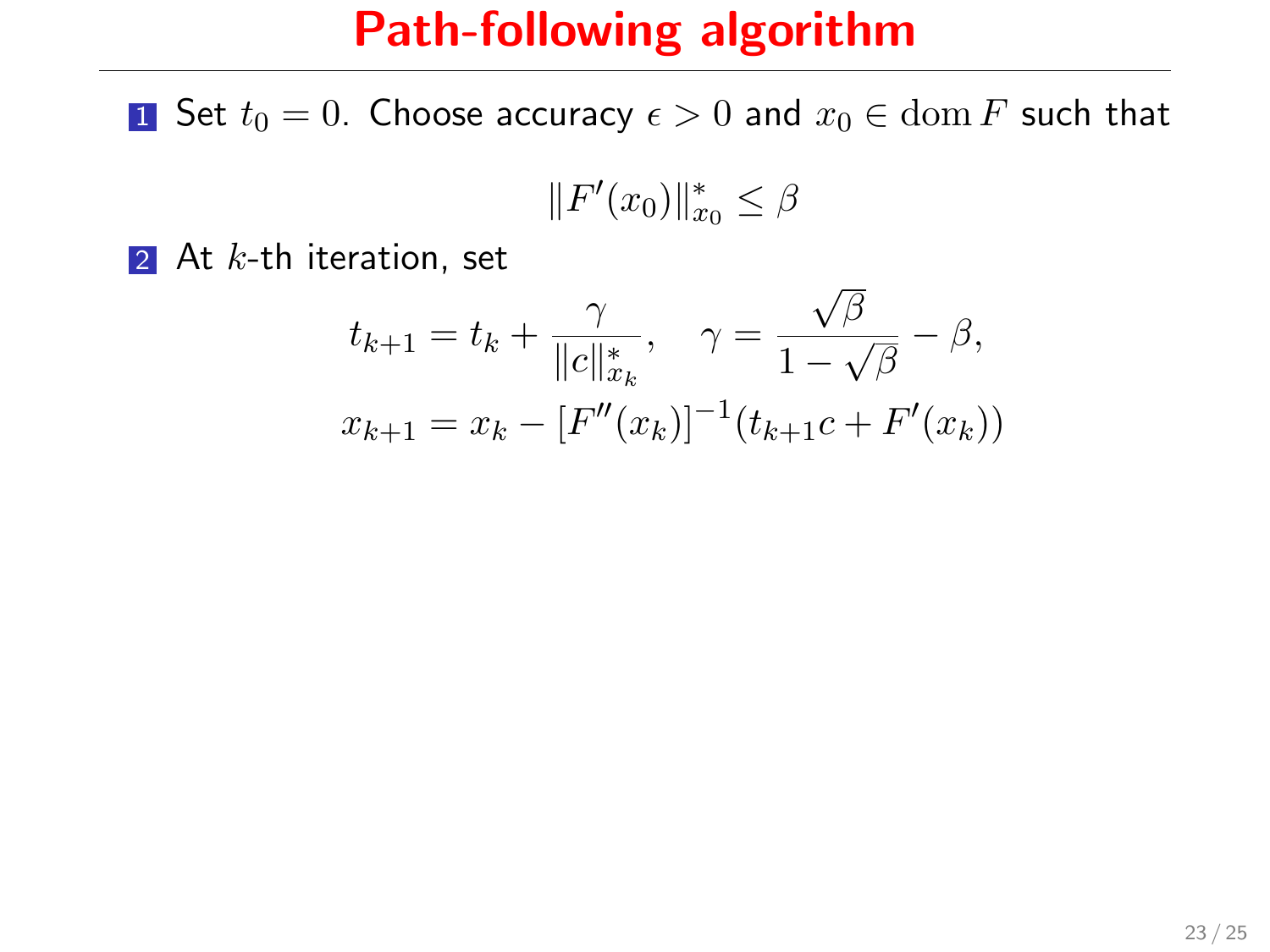1 Set  $t_0 = 0$ . Choose accuracy  $\epsilon > 0$  and  $x_0 \in \text{dom } F$  such that

 $||F'(x_0)||_{x_0}^* \leq \beta$ 

2 At  $k$ -th iteration, set

$$
t_{k+1} = t_k + \frac{\gamma}{\|c\|_{x_k}^*}, \quad \gamma = \frac{\sqrt{\beta}}{1 - \sqrt{\beta}} - \beta,
$$
  

$$
x_{k+1} = x_k - [F''(x_k)]^{-1}(t_{k+1}c + F'(x_k))
$$

3 Stop the process if

$$
\epsilon t_k \ge \vartheta + \frac{\beta(\beta + \sqrt{\vartheta})}{1 - \beta}
$$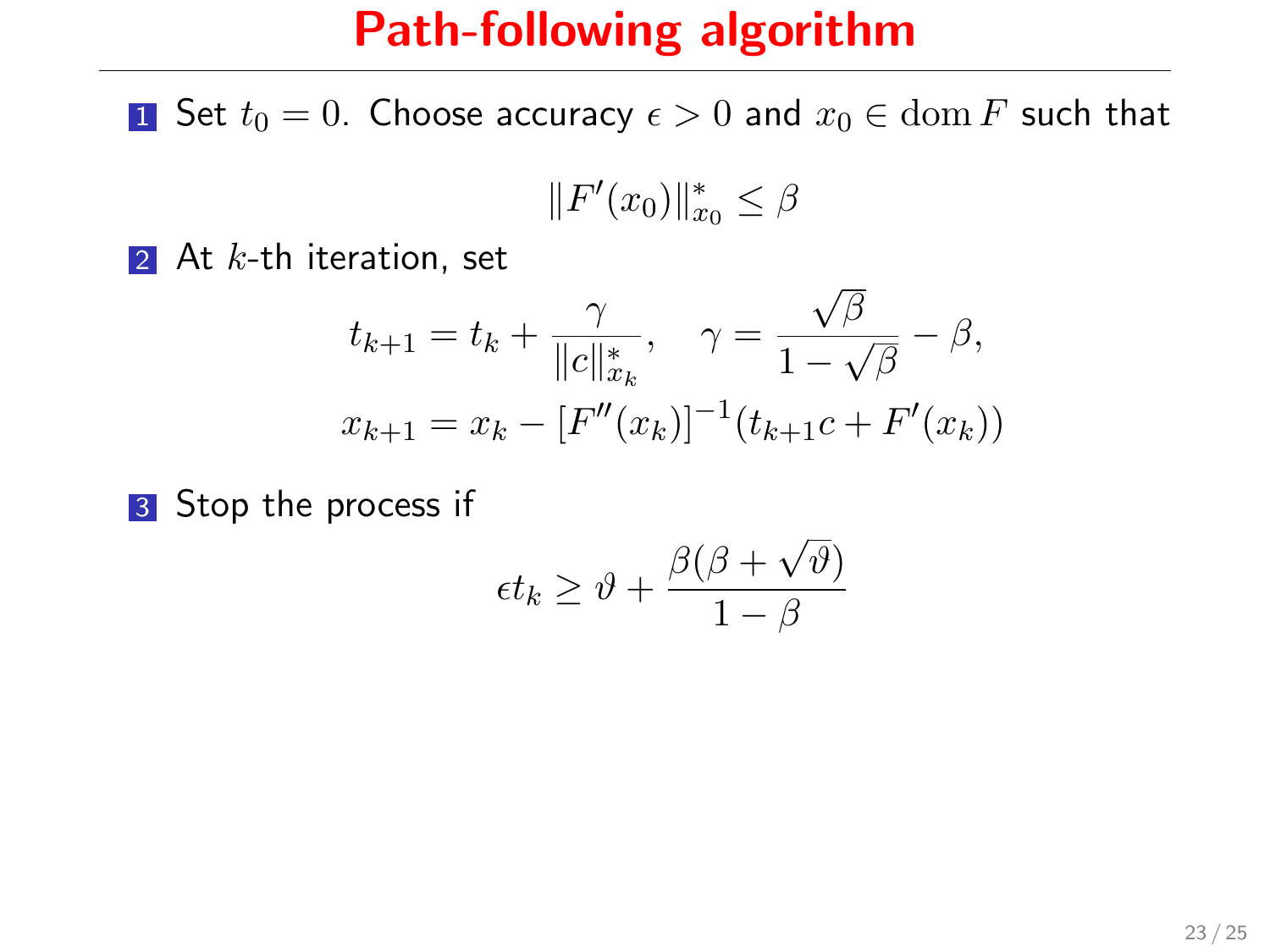1 Set  $t_0 = 0$ . Choose accuracy  $\epsilon > 0$  and  $x_0 \in \text{dom } F$  such that

 $||F'(x_0)||_{x_0}^* \leq \beta$ 

2 At  $k$ -th iteration, set

$$
t_{k+1} = t_k + \frac{\gamma}{\|c\|_{x_k}^*}, \quad \gamma = \frac{\sqrt{\beta}}{1 - \sqrt{\beta}} - \beta,
$$
  

$$
x_{k+1} = x_k - [F''(x_k)]^{-1}(t_{k+1}c + F'(x_k))
$$

**3** Stop the process if

$$
\epsilon t_k \ge \vartheta + \frac{\beta(\beta + \sqrt{\vartheta})}{1 - \beta}
$$

**Theorem** Above scheme yields  $c^T x_N - c^T x^* \leq \epsilon$  after no more than  $N$  steps, where

$$
N \le O\left(\sqrt{\vartheta} \log \frac{\vartheta ||c||_{x^*}^*}{\epsilon}\right).
$$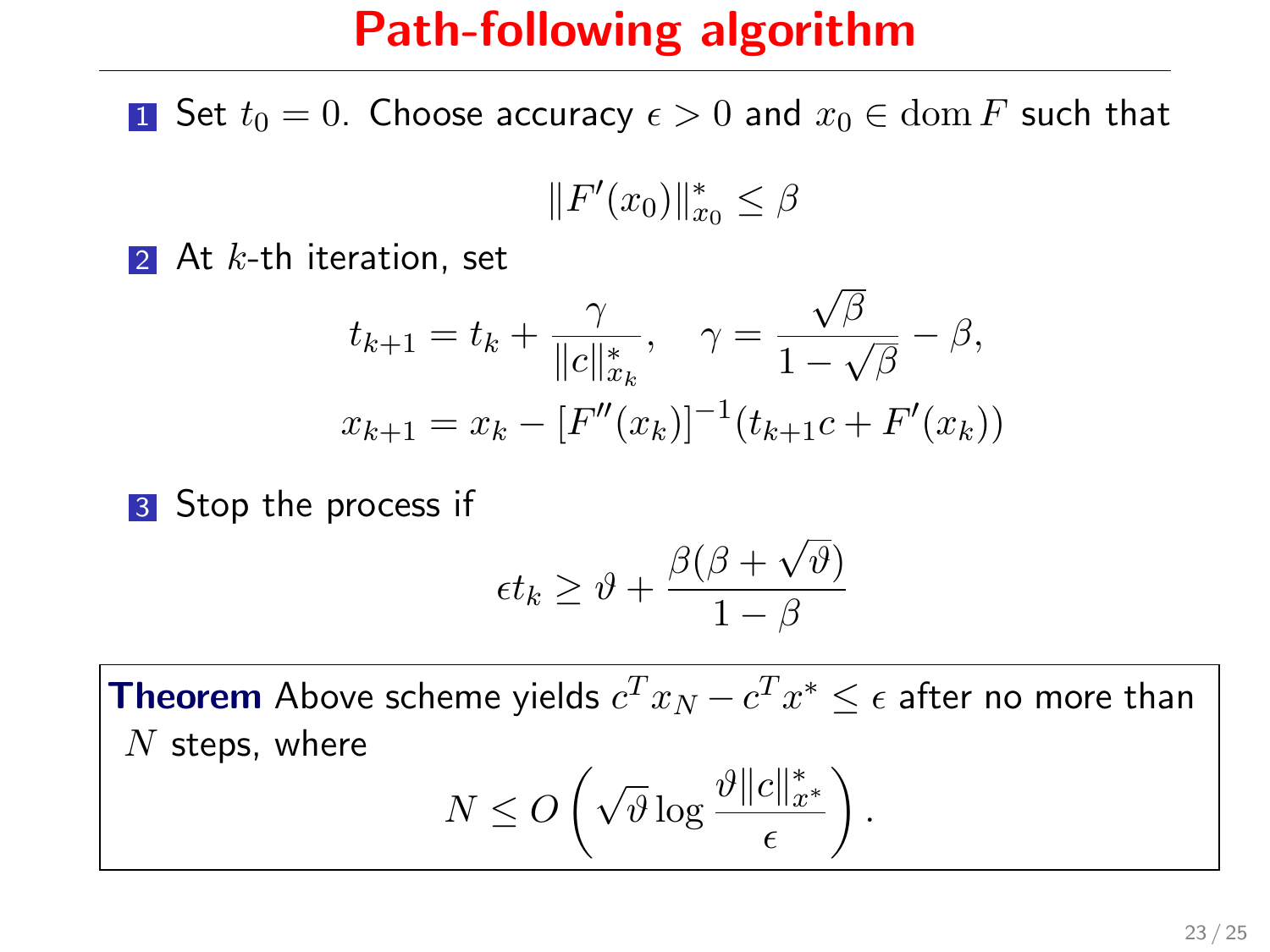### **More**

#### We've barely scratched the surface!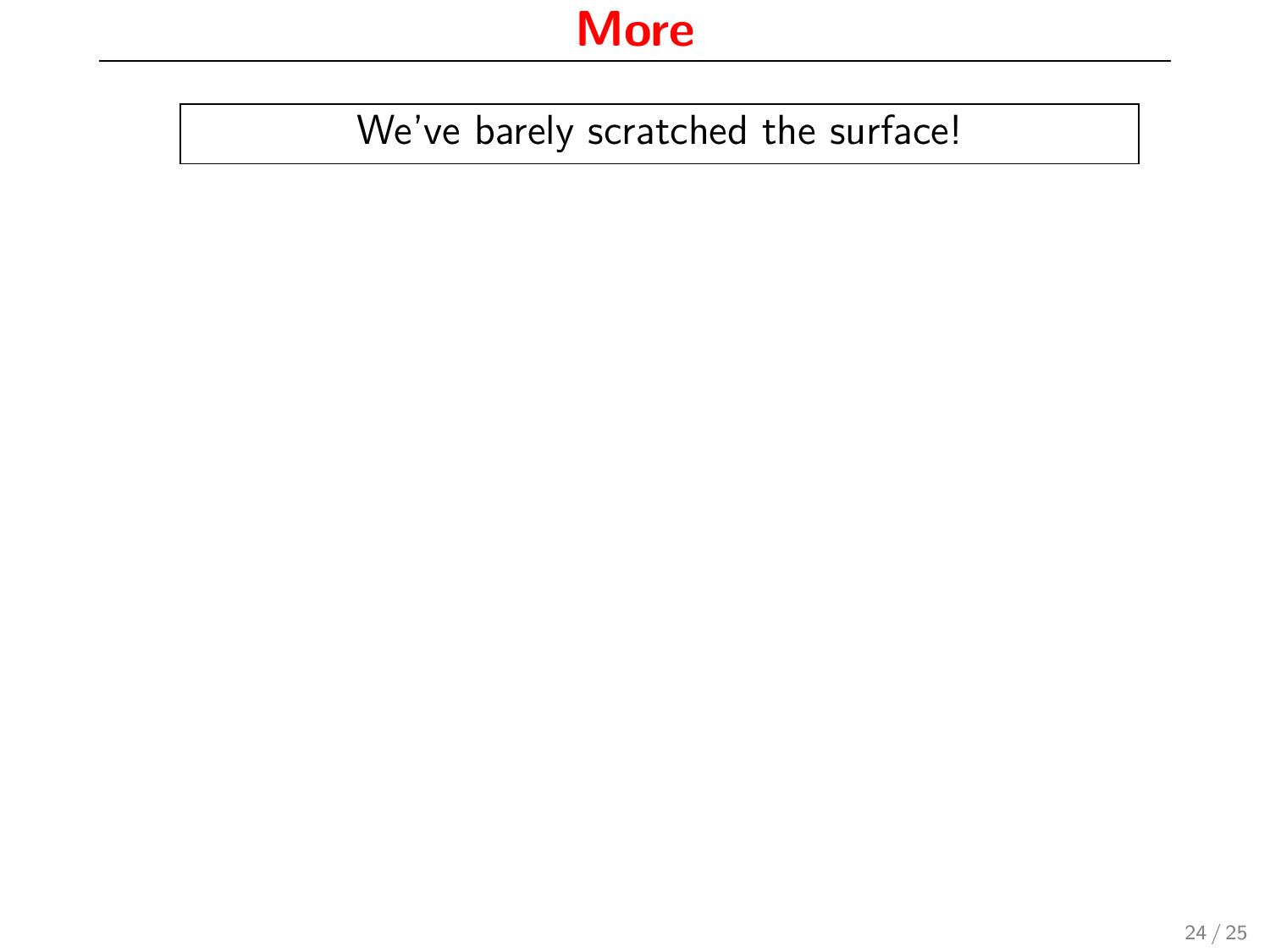#### **More**

We've barely scratched the surface!

 $\blacktriangleright$  Much more to interior point methods.

 $\blacktriangleright$  See references for fuller picture.

Also read: Ch. 9,10,11 of BV for high-level overview.